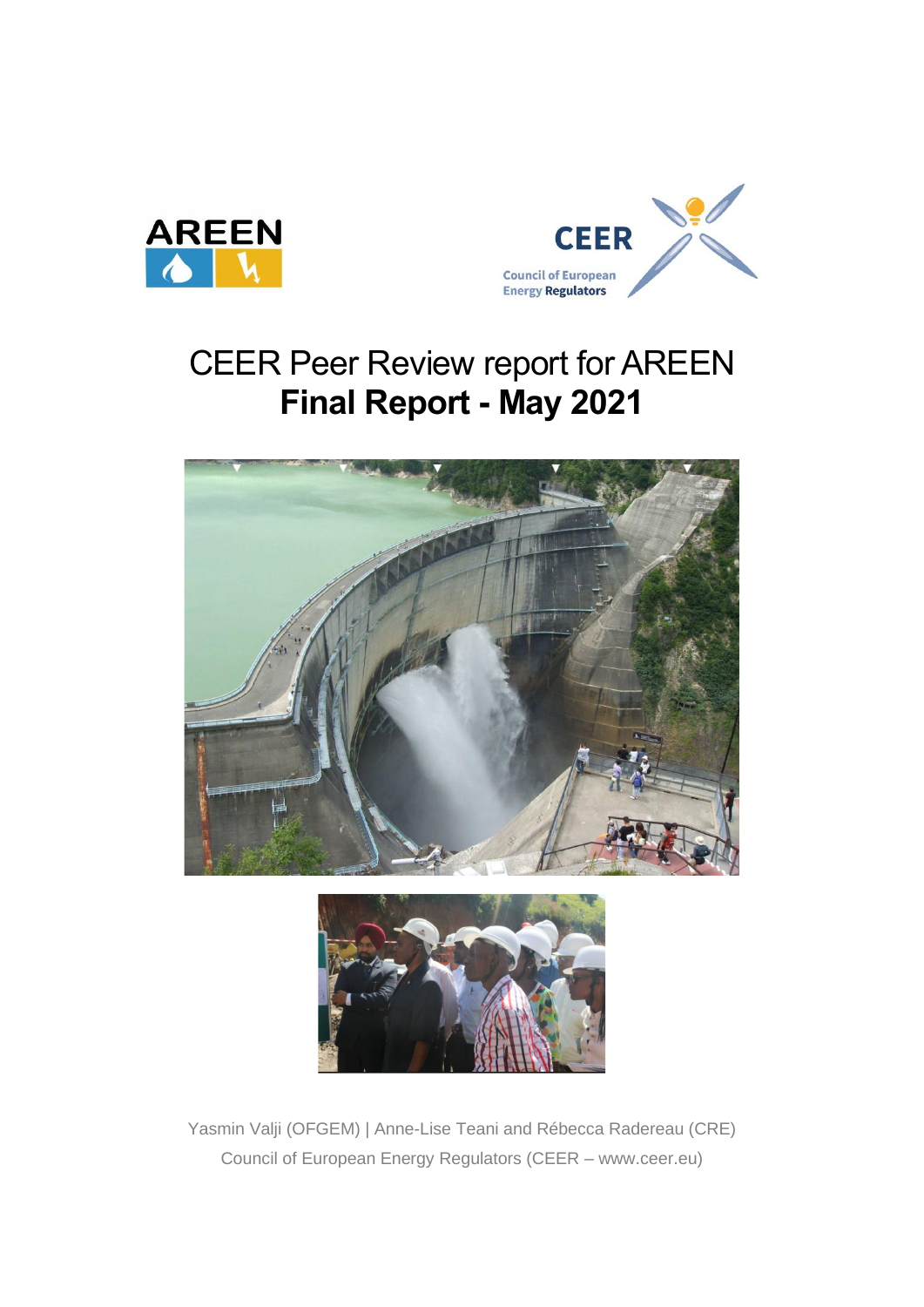

|  | <b>Table of content</b> |  |
|--|-------------------------|--|
|  |                         |  |

<span id="page-1-0"></span>

| 1 |       |                                                                               |  |
|---|-------|-------------------------------------------------------------------------------|--|
|   | 1.1   |                                                                               |  |
|   | 1.2   |                                                                               |  |
|   | 1.2.1 |                                                                               |  |
|   | 1.2.2 |                                                                               |  |
|   | 1.2.3 |                                                                               |  |
|   | 1.2.4 |                                                                               |  |
|   | 1.3   |                                                                               |  |
|   | 1.3.1 |                                                                               |  |
|   | 1.3.2 |                                                                               |  |
|   | 1.3.3 |                                                                               |  |
| 2 |       | General overview of the regulation of the electricity sector in Europe  8     |  |
|   | 2.1   |                                                                               |  |
|   | 2.2   |                                                                               |  |
|   | 2.3   |                                                                               |  |
|   | 2.4   | Overview of the regulation of the electricity sector in France 13             |  |
|   | 2.5   | Overview of the regulation of the electricity sector in the United Kingdom 14 |  |
| 3 |       |                                                                               |  |
|   | 3.1   |                                                                               |  |
|   | 3.1.1 |                                                                               |  |
|   | 3.1.2 |                                                                               |  |
|   | 3.1.3 |                                                                               |  |
|   | 3.1.4 |                                                                               |  |
|   | 3.2   |                                                                               |  |
|   | 3.2.1 | Legislative and regulatory framework applicable to the electricity sector 22  |  |
|   | 3.2.2 |                                                                               |  |
| 4 |       |                                                                               |  |
|   | 4.1   |                                                                               |  |
|   | 4.2   |                                                                               |  |
|   | 4.2.1 |                                                                               |  |
|   | 4.2.2 |                                                                               |  |
|   | 4.2.3 |                                                                               |  |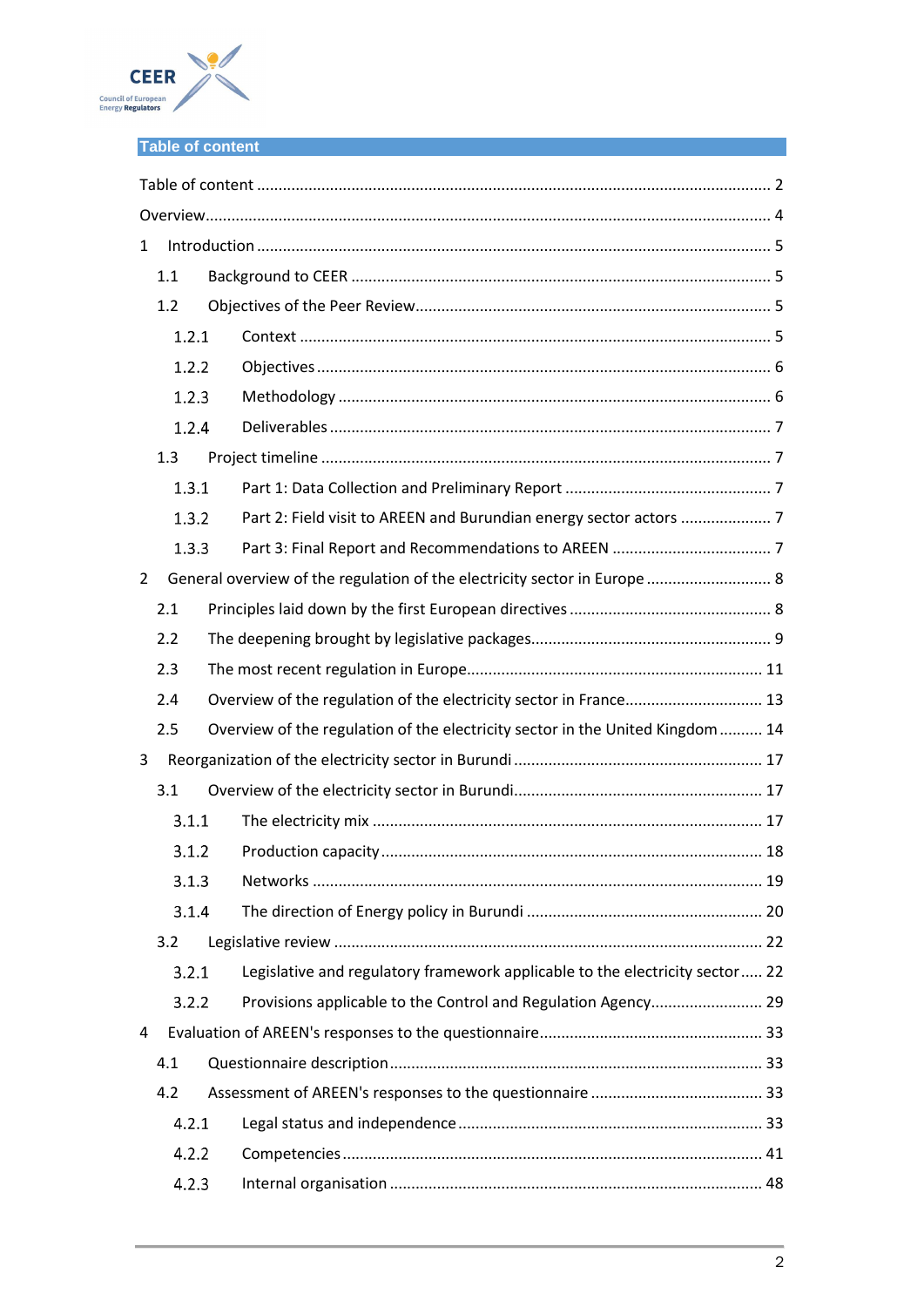

| 6.2 |  |
|-----|--|
| 6.3 |  |
| 6.4 |  |
|     |  |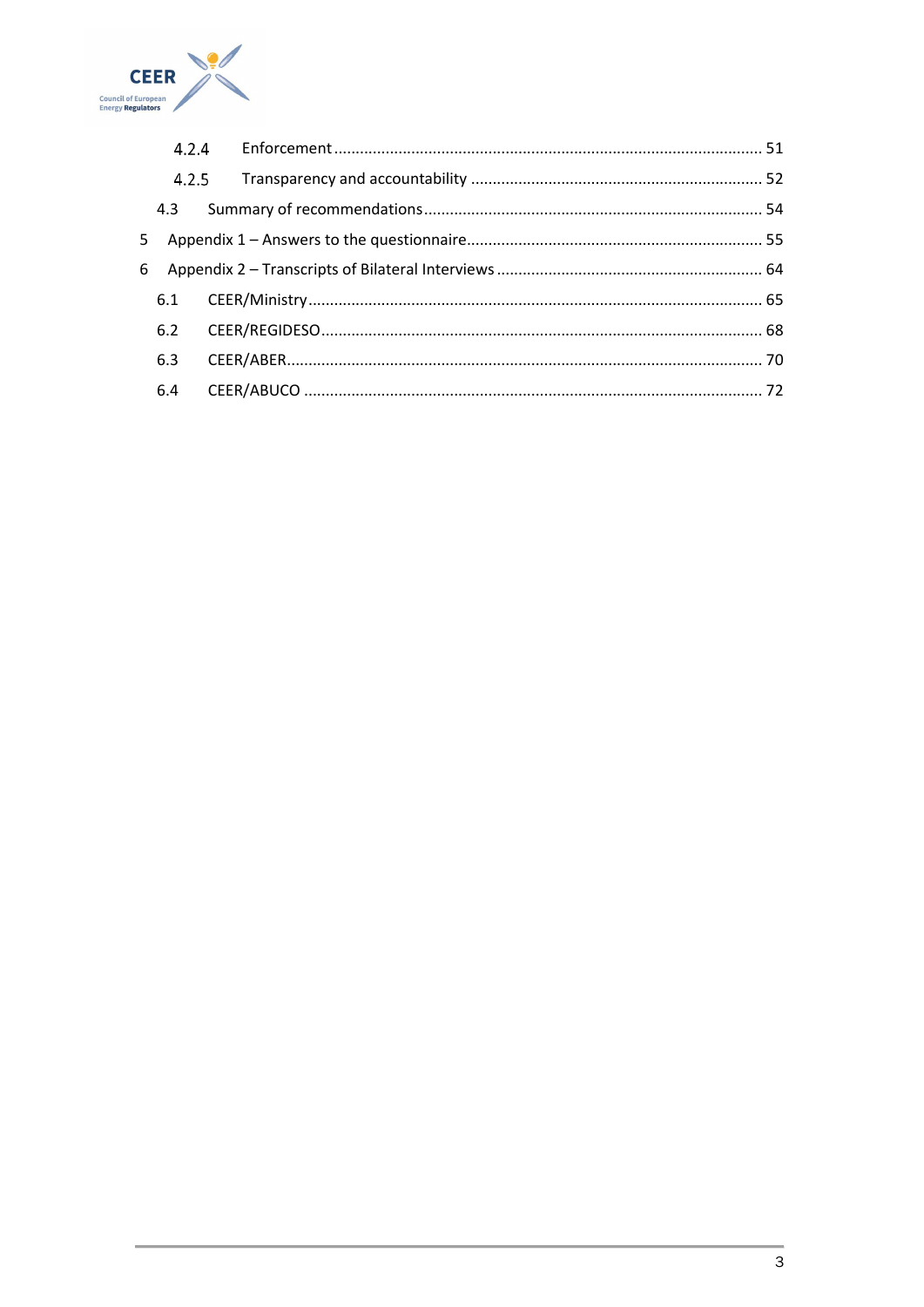

# <span id="page-3-0"></span>**Overview**

| Name of the project                           | Peer Review for Burundi's Water and Energy<br><b>Regulatory Authority (AREEN)</b>                                                                                                                                                                                                                                                    |  |  |  |  |
|-----------------------------------------------|--------------------------------------------------------------------------------------------------------------------------------------------------------------------------------------------------------------------------------------------------------------------------------------------------------------------------------------|--|--|--|--|
| Beginning of the project                      | <b>July 2020</b>                                                                                                                                                                                                                                                                                                                     |  |  |  |  |
| <b>Estimated date of the field</b><br>mission | Spring/Summer 2021                                                                                                                                                                                                                                                                                                                   |  |  |  |  |
| <b>Project sponsor</b>                        | <b>CEER</b>                                                                                                                                                                                                                                                                                                                          |  |  |  |  |
| <b>Expert team</b>                            | <b>Anne-Lise TEANI</b><br>$\bullet$<br>Deputy Director of European and<br>International Affairs and Cooperation -<br>CRE, France<br>anne-lise.teani@cre.fr<br>Rébecca RADEREAU<br>Project manager - CRE, France<br>rebecca.radereau@cre.fr<br>Yasmin VALJI<br>Senior Economist - Ofgem, United-<br>Kingdom yasmin.valji@ofgem.gov.uk |  |  |  |  |
| <b>Reviewer</b>                               | Ludivine GONDOUIN<br>$\bullet$<br>Intern - CRE, France<br>ludivine.gondouin@cre.fr                                                                                                                                                                                                                                                   |  |  |  |  |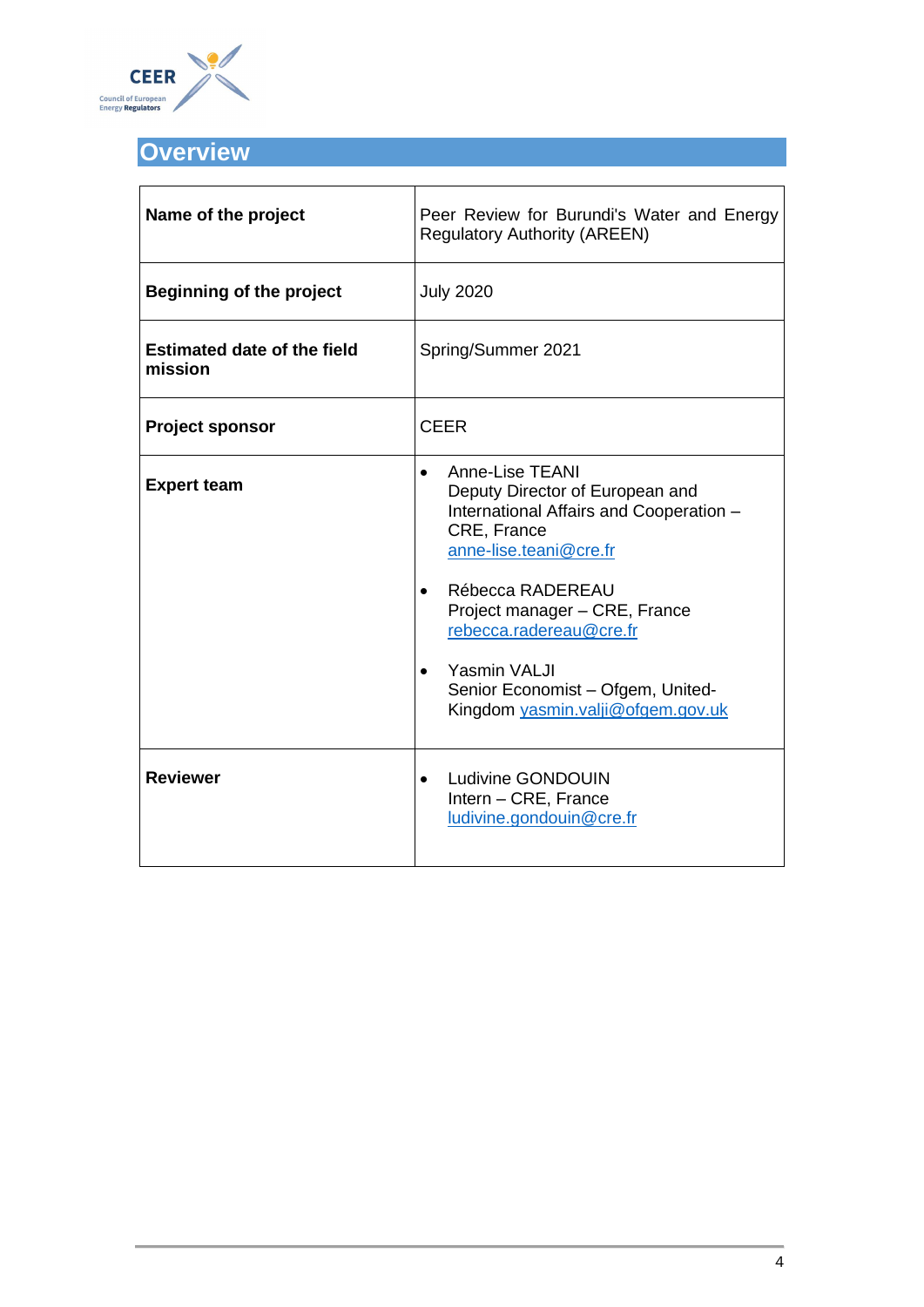

# <span id="page-4-0"></span>**1 Introduction**

# <span id="page-4-1"></span>**1.1 Background to CEER**

The Council of European Energy Regulators (CEER) is the voice of national energy regulators in Europe. CEER members and observers represent 37 national energy regulatory authorities (NRAs) from all over Europe.

CEER is legally established as a not-for-profit association under Belgian law, with a secretariat based in Brussels to coordinate the association's activities.

CEER aims to assist its members and observers in fulfilling their responsibilities by sharing experience, building regulatory capacity, and identifying best practice. It does this by facilitating expert working group meetings, organizing workshops and events, supporting the development and publication of regulatory documents, and mobilising its internal training academy. Through CEER, European NRAs cooperate and develop common position papers, advice, and recommendations in a forward-looking manner to improve the functioning of the electricity and gas markets for the benefit of consumers and businesses.

In terms of policy, CEER actively promotes a harmonized and investment-friendly regulatory environment and the consistent application of existing European legislation. A key objective of CEER is to facilitate the creation of a single, competitive, efficient, and sustainable internal energy market in Europe that works in the interest of consumers.

For the period 2019-2021, CEER adopted an institutional strategy entitled "3D Strategy", organized around 3 pillars: digitalization in the interest of the consumer, decarbonisation at lower cost, and dynamic regulation for agile adaptation to rapid changes in the energy sector.

International cooperation is an integral part of CEER's portfolio of actions, alongside topics related to the functioning of wholesale and retail markets, consumers, distribution networks, smart grids, flexibility, and sustainability.

Emphasising the international dimension is also one of the 6 main principles identified by CEER to guide the implementation of its 3D strategy. The approach adopted by CEER is that of a mutual exchange of knowledge, to draw inspiration from international experiences, and share European expertise across borders.

## <span id="page-4-2"></span>**1.2 Objectives of the Peer Review**

#### <span id="page-4-3"></span>**1.2.1 Context**

The project on Strengthening a Sustainable Regional Energy Market (ESREM) in the Eastern, Southern Africa and Indian Ocean Region (ESA-IO) aims to address issues and challenges related to governance and market regulation impacting the implementation of energy development projects in the region.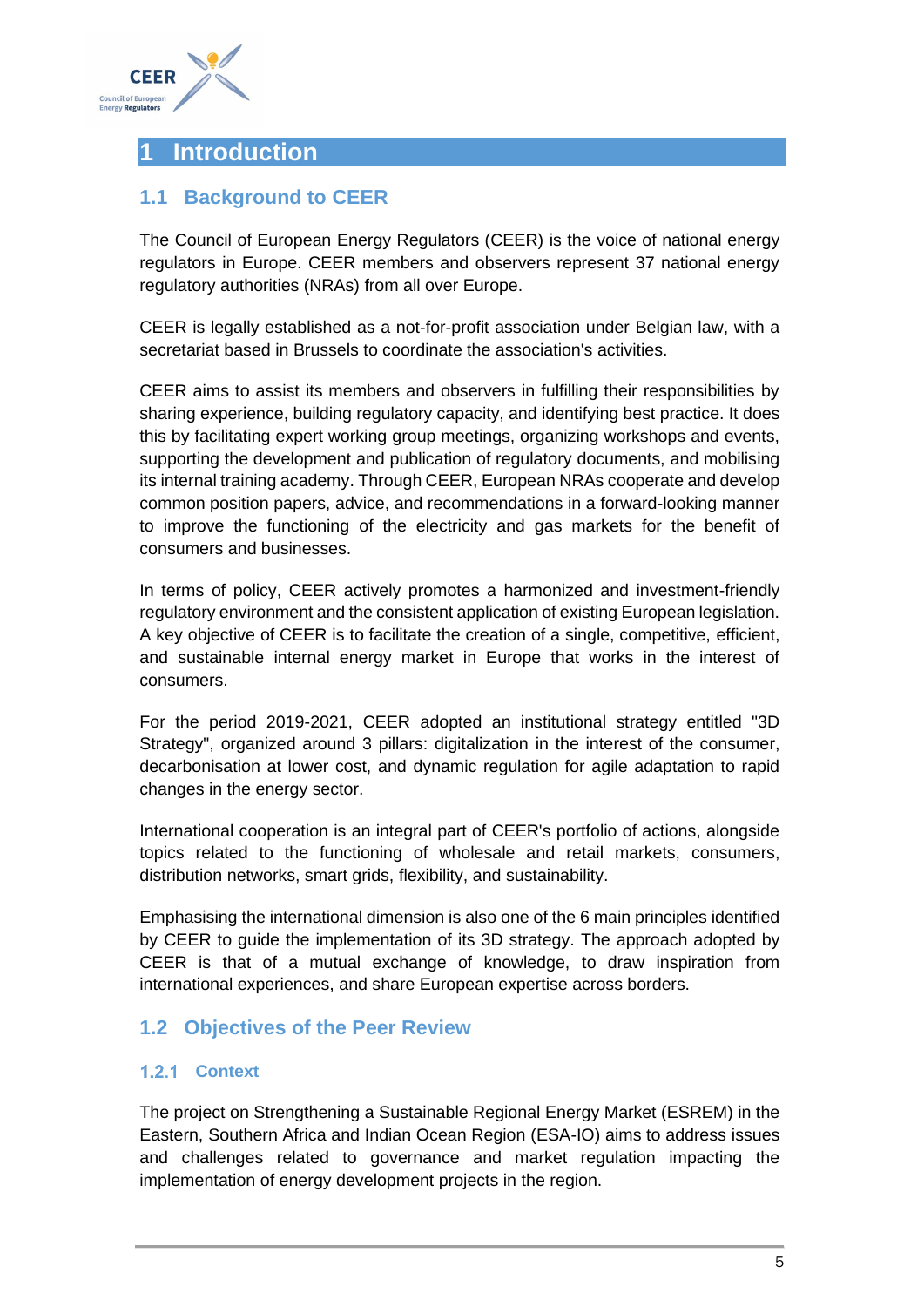

Launched in May 2017, the project is funded by the European Union, under the 11th European Development Fund (EDF) trans-regional envelope for support to nonmaterial infrastructure in the energy sector. Implementation is entrusted to the Common Market for Eastern and Southern Africa (COMESA) through the Regional Association of Energy Regulators for Eastern and Southern Africa (RAERESA).

Within this framework, RAERESA signed a Memorandum of Understanding with CEER to implement capacity building activities included in the 2019-2020 ESREM work program, in particular a peer review project of a member of the Energy Regulators Association of East Africa (EREA).

As a full member of RAERESA and EREA, Burundi is the subject of this peer review.

## <span id="page-5-0"></span>1.2.2 Objectives

The peer review was initiated in June 2020 for Burundi's Water and Energy Regulatory Authority (AREEN).

The objective of this peer review is to support the strengthening of AREEN's regulatory capacity to give it the ability to proactively influence developments in the energy sector.

In accordance with the terms of reference agreed upon by CEER and RAERESA, the peer review includes the following 3 dimensions:

(i) assessment of the existing regulatory framework, including the identification of its strengths and weaknesses, opportunities, and threats to the functioning of the energy regulator in Burundi.

(ii) comparison with international best practices and recommendation of practical measures to strengthen AREEN's effectiveness.

(iii) assessment of the regulatory impact in Burundi.

In line with CEER values stated above, the peer review exercise is based on an open discussion among fellow regulators and is a flexible tool for sharing best practices. It is intended to provide AREEN with an overview of its regulatory situation, points for improvement and possible solutions envisaged by its peers. The review should be useful to AREEN and provide it with the keys to define its action priorities, mobilise its resources accordingly, or justify a request for external support.

## <span id="page-5-1"></span>**1.2.3 Methodology**

To fulfill the project, the two CEER experts drafted a questionnaire that they circulated to AREEN to serve as a basis for the collection of data for the peer review. In parallel, they conducted a review of the relevant literature, either provided by AREEN or available online.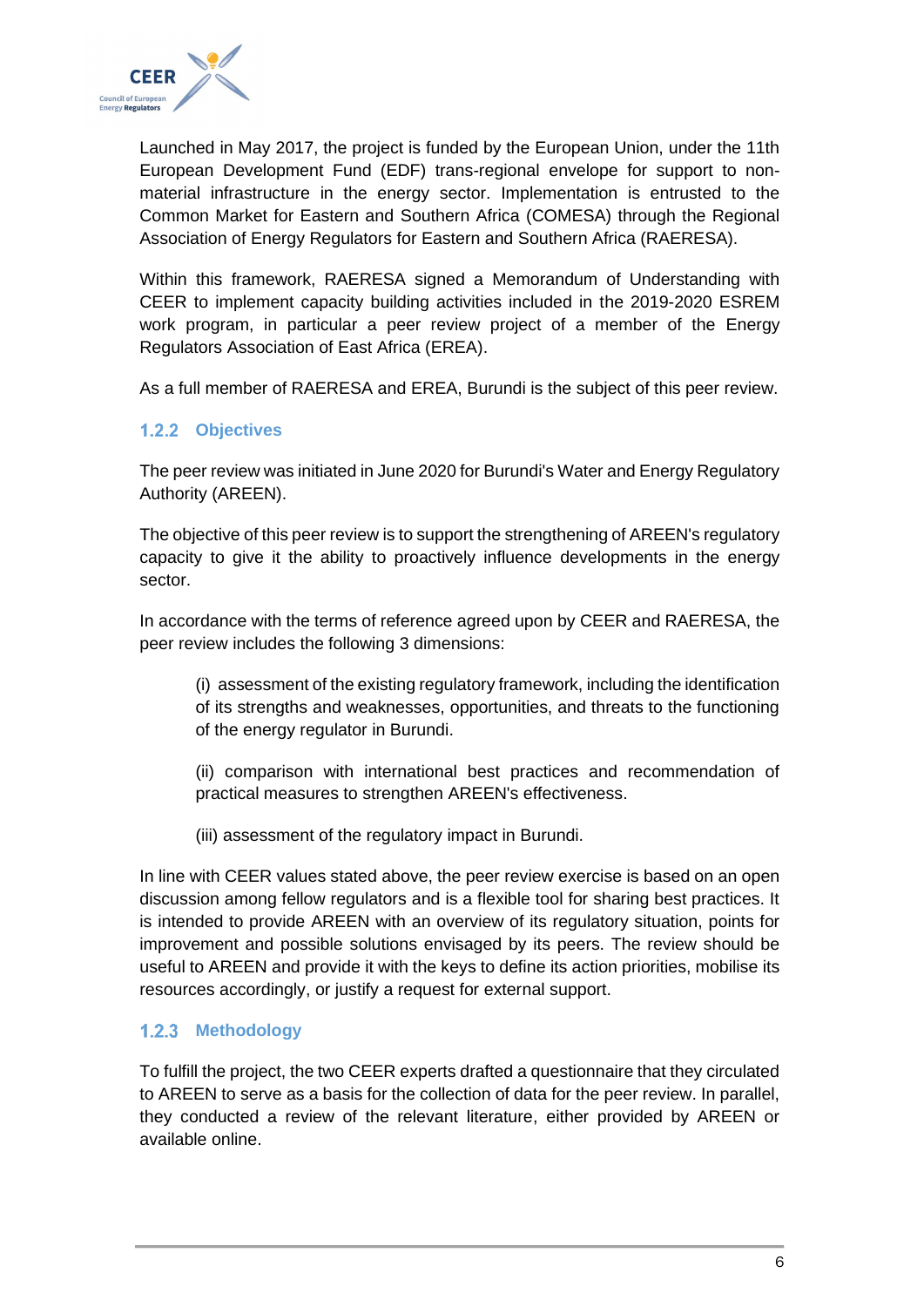

The analysis of AREEN's responses to the questionnaire and the review of Burundian documentation form the basis of this report. The experts also draw on their experience and knowledge of European market regulation to present best practices in Europe and propose recommendations adapted to the Burundian context.

Given the restrictions and difficulties posed by the Covid-19 pandemic, a visit by the experts to the regulator in Burundi could not take place in 2021. Bilateral interviews with four energy sector stakeholders were organized virtually to verify, adapt, and confirm the preliminary recommendations of the preliminary assessment report.

#### <span id="page-6-0"></span>**1.2.4 Deliverables**

The project will result in two deliverables:

- 1. A preliminary site survey report.
- 2. The present final report.

Both deliverables will be written in French and the final report will also be written in English.

### <span id="page-6-1"></span>**1.3 Project timeline**

- <span id="page-6-2"></span>**Part 1: Data Collection and Preliminary Report**
	- Activity 1: Literature review and questionnaire development for AREEN.

#### ➢ *Deadline: 31/07/2020*

- Activity 2: Review and analysis of the responses to the questionnaire and preparation of the first report including the first findings and advice of the experts before the visit to Burundi.
	- ➢ *Deadline: 4th quarter 2020*
- <span id="page-6-3"></span>**Part 2: Field visit to AREEN and Burundian energy sector actors**
	- Activity 3: Bilateral discussions with the regulator and operators
		- ➢ *Deadline: March 30, 2021*

#### <span id="page-6-4"></span>**Part 3: Final Report and Recommendations to AREEN**

- Activity 4: After the visit to Burundi/interviews with AREEN, preparation of the final report including useful lessons from European regulators and practical advice for AREEN.
	- ➢ *Deadline: April 2021*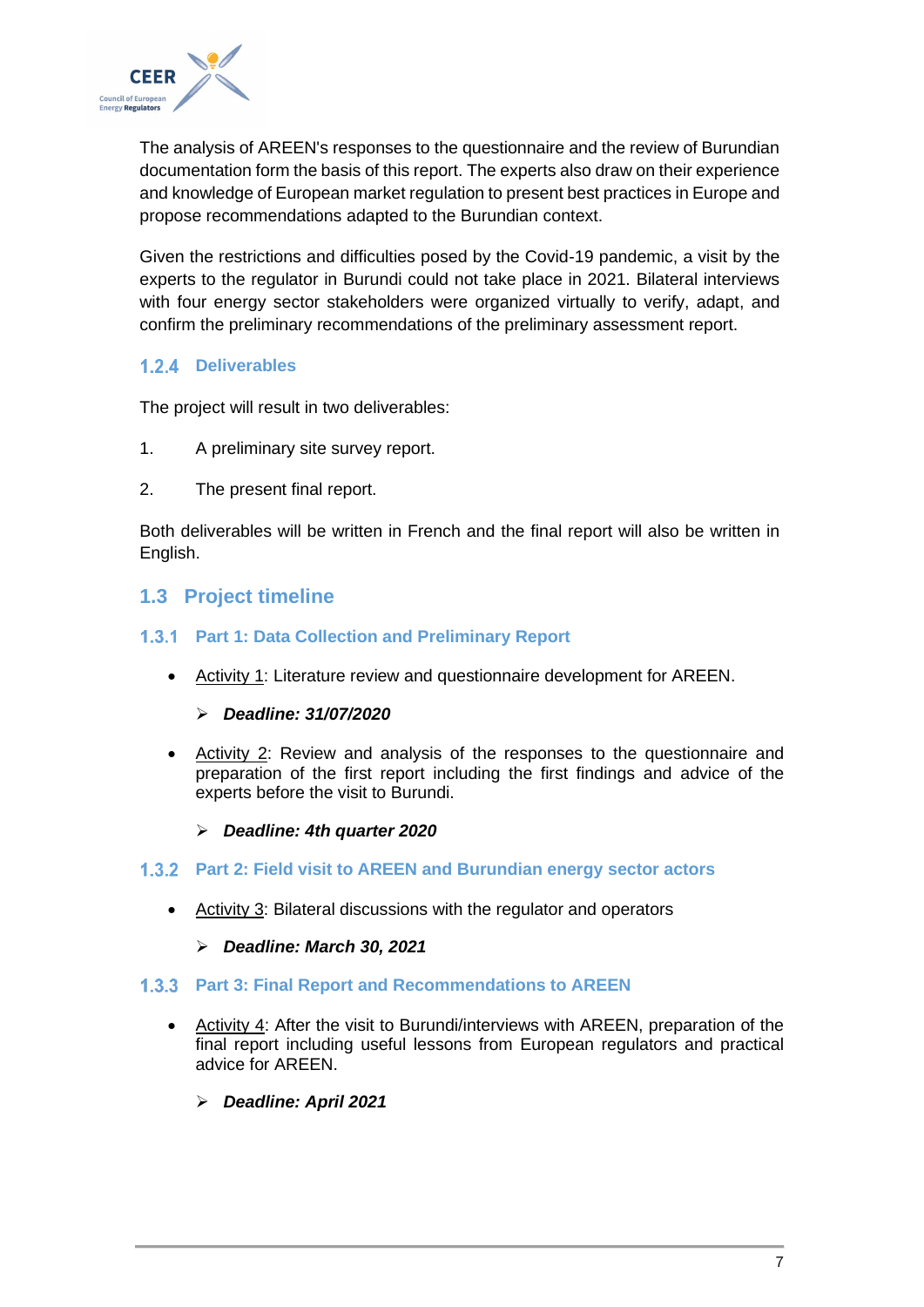

# <span id="page-7-0"></span>**2 General overview of the regulation of the electricity sector in Europe**

The organisation and regulation of the energy sector in Europe are the result of a long process of implementation with one ambition: to create competitive, regional markets for electricity and gas. For the Member States, it is a matter of going beyond national rationales to establish a coherent organisation across borders. This dynamic was launched in 1996 with the adoption of the first European directive on electricity, followed by the corresponding directive on gas in 1998.

Although the principle of a single market was established from the outset, the first texts were much less prescriptive than those that followed. In fact, the flexibility given to countries in transposing the texts led to differences in interpretation, which made it difficult to establish harmonised rules. However, a fully harmonized framework is not necessarily desirable given the diversity of situations in the countries in terms of the energy mix, the size and characteristics of the territories, climatic conditions and consumption patterns.

Regulatory guidelines are generally subject to the EU's energy policy objectives, which have three dimensions: competitiveness, security of supply and sustainability. The relative importance of these dimensions may vary according to the context.

The introduction of competition came at a time when production facilities and infrastructure were highly developed. The main objective then was to promote the economic efficiency of energy supply through competition; the issues of investment and renewable energy development were not necessarily the main objectives.

# <span id="page-7-1"></span>**2.1 Principles laid down by the first European directives**

When the first European directives were drawn up, several major principles were put forward, such as guaranteeing security of supply, ensuring the competitiveness of supply, and ensuring the fulfilment of public service missions and environmental protection. In addition to the general improvement of economic efficiency, the European Commission expected the creation of the internal energy market to lead to greater transparency. The approach advocated by the European Commission included the following aspects:

- The changes must be gradual to allow the industry to adapt.
- The application of the principle of subsidiarity: Member States can opt for the system best suited to their situation.
- Avoiding excessive regulation.
- Promoting dialogue with stakeholders (public consultations, hearings, consultation workshops).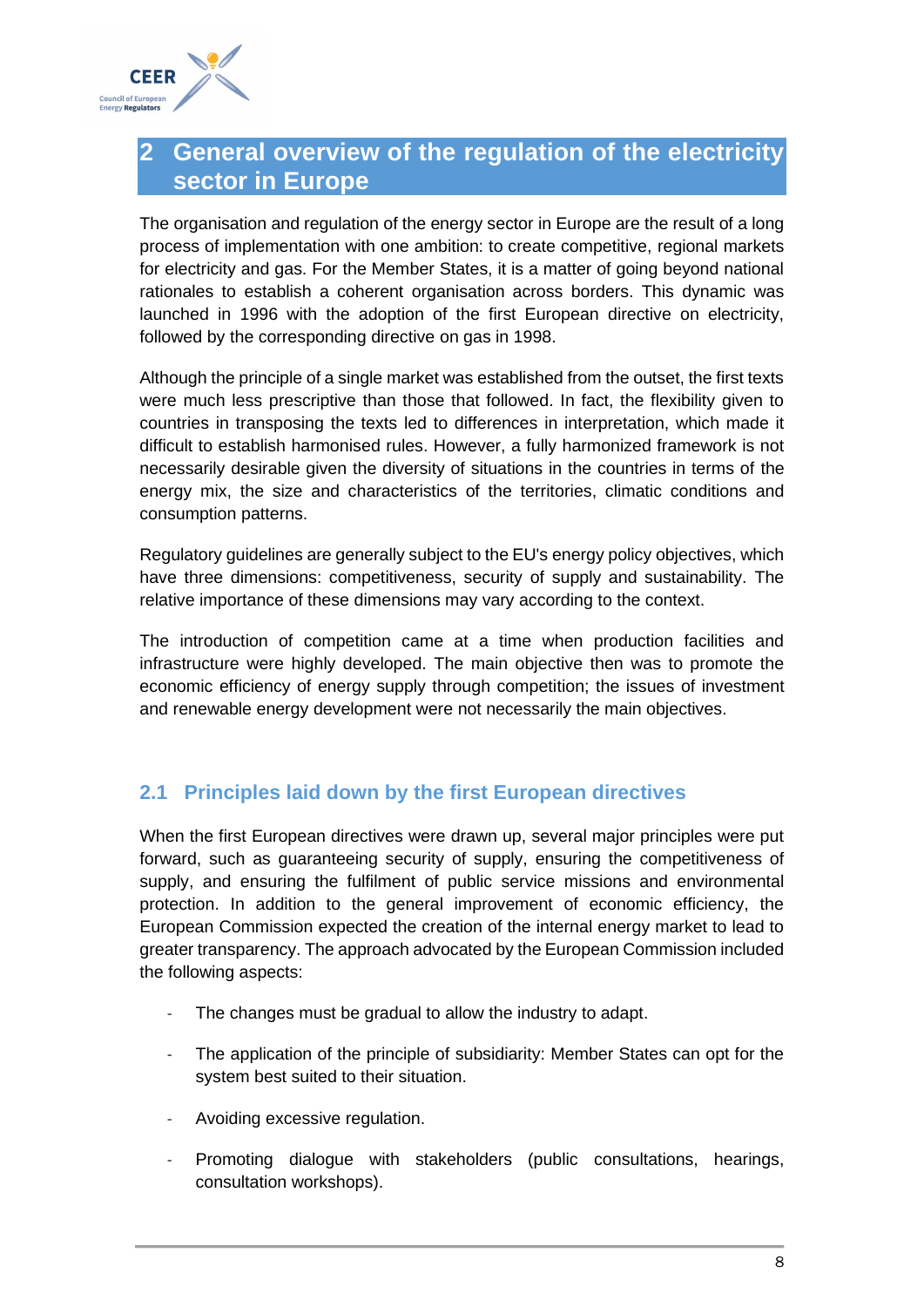

In terms of content, the first directives (96/92/EC for electricity and 98/30/EC for gas) initially focused on adapting national frameworks to competition based on a still vague market model. To this end, priority was given to the restructuring of incumbent operators, with the creation of network operators, first through accounting separation and then through the establishment of independent companies (which today constitute the governance model for electricity and gas transmission networks). In addition to unbundling, the application of a new market model has involved several projects, including the definition of network access rules and the implementation of mechanisms to ensure the match between supply and demand.

As far as consumers are concerned, the 1996 and 1998 directives established a gradual opening of the market with the definition of eligible consumers, i.e. those authorized to choose their supplier. For electricity, the thresholds were at least 26% of demand on February 19, 1999, then 28% in 2000 and 33% in 2003, for gas they were 20% of the market in 2000, then 28% in 2003 and 33% in 2008. The 2003 directives imposed a total opening of the market on July 1, 2007.

The philosophy of the texts is to give priority to market-based solutions, avoiding as much as possible the introduction of distortions of competition. The underlying principle is that individual decisions should be motivated by price signals, which reflect the scarcity and value of energy for the various stakeholders (suppliers, consumers). This explains why wholesale markets and power exchanges are central to the organisation of the electricity and gas markets in Europe.

# <span id="page-8-0"></span>**2.2 The deepening brought by legislative packages**

Gradually, the approach has evolved towards a strong convergence of the rules applied at member state level. The 2003 directives aimed first and foremost to strengthen the independence of network operators and established the obligation to create regulatory authorities in all Member States. The 2003 directives also introduced the objective of allowing all consumers to choose their supplier, regardless of their level of consumption, as of 1 July 2007.

Noting the obstacles to cross-border trade caused by differences in the rules applied at the national level, the European Commission developed the principle of European network codes, i.e. harmonised rules for the operation of electricity and gas systems in order to promote their integration. The third legislative package<sup>1</sup>, adopted in 2009, marked a decisive step in the creation of the internal market. The texts adopted first

<sup>1</sup> Directive 2009/72/EC of the European Parliament and of the Council of 13 July 2009 concerning common rules for the internal market in electricity, Directive 2009/73/EC of the European Parliament and of the Council of 13 July 2009 concerning common rules for the internal market in natural gas, Regulation (EC) No 714/2009 of the European Parliament and of the Council of 13 July 2009 on conditions for access to the network for cross-border exchanges in electricity Regulation (EC) No 715/2009 of the European Parliament and of the Council of 13 July 2009 on conditions for access to the natural gas transmission networks and Regulation (EC) No 713/2009 of the European Parliament and of the Council of 13 July 2009 establishing an Agency for the Cooperation of Energy Regulators.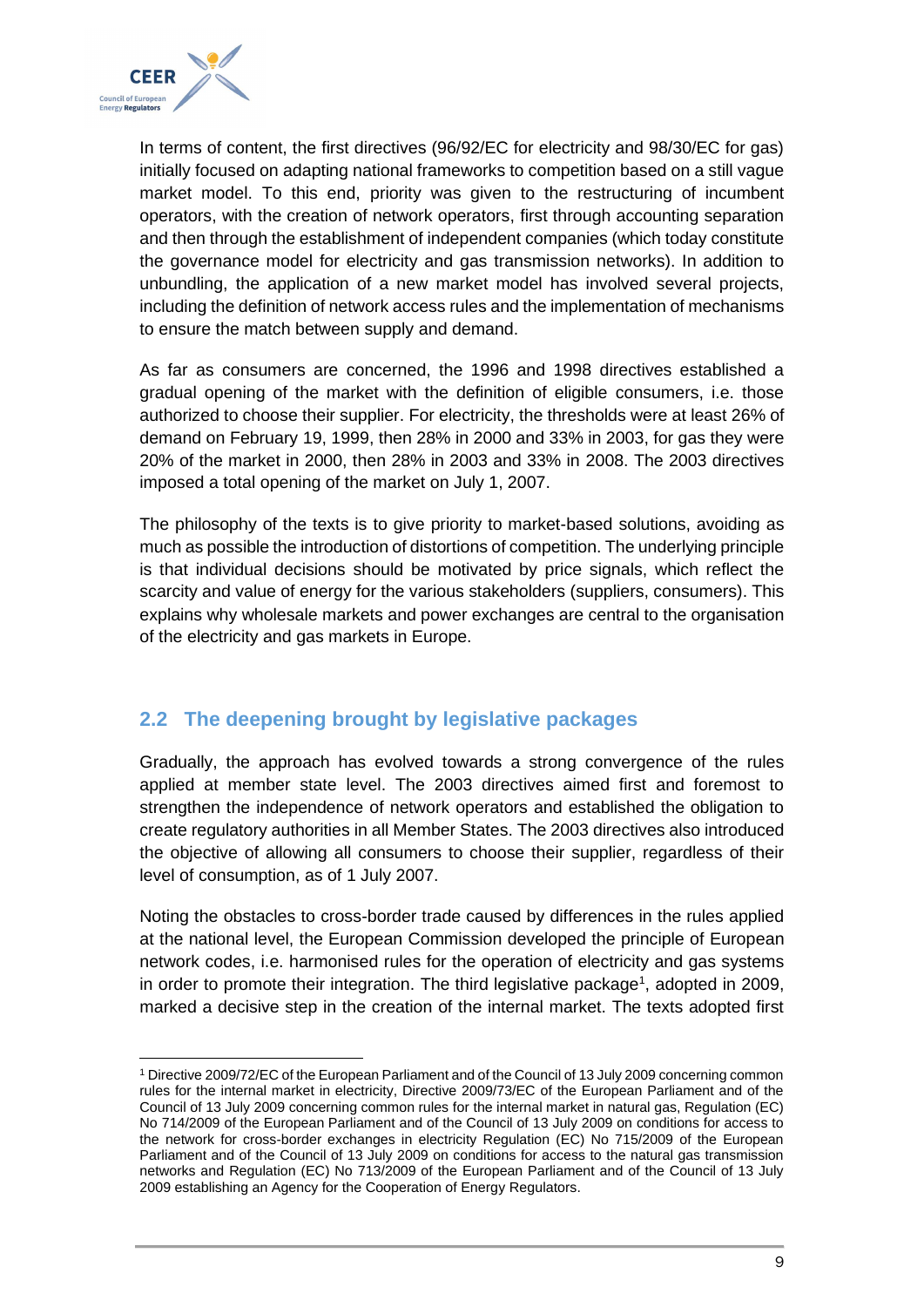

established ownership unbundling as the reference model for unbundling. This model prohibits any company with production or supply interests in the energy sector from controlling a transmission system operator. Being a shareholder can be tolerated if it can be proven that there is no ability to influence the operator's choices. However, two other models have been added: the independent network operator (ITO) and the independent system operator (ISO).

At the same time, wholesale markets were set up, often at the initiative of transmission system operators, who offered an interface between the network (the physical part of transactions) and the contractual sphere, operated bilaterally by brokers or exchanges. This was the beginning of the financialisation of electricity and gas trading, which is now at the heart of the market models implemented (market coupling in the electricity sector, hub-to-hub model in gas).

Regarding the rules for the use of networks, the third package has led to a densification and increased complexity of regulation with the aim of harmonizing the rules for the use of interconnections in the European Union. The principle was to remove the obstacles to cross-border energy exchanges through the development and implementation of European network codes and guidelines, in the form of regulations. The development of the rules was objectively articulated with reference market models, models that had been tested at local or regional levels.

These texts were accompanied by a set of provisions, often drawn up at the national level, establishing the rights and obligations of market players. They notably introduced rules on how TSOs manage the supply-demand balance and system services in the context of market recourse. Symmetrically, they introduced the principle of balance responsibility, whereby market players must balance their energy injections and withdrawals in the system. This is a key element in the organization of the market, which brings into play the duration of time steps for balancing. The duration of time steps goes towards a gradual shortening with the aim of strengthening the responsibility of the players.

The construction of the European market has therefore consisted of combining harmonisation and pragmatism, even though the principle of competition aims to reduce the importance of centralized mechanisms for steering energy systems to leave more freedom to the players. It was necessary to ensure that the system had the means to function efficiently, even when centralized control mechanisms were reduced by entrusting market players with the task of managing energy supplies, while system operators had to manage the supply-demand balance in real time.

However, based on a set of common rules, the Member States have adopted organizations that sometimes differ significantly. While there is a high degree of convergence in the rules for the use of interconnections, the industrial organization varies (particularly in terms of integration), the approaches to public service may differ significantly from one country to another and, despite European harmonisation, the development of renewable energies is part of specific national dynamics.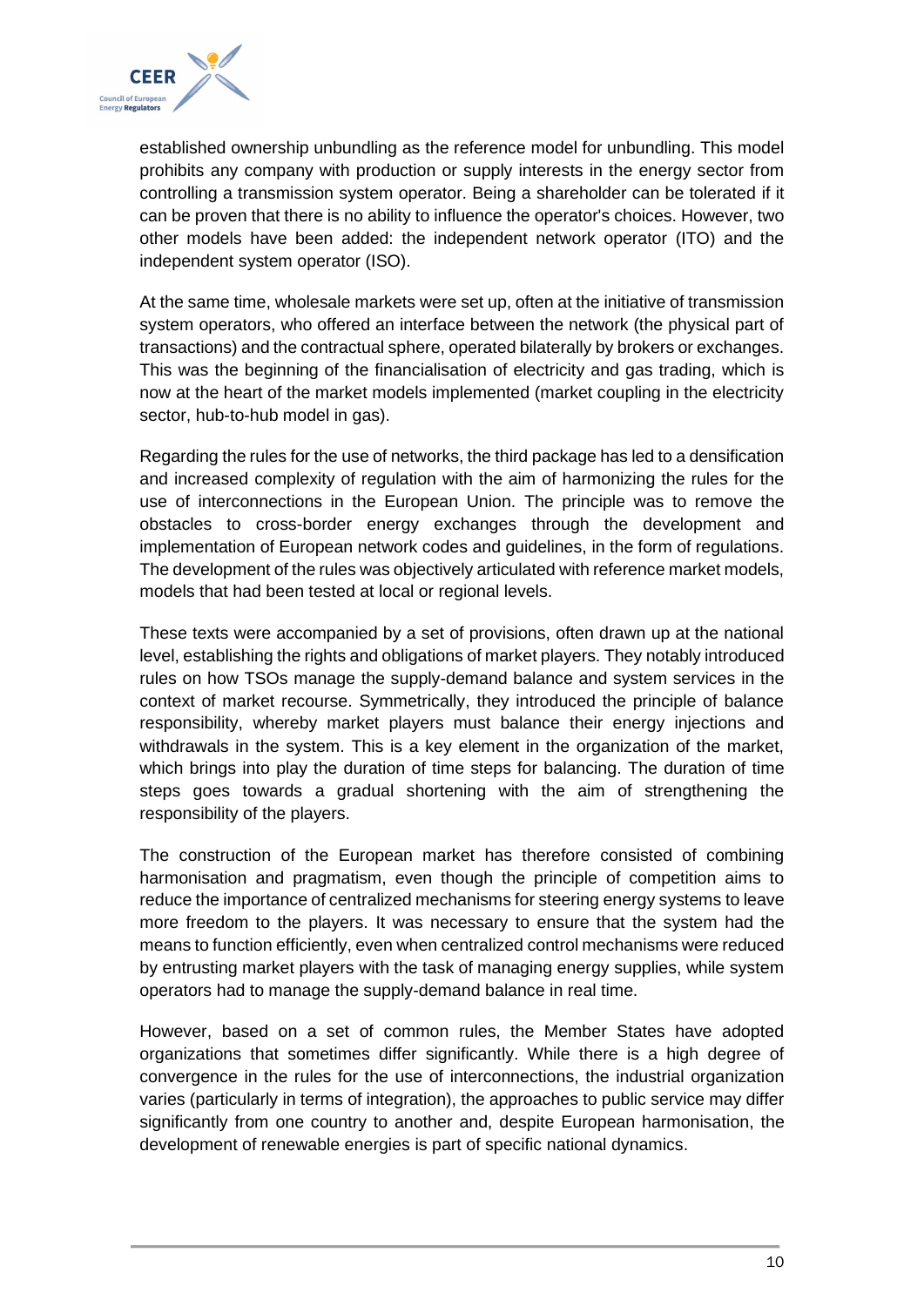

One of the lessons of the European experience is that progressivity is an important factor; it is found in most regulatory regimes in the world. It is necessary to ensure a sufficient level of adaptability of the rule to enable it to best meet energy policy objectives and user expectations. Consequently, the question of approximation with European law in non-member countries must be addressed according to the need for convergence to allow energy exchanges and according to the degree of "maturity" of the systems to adapt the rules to national issues.

# <span id="page-10-0"></span>**2.3 The most recent regulation in Europe**

Directive (EU) 2019/944 concerns common rules for the internal market in electricity. It revises and replaces Directive 2009/72/EU and sets out rules for the generation, transmission, distribution, supply and storage of electricity. It also addresses consumer protection aspects to create integrated, competitive, consumer-oriented, flexible, fair and transparent electricity markets in the European Union (EU). It applies from January 1, 2021.

The directive therefore contains rules for the retail electricity markets, while Regulation (EU) 2019/943, adopted at the same time, consists mainly of rules for the wholesale market and network operation. It applies from 1 January 2020.

Both the regulation and the directive are relevant to the principles of good regulation that apply in Europe as well as to the UK market. While the Directive focuses largely on consumer rights in the retail market - which basically implies a rather mature market characterized by competition and a sophisticated level of technology - it also addresses important aspects in the wholesale market: access to data, obligations and independence of distribution system operators and transmission system operators, and energy regulators.

The Directive sets out the rules applicable to the wholesale market, the most relevant of which are:

- National energy regulators must cooperate with neighbuoring regional regulators for the smooth functioning of cross-border trade. They must also monitor regional operating centers.
- Non-discriminatory data access from smart metering systems that respect data protection rules.
- Distribution System Operators (DSOs) must be independent (if part of a vertically integrated company) and are responsible for the long-term capacity of the grid and must respond to demands for electricity distribution (including to integrate new renewable installations). They must operate in a transparent manner, providing the information required to allow grid users to access the grid efficiently and publishing plans for the development of investments over the next five to ten years.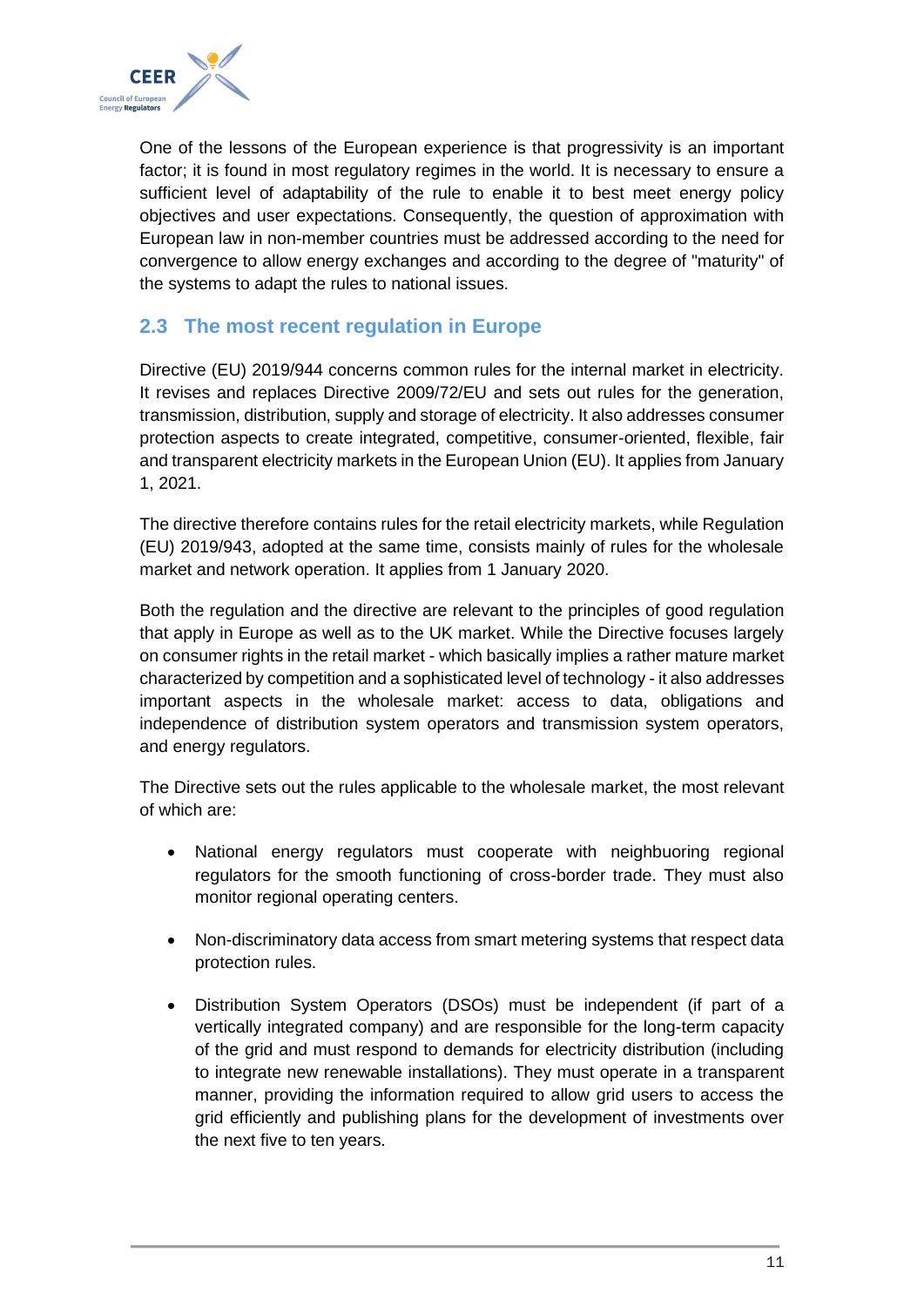

• Transmission system operators (TSOs), like distributors, are generally not allowed to have or operate storage facilities. In addition, like any TSO, they must manage the operation of the network (maintaining the balance between supply and demand) and must ensure the long-term capacity of the network in close cooperation with neighbouring DSOs and TSOs.

Regulation 2019/943 on the other hand is relevant to consider aspects of an efficient wholesale market because it ensures an efficient, competitive, and undistorted market. It also supports the decarbonisation of the sector and the removal of barriers to crossborder electricity trade. The regulation sets out several principles by which electricity markets should operate, including:

- Encouraging free price formation and avoiding measures that prevent price formation based on supply and demand.
- Facilitating the development of more flexible generation, low-carbon generation, and more flexible demand.
- Empowering consumers to be actors in the energy market and in the energy transition.
- Enable the decarbonisation of the electricity supply system, including promoting the integration of electricity generated from renewable energy sources and providing incentives for energy efficiency.
- Provide incentives for investment in generation, in particular long-term investment in a sustainable, low-carbon electricity supply system.
- Facilitate the gradual removal of barriers to cross-border electricity flows between bidding areas or EU countries and to cross-border transactions in the electricity and related services markets.
- Enable the development of demonstration projects for sustainable, secure, lowcarbon renewable energy technologies or networks to be implemented and operated for the benefit of society.

The Regulation states that for capacity management and network access, EU countries must take appropriate measures to address congestion and therefore "bidding zones" (areas for submission of offers) must be defined in a way that ensures market liquidity, effective congestion management and overall market efficiency.

As for tariff setting, we note the advice of ACER in a report on best practices for transmission and distribution pricing methods. This report is updated at least every two years.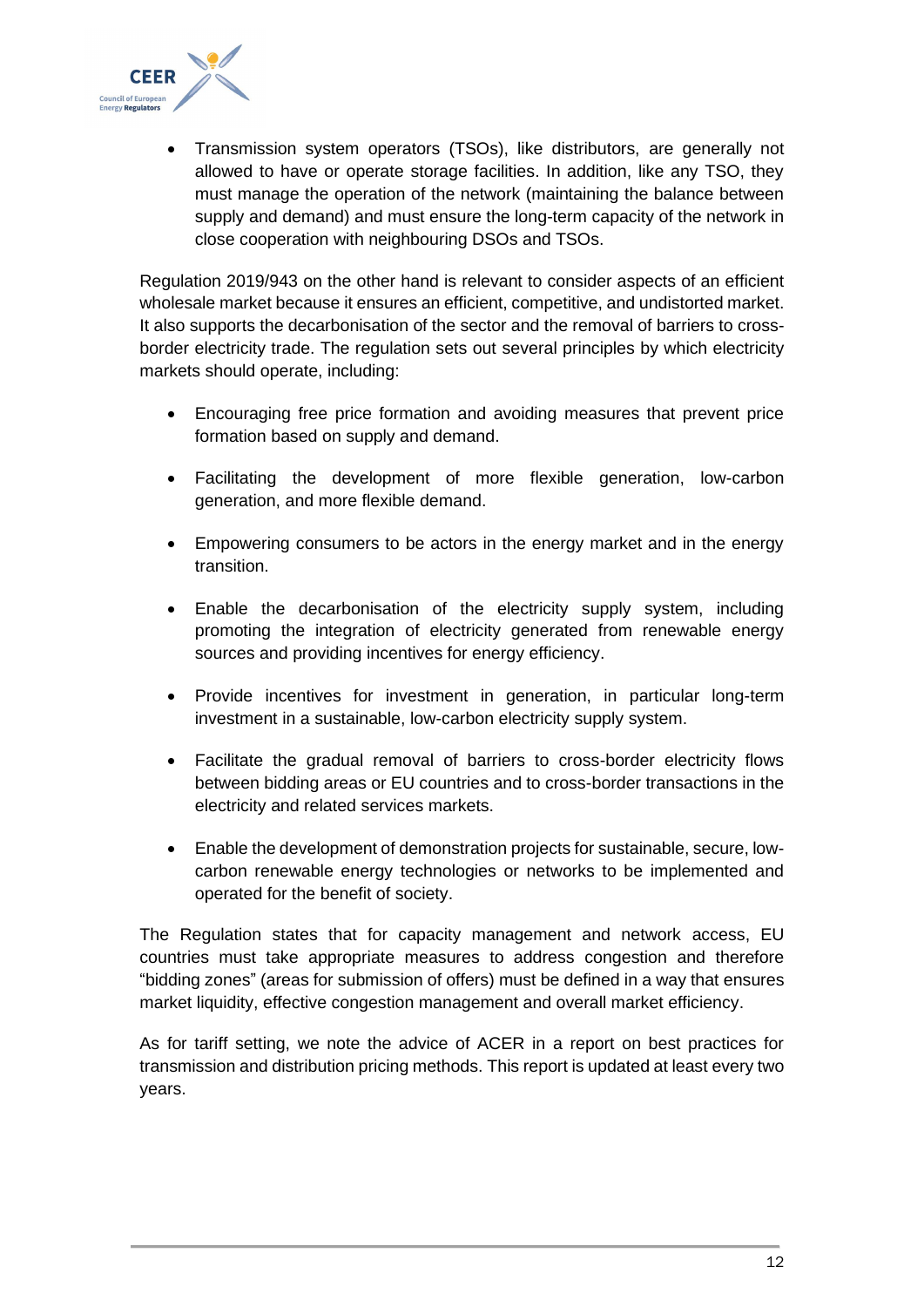

# <span id="page-12-0"></span>**2.4 Overview of the regulation of the electricity sector in France**

The organisation of the energy sector is governed by the Energy Code, which contains all applicable legal texts, except for European regulations, which are applicable without transposition into national law. European directives and regulations play a very important role since the rules for the operation of electricity and gas networks are directly derived from them.

In France, before liberalisation, the initial situation was that of an integrated historical operator, EDF, which was a key component of the national energy policy, in terms of energy independence, with nuclear power, and regional planning. Today, EDF's activities have been spun off, with an independent transmission system operator, RTE (subject to the ITO regime) and a distribution system operator, Enedis, as well as production and marketing branches. The separation of transmission and distribution activities from generation and supply activities has been gradually implemented (see section 2.3 below).

CRE was created in 2000 and its powers were extended to gas in 2003. It is one of the most powerful regulators in Europe.

CRE acts as an arbitrator, allowing the emergence of a plurality of players on the market thanks to a better understanding of costs and their structure, combined with the implementation of the principle of non-discriminatory access to networks. The functions of the regulator have evolved over time and in line with changes in energy policy. Regarding the division of powers between the competition authority and the energy regulator, CRE monitors the market and refers cases to the competition authority if there is evidence or suspicion of abusive behavior on the part of a player. CRE's action consists in setting up a system of access to infrastructure that allows competition to emerge. It intervenes at several levels: on the validation of the investment programs of transmission system operators, including interconnections, and on the rules and tariffs for the use of infrastructure. CRE must verify the relevance of the costs presented by the operators.

As far as the European market is concerned, France has been a driving force in the evolution of the rules, since it was a pioneer in the coupling of markets, implemented with Belgium and the Netherlands in 2007, and with the creation of one of the first electricity exchanges. The current market model organizes electricity flows according to the price differentials observed on the wholesale markets. As there are no longer, with a few exceptions, long-term contracts for the subscription of interconnection capacity within the European Union following the decision of the Court of Justice of the European Union, exchanges are essentially organized based on short-term transactions. Market coupling ensures that the call on generation resources is consistent with the order of merit of the different power plants, on a system-wide basis and despite the plurality of producers.

In this context, the introduction of renewables results in significant changes in the functioning of the electricity market. Priority access to the grid and guaranteed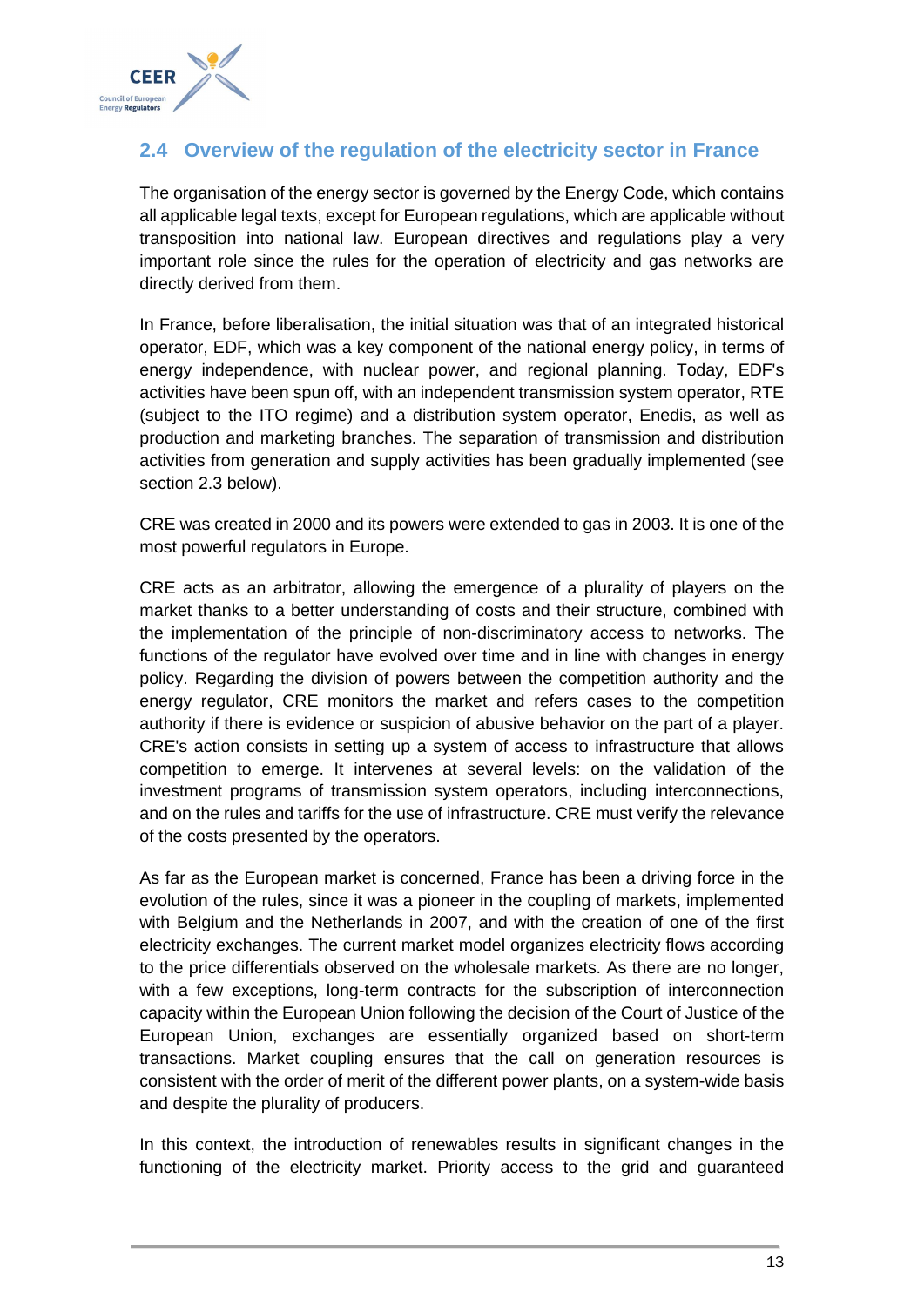

purchase prices have introduced distortions: narrower scope in volume (part of the demand is directly met by renewable energy sources) and lower wholesale price levels. In particular, the developments of the last few years have caused profitability problems for several power plants built in the 2000s (combined cycle gas turbines). This development is an obstacle to investment in generation since it degrades the conditions of remuneration by reducing the time of use and prices. In France, a capacity mechanism has been put in place to ensure that there is sufficient generation capacity to meet peak demand.

# <span id="page-13-0"></span>**2.5 Overview of the regulation of the electricity sector in the United Kingdom**

The British electricity and gas market has been open to competition since 1990. The Electricity Act (1989) profoundly changed the organization and operation of the electricity sector by introducing competition and privatisation of the incumbent companies. This major restructuring resulted in a policy of vertical fragmentation and horizontal devolution:

- The abolition of monopolies in the production and sale of energy
- The vertical unbundling of the competitive businesses vis-à-vis the monopoly links
- Universal eligibility of consumers and regulated Third Party Access to the **Networks**
- The complete vertical disintegration of the Transmission System Operators
- The creation of an organized wholesale energy market (made mandatory for all power plants over 50 MW), and
- The supervision of the sector by an independent sector regulator.

In 2000, a vast reform project resulted in a law called the "Utilities Act" (2000). This law reformed the "Pool" in favor of a series of non-mandatory bilateral markets (short, medium, and long term) and a centralized variance settlement mechanism (aimed at ensuring the stability and security of the network). The new auction rules and price determination process were designed to reduce the risk of manipulation by dominant operators in the pool. These "New Electricity Trading Arrangements" (NETA) came into force in 2001 and became "BETTA" (British Electricity Trading Transmission Arrangements) in 2005 to reflect the inclusion of Scotland in this new scheme.

The Utilities Act (2000) also led to the separation of supply and distribution and was followed by the Energy Acts relating to support for renewable energy and unification of the wholesale market, (2004, 2008, 2010 and 2011). Most electricity market transactions are now conducted over-the-counter (OTC) and the rest on power exchanges, managed by N2EX, Epex Spot, and the Intercontinental Exchange (ICE).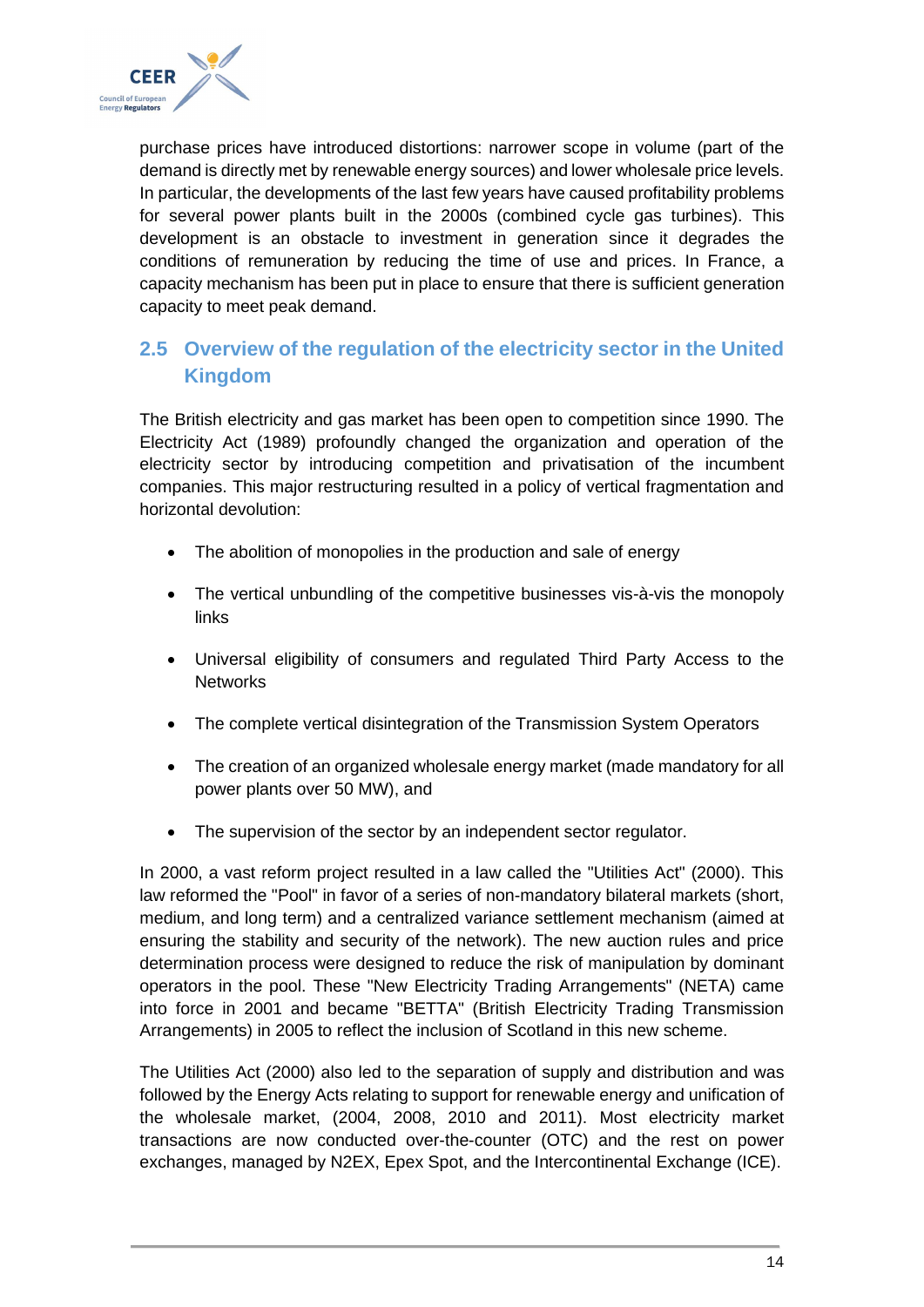

The Electricity Act imposed a duty on the National Grid Company (NGC) to develop, maintain and operate the transmission system in an efficient, coordinated, and economic manner and to promote competition in generation in England and Wales. NGC must provide non-discriminatory access at regulated prices.

Both the wholesale and retail markets are fully open to competition. The wholesale market has become more concentrated since the six major energy producers/suppliers restructured or recomposed their business portfolios from 2014. There are some 112 power producers, but the largest operators are EDF, RWE, SSE, Drax, Uniper, Intergen, and EPH, which together supply 69% of consumption.

The Office of the Gas and Electricity Markets (Ofgem) is the independent tariff regulator responsible for regulating the electricity and gas sector.

Ofgem's powers and functions are largely provided for in UK legislation (such as the Gas Act (1986), the Electricity Act (1989), the Utilities Act (2000), the Competition Act (1998), the Enterprise Act (2002) and the Energy Act (2004, 2008 and 2010)) as well as in European legislation. The duties and functions relating to gas are set out in the Gas Act and those relating to electricity in the Electricity Act.

Ofgem ensures that the gas and electricity markets operate in the interests of consumers: it sanctions abuses of dominant positions and cartels and ensures that market players fulfill the conditions of their operating license.

Its first duty is to protect the interests of present and future consumers, if possible by promoting competition, both about gas transported through gas pipelines and electricity transported through distribution or transmission networks. The interests of consumers are defined as all their interests, including their interest in reducing greenhouse gases and the security of their gas and electricity supply.

The ministry of energy is the Department for Business, Energy and Industrial Strategy (BEIS). It is responsible for the UK's long-term energy policy, including renewable energy. One of its tasks is to set targets for the UK electricity market, but it does not regulate it or manage day-to-day electricity production.

Following an investigation of the UK energy market by the Competition Authority, the CMA, Ofgem commented on the desirable characteristics of an effectively functioning market.

Overall, robust and transparent prices must foster confidence in the market. They must provide a dynamic and sustainable mechanism in which informed participants can efficiently and confidently buy and sell the energy they need at a price that reflects economic costs. The role of a good regulator should be to foster the transparency required of an efficient market, enforce market regulations and promote competition in the ultimate interest of the consumer. To achieve this objective, Ofgem has identified four important functions: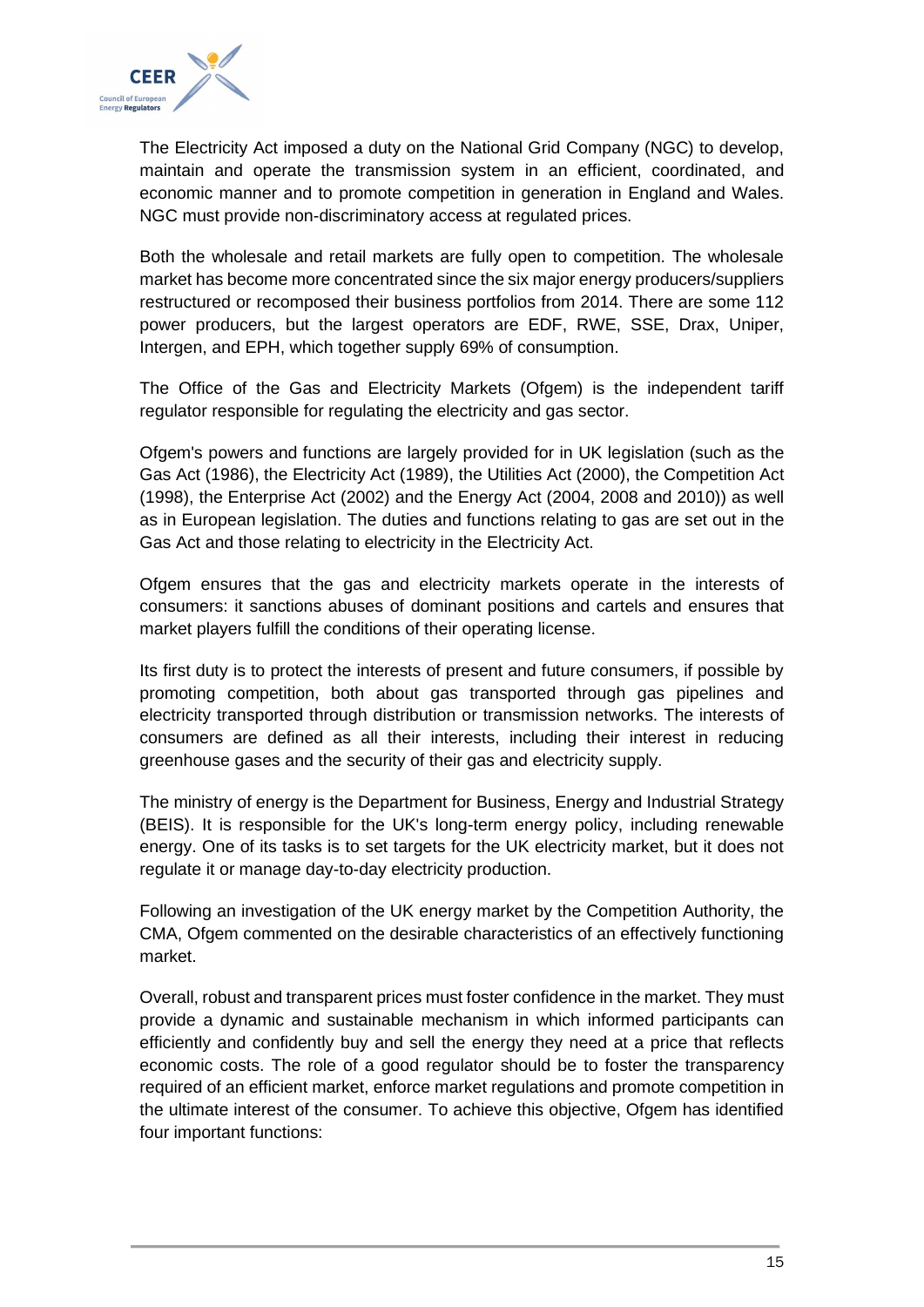

- Security of supply (essential for consumers, the economy and society in general).
- Access and liquidity facilitates trade and competition.
- Competition stimulates innovation and puts downward pressure on prices to ensure they are as low as possible.
- Investment and sustainability ensures an adequate and clean supply of energy for current and future consumers.

Also, from a wholesale market perspective, the market must:

- Balance supply and demand.
- Minimise transaction costs.
- Produce prices that reflect the economic and marginal costs of production.
- Provide signals for investment in a sustainable manner.

Finally, it should be noted that the European texts will remain applicable in Great Britain because despite the exit of Great Britain from the EU, they have been transcribed identically into English law.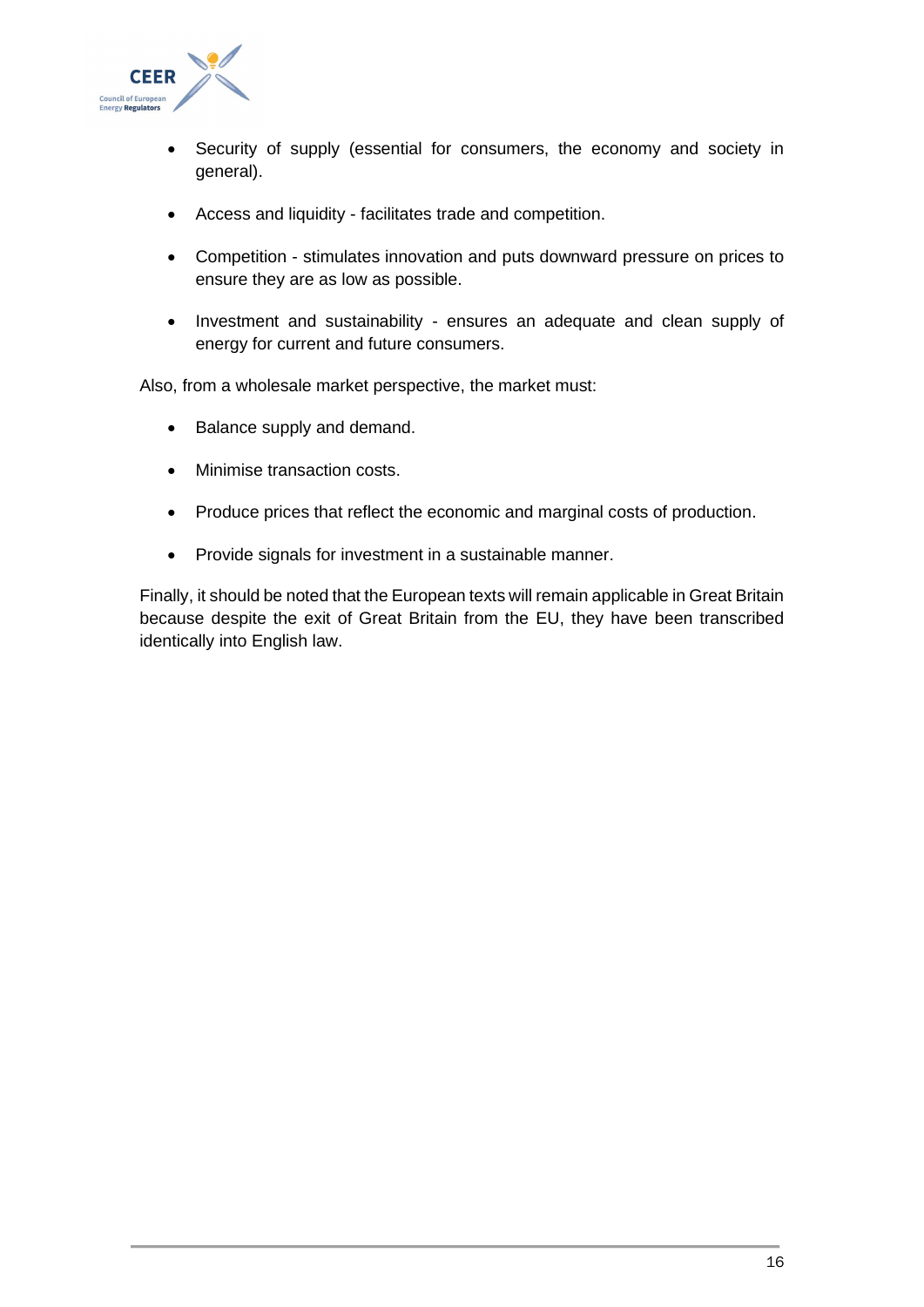

# <span id="page-16-0"></span>**3 Reorganization of the electricity sector in Burundi**

# <span id="page-16-1"></span>**3.1 Overview of the electricity sector in Burundi**

#### <span id="page-16-2"></span>**3.1.1 The electricity mix**

Burundi's energy mix is made up of the following:

| <b>Type of production</b> | <b>Installed capacity (MW)</b> | Percentage% |
|---------------------------|--------------------------------|-------------|
| Hydro                     | 34,791                         | 38,32%      |
| Thermal                   | 36,1                           | 39,76%      |
| Import                    | 15,5                           | 17,07%      |
| Solar                     | 0,4                            | 0,44%       |
| <b>Bagasse</b>            | 4                              | 4,41%       |
| <b>Total</b>              | 90,791                         | 100,00%     |



The electrical consumption is 69.48 MW and the demand is broken down as follows: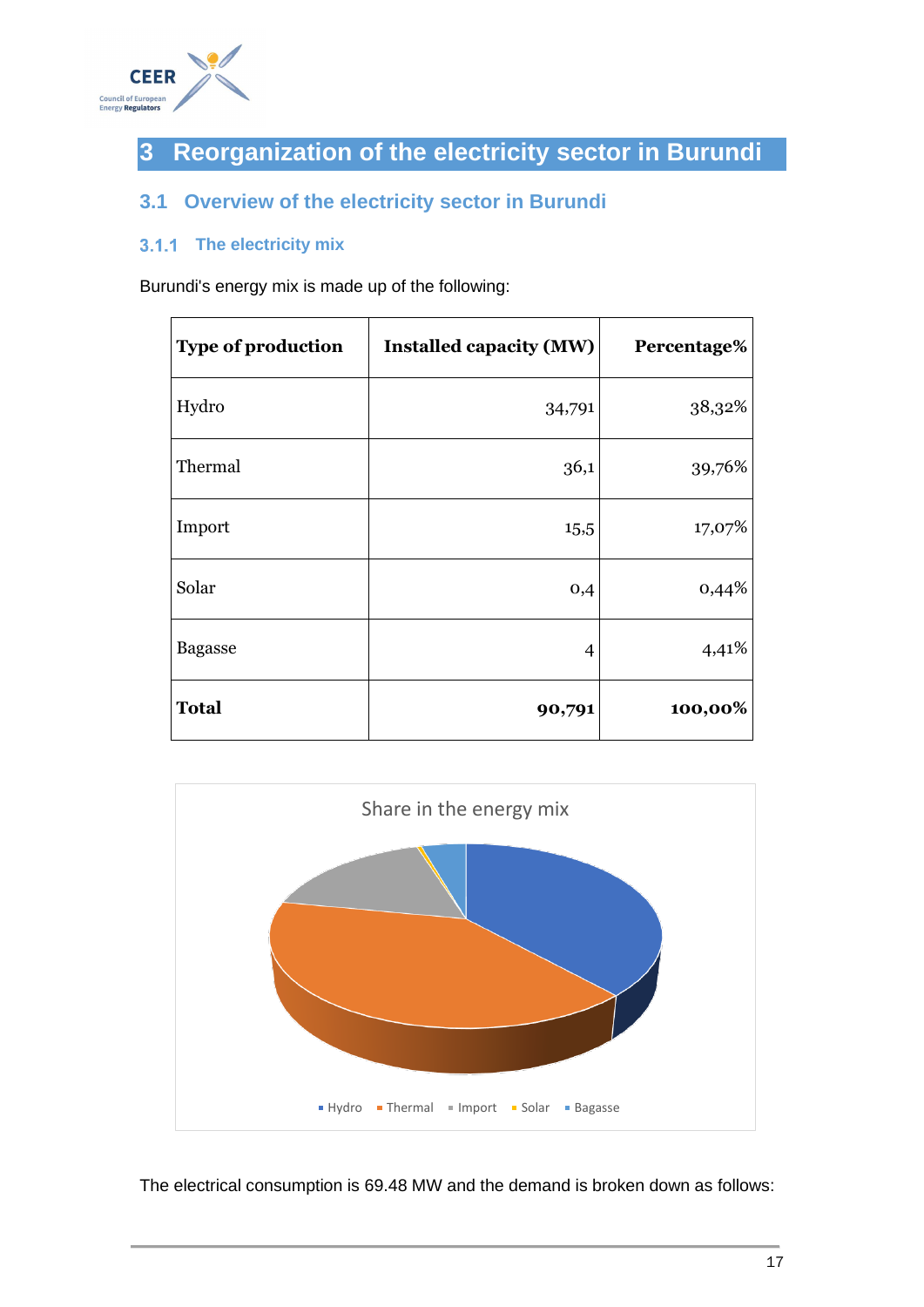

| <b>YEARS</b>                                | 2010  | 2011  | 2012  | 2013  | 2014 | 2015        | 2016   | 2017   |
|---------------------------------------------|-------|-------|-------|-------|------|-------------|--------|--------|
| Number of residential<br>sites (MV Clients) | 150   | 150   | 150   | 150   | 150  | 150         | 150    | 150    |
| Number of residential<br>sites (LV Clients) | 59827 | 66540 | 75847 | 80181 |      | 86467 94625 | 110868 | 117276 |

## <span id="page-17-0"></span>**3.1.2 Production capacity**

The electricity company REGIDESO owns seven hydroelectric power plants and a thermal power plant located in Bujumbura. REGIDESO has a total production capacity of 36,427 MW, including 30,927 MW of hydroelectricity made up of among 9 power plants of various sizes, such as Rwegura (18 MW), Mugere (8 MW), Nyemanga (2.8 MW), Ruvyironza (1.5 MW) and Gikonge (1 MW), and 5.5 MW of thermal diesel. REGIDESO holds 96.5% of the country's total hydroelectric generating capacity of 37.55 MW.

The major industrial companies also have thermal units that can reach a few MW for the largest (BRARUDI: 2.6 MW in 2012), which can compensate for the production deficiencies of the national electricity network. According to the World Trade Organization, several hydropower plants are operated by industrialists such as the Burundi Tea Office or by diplomatic missions.<sup>2</sup>

ABER (Agence Burundaise de l'Electrification Rurale) operates five mini hydroelectric power plants with a total capacity of 0.473 MW that supply small isolated centers. There are several small hydropower plants operated by private companies (missions, Office du Thé du Burundi) for a total estimated capacity of 0.65 MW. Two hydropower plants on the Ruzizi River are shared between the states of Rwanda, the Democratic Republic of Congo and Burundi. The RUZIZI I plant is operated by SNEL, a Congolese company, while the RUZIZI II plant is operated by SINELAC (Société Internationale d'Electricité des Pays des Grands Lacs), a tri-national organization. In terms of tripartite governance, the Council of Ministers negotiates the financing and management structure. SINELAC's Board of Directors includes nationals from all three countries, in addition to an advisor to the Minister who is the focal point for the ministry concerned.

Many private individuals and businesses, both in rural areas without electricity and in urban areas, have small generators either for their own power supply (rural areas) or

<sup>&</sup>lt;sup>2</sup> OMC, Country sheet, Burundi, WT/TPR/S/384, p. 100 [<https://www.wto.org/french/tratop\\_f/tpr\\_f/s384-](https://www.wto.org/french/tratop_f/tpr_f/s384-01_f.pdf) [01\\_f.pdf>](https://www.wto.org/french/tratop_f/tpr_f/s384-01_f.pdf) (in French).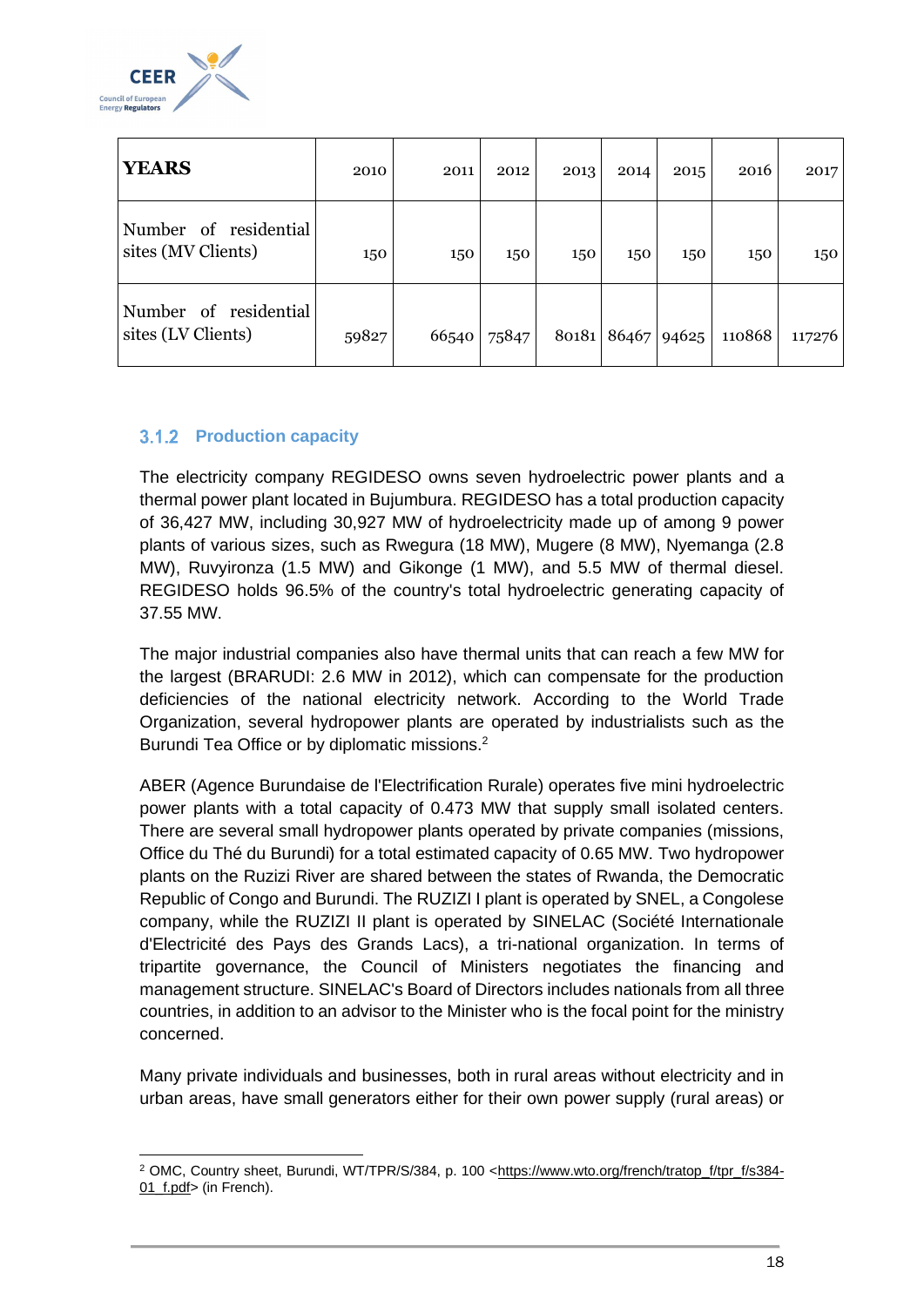

to make up for power cuts (urban areas). Many solar installations have been installed on health clinics or schools since 2006 through a government program to provide solar systems to public infrastructure. However, there is no census. In addition, ABER's projects include the installation of solar microgrids at shopping malls, along with metering.

Today, the national installed capacity is 78 MW, including a private investor with an installed capacity of 30 MW (diesel). In parallel, there are government projects of 20 MW, for a future total of about 100 MW of capacity. Regarding private initiatives, the largest solar plant built by an American investor is 7.5 MW, connected to the REGIDESO grid in mid-March 2021 but not yet commercialized. Most of the solar installations are between 80 and 200kW. Another 20 MW project is considered "dormant". Another U.S. investor has built 9 MW in southern Burundi and 1.65 MW in central Burundi, both of which are expected to be contracted in the near future. There is another private project of 16 MW of hydropower. The installed capacity in rural areas not connected to the grid is 56 MW.<sup>3</sup>

Burundi is interconnected with the Democratic Republic of Congo (DRC) and Rwanda through the RUZIZI II community power plant for 12.5 MW, and with the DRC via RUZIZI I for 3 MW.

Other projects are underway, such as the RUZIZI III project, which involves the development of a 147 MW hydroelectric power plant located on the Ruzizi River downstream from the existing RUZIZI I and RUZIZI II hydroelectric power plants. RUZIZI III would be commissioned in 2026. The African Development Bank (AfDB) has also allocated 8 million euros for technical assistance for the RUZIZI IV hydropower project in the Great Lakes region, but according to Burundian stakeholders, the project is not very advanced.

#### <span id="page-18-0"></span>**3.1.3 Networks**

The electricity network is composed of several separate networks:

- A main grid supplying the Bujumbura and Gitega region from the Ruzizi, Rwegura and Mugere power plants and interconnected with the systems in Rwanda and the DRC,

- Several isolated networks around mini hydroelectric and/or thermal power plants supplying provincial capitals, the most developed being in the south around Bururi.

There is a very high loss rate on the electricity network (24% in 2012) due to the obsolescence and lack of maintenance of the production, transmission and distribution facilities.

<sup>3</sup> See Annex 2, « Transcripts of bilateral interviews ».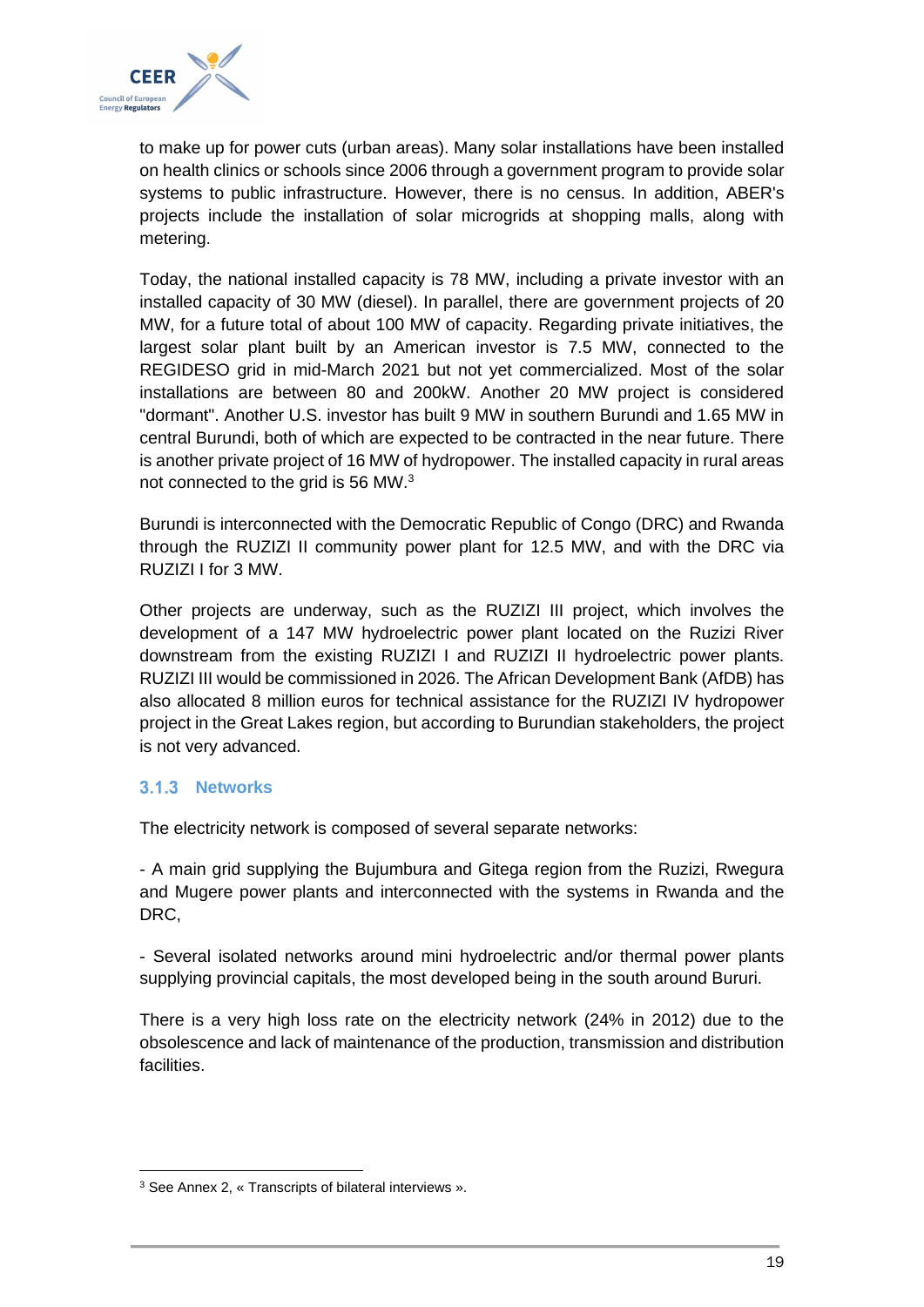

According to REGIDESO assessments in 2011, 60% of the electricity network requires rehabilitation or upgrading to meet the interconnection standards of the East African Power Pool (EAPP). The lack of functionality with regards to control and key protection system settings makes power outages more frequent and difficult to control and respond to in time. The quality of the power supply suffers from poor frequency and large voltage deviations estimated to be more than a 10% deviation around 230 volts. The lack of network reliability creates many difficulties for commercial customers (interruption of activity, process, spoiled goods due to lack of conservation) and means the implementation of emergency generation for industrial customers.

Two REGIDESO projects are currently seeking financing and aim to rehabilitate and modernize the Bujumbura network. The objective is twofold: to reduce losses in areas where there are voltage drops  $-$  a target of 15%  $-$  and to electrify outlying neighbourhoods not yet connected. The Investment Promotion Agency is in contact with industrialists, in particular REGIDESO, to determine the consumption points to be reinforced. <sup>4</sup>

### <span id="page-19-0"></span>**The direction of Energy policy in Burundi**

In preparation for the Paris Conference, in terms of its national objectives, Burundi has prioritised hydroelectric production through developments adjusted to the successive phases of growth of the Burundian economy.

Burundi's natural conditions are favorable to the sustainable use of water and solar or wind energy. The solar potential of Burundi is very promising. The average annual power received is about 2000 kWh/m² per year, which is equivalent to the best European regions (south of the Mediterranean). One of the main challenges is to develop a sustainable supply of firewood.

The country has significant hydroelectric potential and the government's expansion plans are mainly based on hydropower. Thermal power generation is seen as a temporary measure to bridge the short-term gap between supply and demand. The energy policy focuses on the rehabilitation of existing (hydro) power plants and distribution networks, as well as the development of new hydro sites. In addition, a rural electrification program is planned, mainly through grid extension, as well as the provision of information on affordable alternative energy sources for low-income households.

The current energy strategy is as follows: to increase national production capacity for electricity on the grid, to promote international hydroelectric projects (Russomo Falls and RUZIZI II), to promote interconnection with neighbouring countries within the framework of the EAPP (East African Power Pool), to promote alternative renewable energy production solutions to develop decentralized rural electrification, to increase the rate of electrification of the population by these means, and finally to promote the

<sup>4</sup> *Ibid.*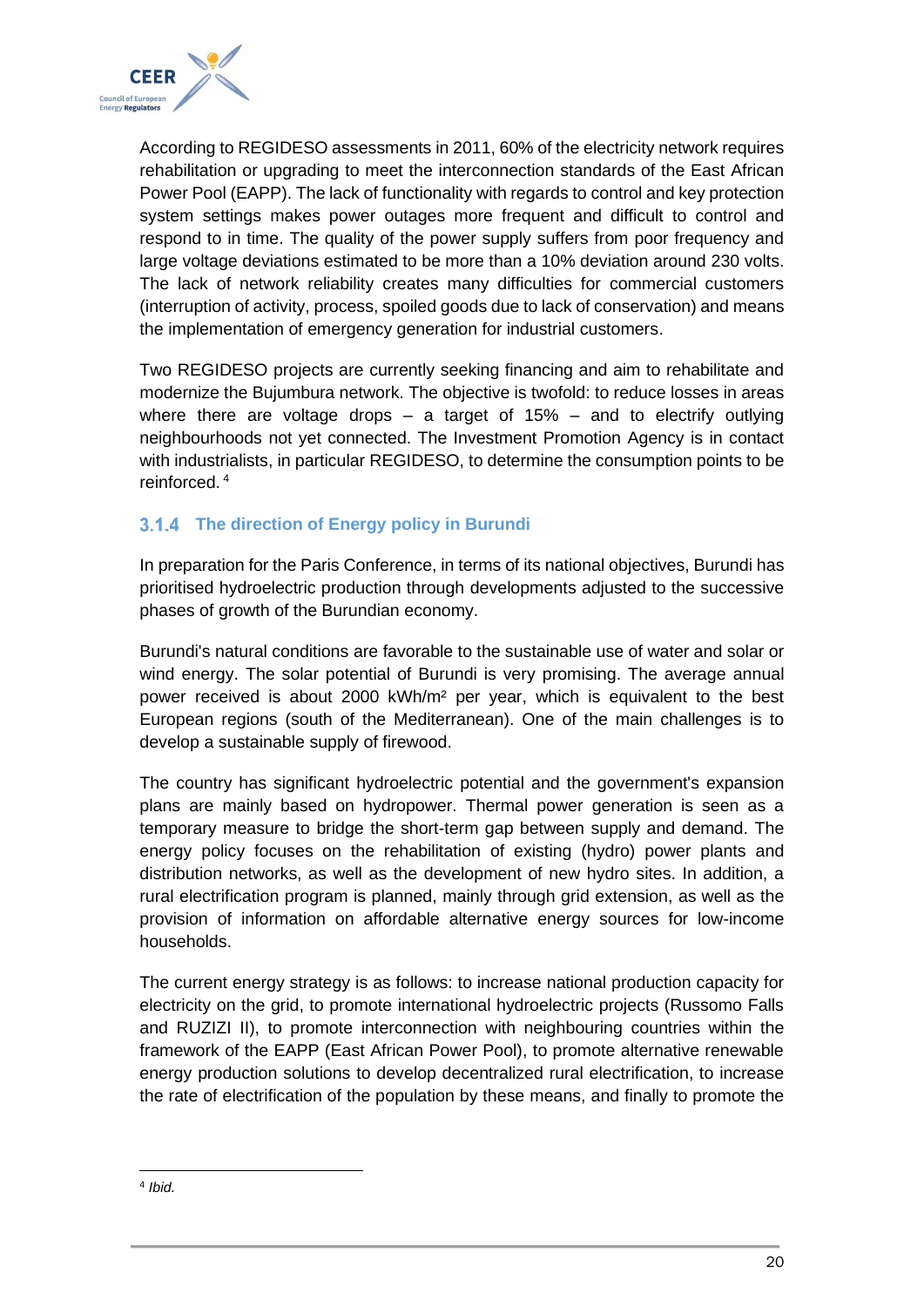

substitution of firewood by other means of cooking. The government's objective for the country's electrification is 30% by 2030, compared with 10% by 2021.

In addition, according to the diagnostic study of the energy sector in Burundi within the framework of the United Nations Secretary General's Sustainable Energy for All Initiative<sup>5</sup>, Burundi has significant hydraulic potential (which is still insufficiently exploited) and an excellent solar field. As an equatorial and mountainous country, Burundi benefits from a very interesting hydrological regime, coupled with favorable catchment and waterfall possibilities. Burundi's hydroelectric potential has been evaluated at 1,700 MW, of which about 300 MW is economically exploitable. This potential could be even higher, as recent evaluation of some sites has shown a much higher potential than the initial evaluation calculated in 1983. According to a recent bibliographic study, there are 156 potential sites and 29 existing sites or sites in the process of being equipped. Currently, less than 30 sites are in operation.

However, studies carried out within the framework of the first national communication on climate change and on the evolution of climatic parameters in Burundi up to 2050 based on the general circulation model, show that the average annual temperature will increase by 1°C to 3°C. Rainfall will increase by + or - 10% and the rainfall regime will be disrupted so that it will only have two major seasons of six months each: a rainy season that extends from November to April and a dry season.

Burundi has thus identified in its Nationally Determined Expected Contribution (CPDN) <sup>6</sup> the following impacts in the energy sector:

- More frequent shutdown of some hydroelectric plants in operation due to exceeding the operating thresholds because of rainfall deficits and prolonged drought.

- The total silting up of certain dams following increased erosion due to heavier rainfall, leading to the total shutdown of some hydroelectric power plants, the most at risk being the Marangara, Buhiga and Kayenzi plants.

- More frequent flooding of power generation facilities, such as those at Mugere, resulting in the shutdown of power generation for longer periods.

- Increased runoff from land degradation in the watersheds of hydroelectric plants.

- A production deficit in the electricity sector leading to real problems of electricity supply in the various socio-economic areas of the country.

<sup>5</sup> Ministry of Energy and Mines of the Republic of Burundi, "Etude diagnostique du secteur de l'Energie au Burundi dans le cadre de l'Initiative du Secrétaire Général des Nations Unies sur l'Energie Durable pour tous", June 2013 [<https://www.se4all-](https://www.se4all-africa.org/fileadmin/uploads/se4all/Documents/Country_RAGAs/Burundi_Rapid_Assessment_Gap_Analysis__FR_.pdf)

[africa.org/fileadmin/uploads/se4all/Documents/Country\\_RAGAs/Burundi\\_Rapid\\_Assessment\\_Gap\\_Anal](https://www.se4all-africa.org/fileadmin/uploads/se4all/Documents/Country_RAGAs/Burundi_Rapid_Assessment_Gap_Analysis__FR_.pdf) [ysis\\_\\_FR\\_.pdf>](https://www.se4all-africa.org/fileadmin/uploads/se4all/Documents/Country_RAGAs/Burundi_Rapid_Assessment_Gap_Analysis__FR_.pdf) (in French).

<sup>6</sup> Nationally Determined Expected Contribution (*Contribution prévue déterminée au niveau national*, CPDN), Burundi, September 2015

[<sup>&</sup>lt;https://www4.unfccc.int/sites/ndcstaging/PublishedDocuments/Burundi%20First/CPDN%20BURUNDI.](https://www4.unfccc.int/sites/ndcstaging/PublishedDocuments/Burundi%20First/CPDN%20BURUNDI.pdf) [pdf>](https://www4.unfccc.int/sites/ndcstaging/PublishedDocuments/Burundi%20First/CPDN%20BURUNDI.pdf) (in French).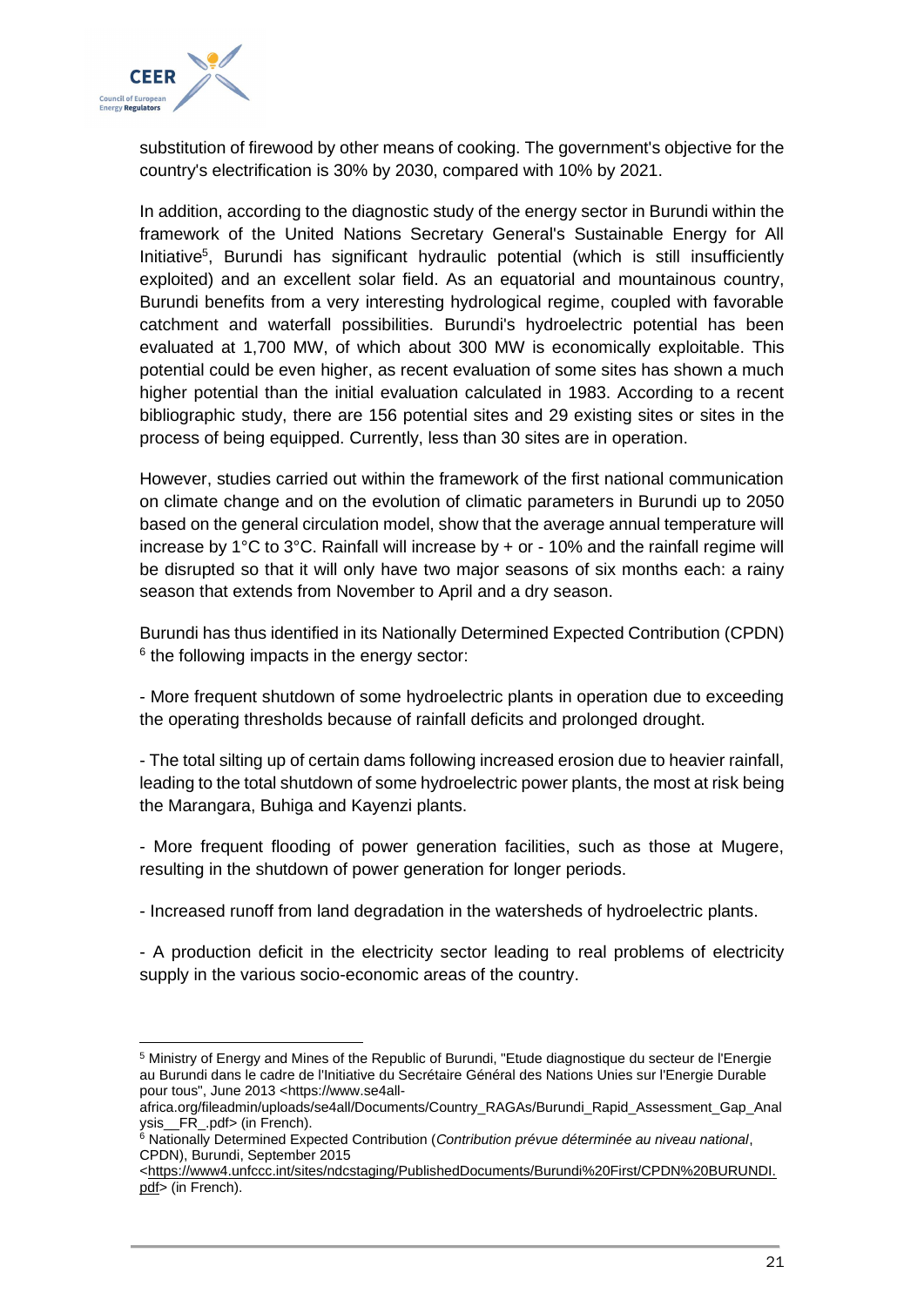

# <span id="page-21-0"></span>**3.2 Legislative review**

#### <span id="page-21-1"></span> $3.2.1$ **Legislative and regulatory framework applicable to the electricity sector**

The legislative and regulatory framework applicable to the electricity sector consists of Law n°1/13 and several implementing decrees, which are discussed in section 3.2.1.1. As the powers of the regulator are mentioned in several of these texts, a compilation will be proposed in section 3.2.1.2 for a better overall view.

#### *3.2.1.1 Law on the reorganization of the electricity sector*

#### 3.2.1.1.1 Objectives and structure

Law n°1/13 of April 23, 2015, which repeals Law n°1/014 of August 11, 2000, reorganises the electricity sector in Burundi. Its objective is to create a legal framework favorable to investment and liberalisation in the energy sector while respecting competition and the rights of users and operators (Article 1). As noted above, Burundi suffers from a considerable shortfall in terms of electricity supply. The deficit varies between 13 MW during the rainy season and 25 MW during the dry season, when hydroelectric plants operate at reduced capacity. One of the objectives of the reform carried out in 2015 is therefore to allow the arrival of new private actors, capable of increasing production capacity.

Of the fifteen or so chapters contained in the law, four deal with electricity production, whether it be the applicable legal regime (Chapter III), the distribution of supply areas (Chapter IV), production for exclusive use (Chapter V) or hydroelectric production (Chapter VII), which the country intends to prioritize in terms of development.<sup>7</sup> Electricity transmission, distribution and marketing are covered in Chapter VIII. According to the World Bank, only one in ten Burundians is connected to the electricity grid, and this rate drops to 2% in rural areas.<sup>8</sup> Placing every citizen's right to electricity at the heart of the reform is therefore a sign of the Burundian government's desire to tackle this problem head on. Chapter X is thus dedicated to rural electrification, a subject dealt with by a specific agency, the Agence Burundaise d'Electrification rurale (ABER). The legal aspects of public service delegation are dealt with in Chapter IX and the regime of the works in Chapter XI. Chapter XII is dedicated to the control and regulation of electricity and details the missions of the regulator, the Agence de Contrôle et de Régulation. We will come back in detail in section 3.2.2 to the missions, functions and competencies of the regulator, which is now called the Regulatory Authority for the Drinking Water and Energy Sectors (AREEN). The final chapters of the law deal with the prerogatives of the Minister in charge of electricity (Chapter XIII), the electricity sector development fund (Chapter XIV), and criminal sanctions for the electricity sector (Chapter XV). The law also contains 70 definitions of legal terms (e.g.,

<sup>7</sup> *Ibid*.

<sup>8</sup> Agence Anadolou, « Burundi: La Banque Mondiale débloque 100 millions de dollars pour un projet d'énergie solaire », 6 March 2020 [https://www.aa.com.tr/fr/afrique/burundi-la-banque-mondiale](https://www.aa.com.tr/fr/afrique/burundi-la-banque-mondiale-d%C3%A9bloque-100-million-de-dollars-pour-un-projet-d%C3%A9nergie-solaire/1756845)[d%C3%A9bloque-100-million-de-dollars-pour-un-projet-d%C3%A9nergie-solaire/1756845](https://www.aa.com.tr/fr/afrique/burundi-la-banque-mondiale-d%C3%A9bloque-100-million-de-dollars-pour-un-projet-d%C3%A9nergie-solaire/1756845) (in French).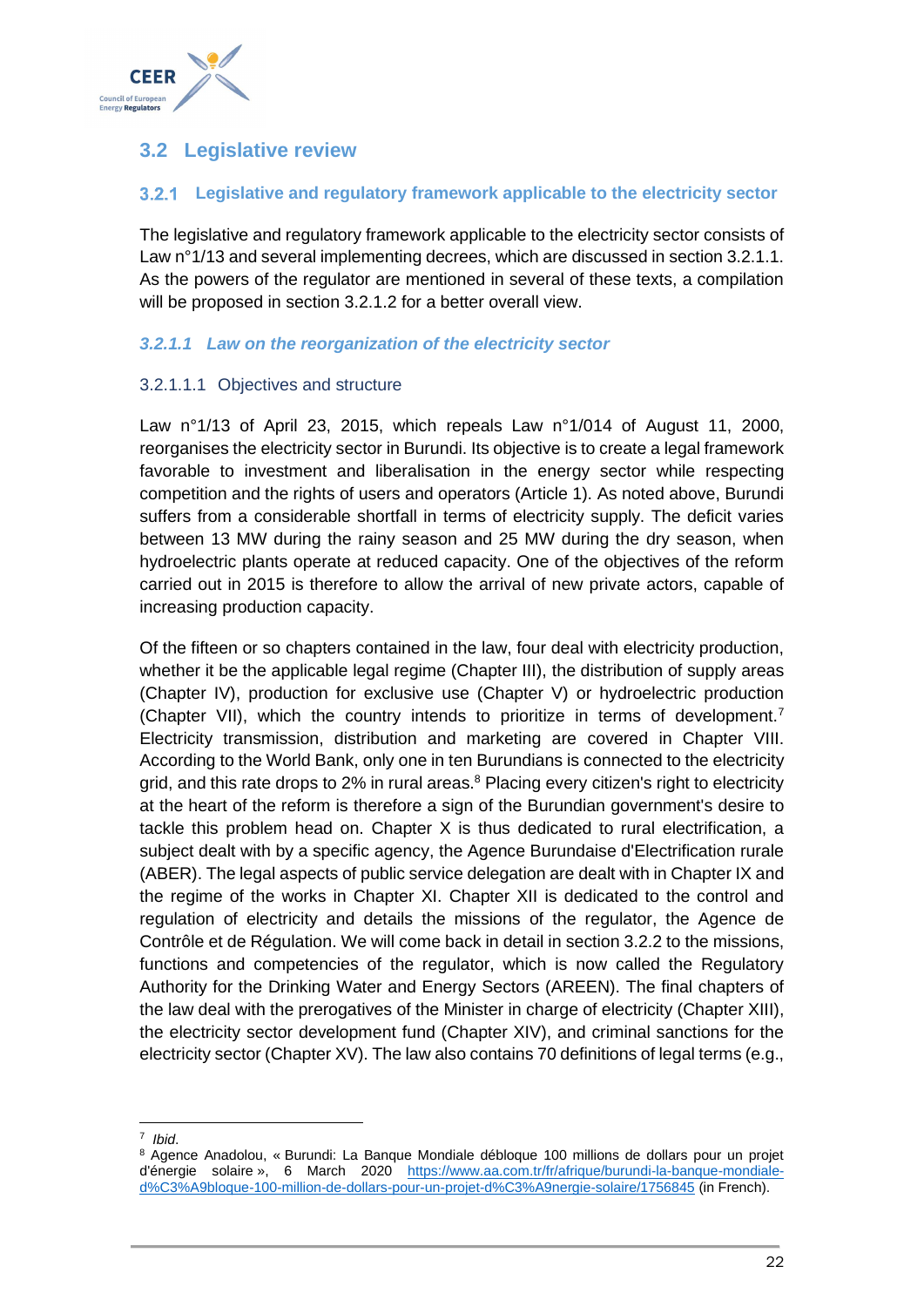

licensing authority) and technical terms (e.g., electricity connection, delivery point), or the main operator, which is none other than REGIDESO.

#### 3.2.1.1.2 Public service

Among the objectives and principles governing the electricity sector, the public electricity service occupies a central and preponderant place. Indeed, according to article 4 of the law, the public electricity service, which the State ensures is respected, guarantees the right of all to electricity and the supply of electricity throughout the territory of Burundi.

As far as supplying the population is concerned, the transport, distribution and marketing of electricity constitute an industrial and commercial public service under the responsibility of the state. The production of electricity is treated differently according to Article 5 of the Law: it participates in the public service of electricity but does not constitute as such a public service. Article 5 also specifies that the marketing of electricity may, by way of derogation, and within the limits provided for by the law, be carried out in a competitive manner. These two clarifications combined pave the way for a progressive liberalisation of the sector.

Article 6 specifies the principles governing the public electricity service. For the purposes of this report, we will retain the separation of the legal regimes of production, transport, distribution and marketing, the control and regulation of the establishment of electrical infrastructures and relative standards and the setting of tariff rules. Finally, the public electricity service must be provided in compliance with the rules and standards governing environmental protection.

#### 3.2.1.1.3 Electricity generation

As mentioned above, the issue of generation is one of the central subjects of the law, since it is the subject of four chapters, namely the applicable legal regime (Chapter III), the distribution of supply areas (Chapter IV), production for exclusive use (Chapter V) and hydroelectric production (Chapter VII).

Regarding the legal regime applicable to the exercise of production activities, there are three possible regimes, namely the public-private partnership (PPP), the authorisation regime and the declaration regime.

It is appropriate to focus on the authorsation regime, which provides that the operation of an electricity production facility is subject to an administrative authorisation issued by the Minister with electricity in his portfolio. In issuing this authorisation, the Minister considers, among other things, the safety of persons and property, the security of the electricity networks, the choice of sites and energy efficiency (Article 14). The main operator, REGIDESO, may only transport or purchase electricity produced by other producers if their installations have been duly authorized (Article 16). Failure to comply with the obligation to hold a valid authorisation is punishable by a three-month penal sentence and a fine of 1,000,000 Burundian francs (443 euros).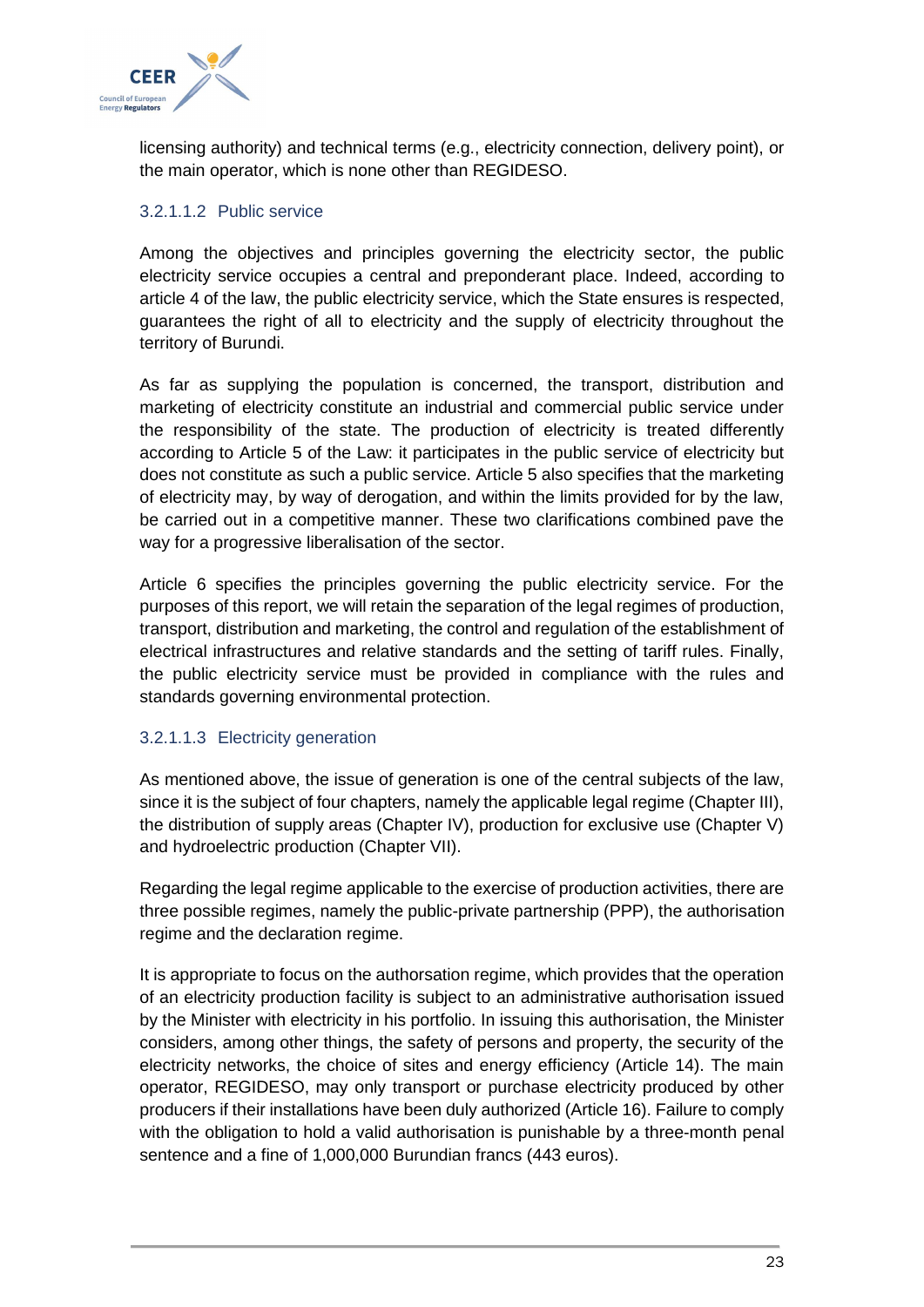

The surplus production of the producers can be sold to the public service delegate, namely REGIDESO (Article 17).

The declaration system applies to electrical installations with a production capacity of less than 500 kW (Article 19). However, the law does not define this regime, the conditions of which will be defined later by ordinance. If this ordinance has since been adopted, CEER would like to have access to it.

Chapter IV of the law then distinguishes between three supply zones in Burundi: the operating zone, secondary centers and isolated areas, which correspond to the major urban centers, smaller centers and rural areas. The operating zone is defined in Article 3 as all points in the territory connected to the electrified network (or located at a shorter distance, as determined in the delegation contract, from a termination point or an electric line of the electrified network). Secondary centers are defined as all points that are not located in the operation area, but which must nevertheless be supplied with electricity (which is not the case for isolated areas). Isolated areas are those points in the territory that are not located in either of the two areas mentioned above.

In the area of operation, power generation may be provided by the independent operators or by the main operator (Article 20). In secondary centers and isolated areas, electricity is generated by the main operator or by independent producers (articles 21 and 22). The fact that independent power producers are mentioned before the main operator in the operation area shows the desire to open up this area, perhaps more than secondary centres and isolated areas, to the private sector, certainly on the assumption that it will be simpler to attract private players in large urban centres (better electrification rate, fewer problems with connection to the networks). On the other hand, in more remote areas, it is normal that priority in terms of production is given to the main operator, who is better able to deal with the difficulties associated with the distance from the grids.

Self-generation of electricity has a separate chapter (Chapter V) and is restricted to exclusive use by a natural or legal person. In this chapter, the law deals with the case of installations operated by major industrialists (notably the Burundi Tea Board as mentioned in section 3.1.1) for their own supply and to compensate for deficiencies in the electricity grid. The ownership or operation of a self-generation facility is subject to an administrative authorisation for facilities of 500 kW to 1 MW, and otherwise to a declaration by the Minister responsible for electricity (Article 24). This authorisation is granted for a maximum period of 25 years, which can be renewed. In addition, the State may authorize the creation of electricity transmission lines to serve third parties (Article 25): the conditions for authorisation are governed by Decree No. 100/130 of June 23, 2016. Surpluses resulting from this self-generation can be sold to the REGIDESO.

Hydroelectricity production is the subject of special provisions (Chapter VII), which is logical given its strategic importance for the country, particularly in terms of energy independence and security of supply. Article 37 of the law clearly states that no one may dispose of the energy of Burundi's lakes and rivers without a concession or public-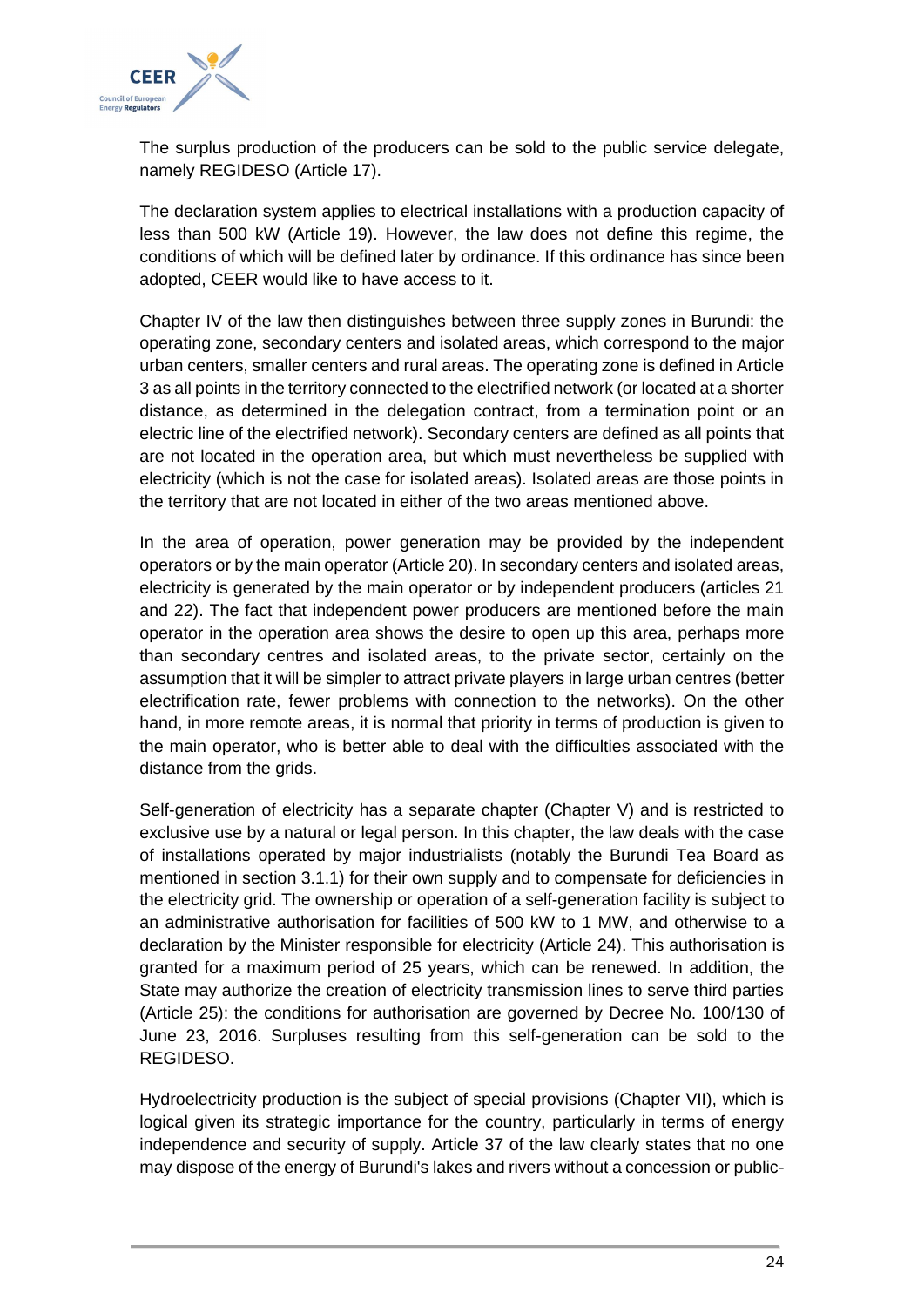

private partnership contract with the State of Burundi. The contractual duration of the concession or PPP is 25 years, which can be renewed. In this process, the local authorities of the territories on which the energy is produced must be consulted prior to the conclusion of the concession or PPP contract (Article 39). In both cases, concession contract or PPP, a set of specifications must be respected by the holder. The model specifications are approved by decree (Article 40). By way of derogation from Articles 37 and 39, a public service delegation contract may be granted by the State to an independent operator to ensure the production, transmission and marketing of electricity in the form of mini-grids, regardless of the supply area (see Article 23 of the law). As evidence of the particularly strategic nature of hydroelectric facilities for the country, Chapter XV provides for financial penalties  $5^{\circ}$  to 10<sup>10</sup> times higher for unauthorised operation than for any other type of generating facility.

#### 3.2.1.1.4 Network and infrastructure management

Chapter VIII contains the provisions applicable to the transmission and distribution of electricity. In section 1 of the chapter, it is recalled that the transport and distribution of electricity constitute an industrial and commercial public service placed under the responsibility of the State. The management of the networks is entrusted, under Article 46, on an exclusive basis by the State to a legal entity governed by public law for the national interconnected network or to a legal entity governed by private law for secondary or isolated centers.

The management of the transmission and distribution system (Chapter VIII) is entrusted, on an exclusive basis, by the State to a legal entity governed by public law for the national interconnected system or by private law for secondary centres and isolated areas, beneficiary of a public service delegation (Article 46). In both cases, a public service delegation contract is required. In the operating area (major cities) and secondary centers, the main operator, i.e. REGIDESO, is the transmission system operator (TSO) and the distribution system operator (DSO). Only in isolated areas can transmission and distribution be carried out by independent operators (Article 49), subject to having obtained a state authorisation.

The TSO carries out its tasks in accordance with a set of concession specifications approved by the Minister responsible for electricity. The TSO operates and maintains the public electricity transmission system and is also, as in Europe, responsible for its development to allow the connection of producers and consumers, the connection with distribution networks and the interconnection with the networks of foreign countries (Article 53). Under Article 54, the TSO is also responsible for system balancing: it must always ensure the balance of electricity flows. It is also responsible for the security, safety and efficiency of the network and must ensure the availability of the reserves necessary for the operation of the network.

<sup>9</sup> See article 117, Law n°1/13 of April 23, 2015.

<sup>10</sup> See article 118, Law n°1/13 of April 23, 2015.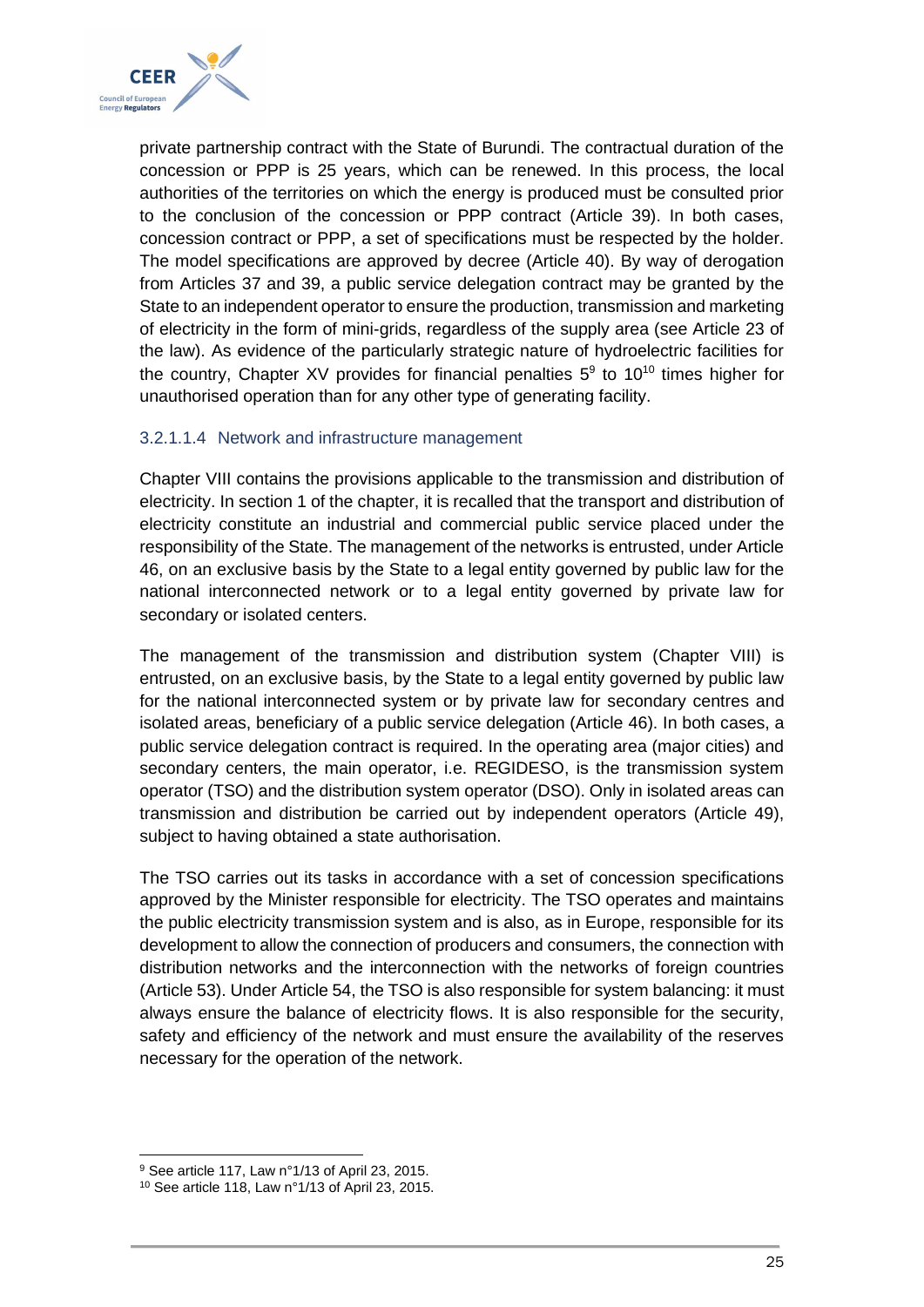

Similarly, the DSO also carries out its duties in accordance with the concession specifications (Article 60). Electricity distribution in Burundi is the exclusive responsibility of REGIDESO, except in isolated areas, if concessions have been granted to an independent operator (Article 61). The DSO is responsible for ensuring the reliability of the electricity distribution system in its service area (Article 62). Exclusive distribution to end users is ensured by the main operator, REGIDESO, for a period of 25 years from the entry into force of the law (i.e. until 2040). During the term of the concession and to ensure an outlet for their production in the supply areas, the independent operators negotiate electricity sales contracts with the main operator (Article 63), thus making REGIDESO the obliged buyer of the independent producers' volumes.

Quality of supply is the responsibility of both the TSO and the DSO, but in fact they are ultimately the same entity in Burundi. The TSO must ensure a regular, defined quality of electricity supply compatible with the usual uses of electrical energy (article 57). The TSO must also proceed to the instantaneous interruption of distribution in case of serious and immediate threat to the operation of the public transmission system (Article 58).

Power quality levels are defined by decree and may be modulated by geographical area (Articles 57 and 64).

Finally, it should be noted that transmission and distribution lines are established by the main operator (Article 98). As an exception, they may be built by independent operators for mini-grids.

#### 3.2.1.1.5 Electricity marketing and opening to competition

The subject of electricity marketing is included in Chapter VIII, which deals with the obligations of the TSO and the DSO. Until 2040 (the date until which the DSO ensures the exclusive distribution of electricity to end-users), the marketing of electricity is subject to a tariff determined by application of the provisions of the delegation contract (article 65).

The average tariff must cover all costs of production, transmission and distribution of electricity. The tariff rules setting these costs are determined and periodically revised by decree. In 2040, independent operators will be able to conclude electricity sales contracts directly with end consumers (Article 66) and all end consumers will have the right to choose their electricity supplier (Article 67).

Until 2040, therefore, in theory, the marketing of electricity will not be opened to competition. Nevertheless, Article 66 provides for an exception in case of an overriding need in the general interest. In this case, the activity of marketing electricity in a competitive framework could be authorized before 2040, subject of course to prior authorisation by the Minister having electricity as a part of his or her responsability and according to the criteria that he or she determines. Some business law firms have already communicated that, in their view, the use of this exception based on a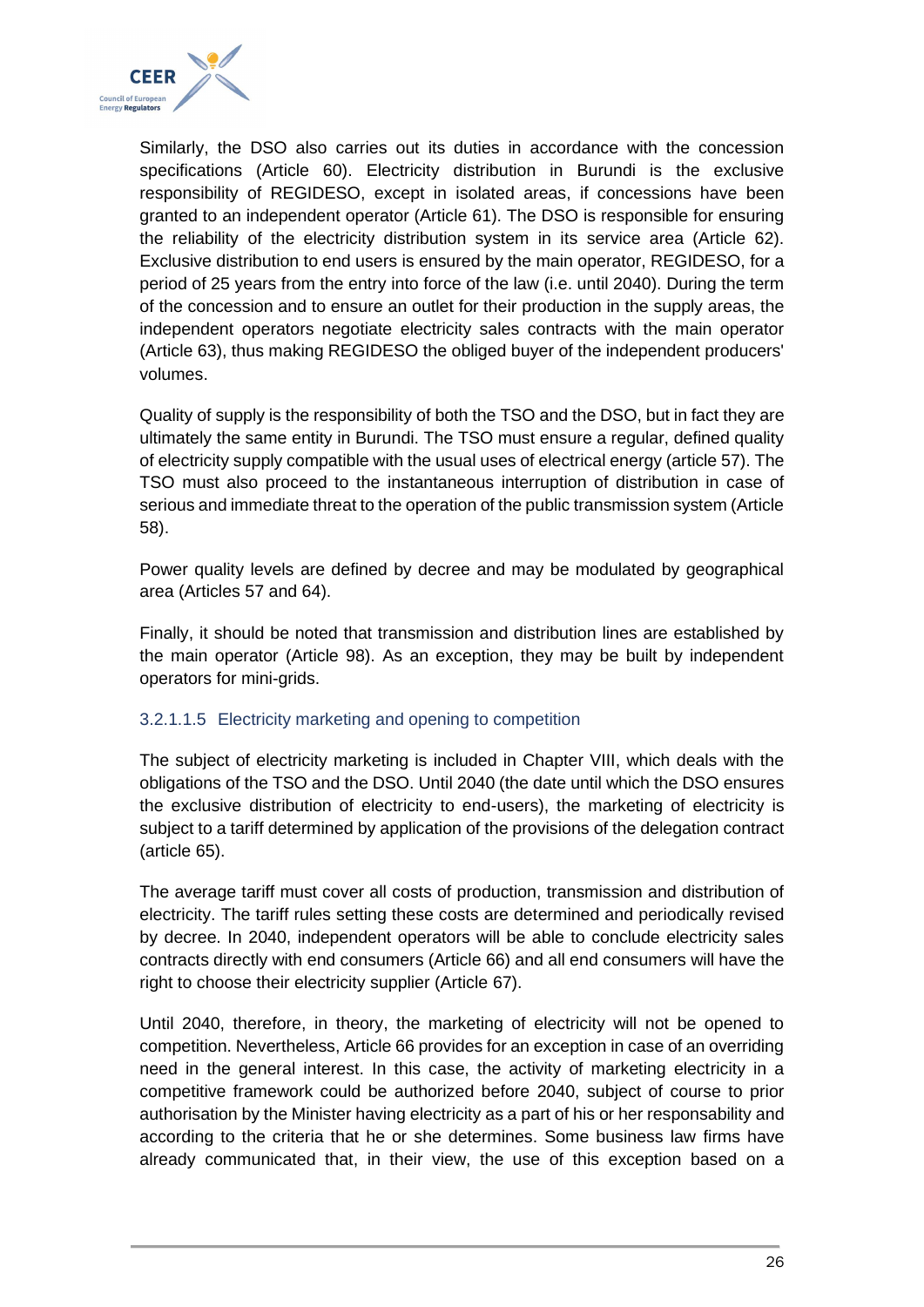

compelling need in the public interest is justified. <sup>11</sup> However, it is not for the CEER experts to comment on this point.

#### 3.2.1.1.6 Public service delegation

The delegation of the public electricity service (Chapter IX) is based on a delegation contract between the State and the public service delegate for the management of the public electricity transmission and distribution network and for electricity generation by the main operator in the operating areas and secondary centers (Article 69). The State selects the delegate by means of a call for tenders (Article 71). The delegation contract may not be for less than 15 years and a new contract may only be concluded through a call for tenders (Article 75). The State and the delegate may modify the terms of the delegation contract at any time after consultation with the NRA (Article 76). The delegate of the public service may, to carry out its mission, occupy the public domain of local authorities free of charge (Article 80) and may ask the public authorities to resort to expropriation procedures (Article 82).

#### 3.2.1.1.7 The Control and Regulation Agency

The functions and missions of the Control and Regulation Agency are set out in Article XII of the law, but its missions are in fact broader and are set out in numerous other provisions of the law (Articles 12, 17, 23, 36, 51, 65, 76, etc.). For this reason, it has been decided to deal with the powers and duties of the regulator in a dedicated section (see below § 3.2.2) which will also include the duties entrusted to it in the framework of other relevant texts such as the decrees issued in application of the 2015 law.

#### 3.2.1.1.8 Others

The law of April 23, 2015 also includes provisions relating to rural electrification (Chapter X), the legal regime for infrastructures (Chapter XI) and the Burundi Electricity Sector Development Fund (Chapter XIV). Regarding rural electrification, the State is responsible for its promotion and development, with the participation of local authorities (Article 85). Technically, rural electrification is carried out either by connection to the grid or by decentralised production, with priority given to production from renewable energy sources, except in the case of deficiency, prohibitive costs or inadequacy (Article 86).

In the context of rural electrification, the legal regime applicable to the distribution and sale of electricity is simpler than that described in Chapter VIII and consists of a simple declaration to the Minister in charge of energy (Article 87). The objective of this more flexible framework is to allow the development of rural electrification and to remove as many regulatory barriers as possible that could hinder its development.

<sup>11</sup> Law firm, Clyde and Co LLP, "The electricity sector in Burundi: a place for renewable energy in the great lakes region?", Lexology blog post, 5 January 2018.

<https://www.lexology.com/library/detail.aspx?g=8a686f01-c89c-4db6-b973-164b5abda114> (in English).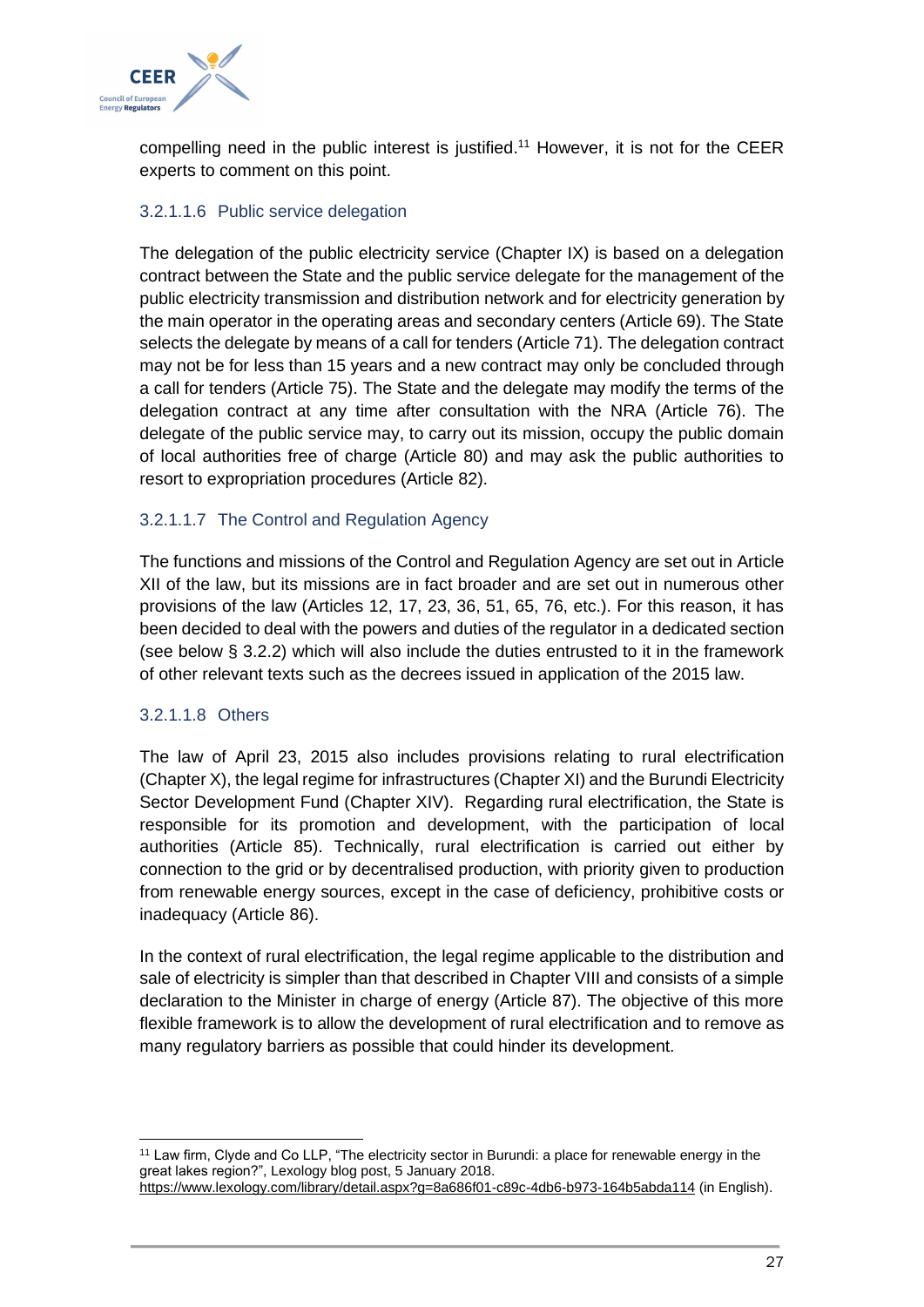

Article 88 specifies that the missions, organization and operation of the Burundian Rural Electrification Agency are determined by regulation. It should be noted that the creation of this agency predates the law since it dates from 2011. Before that, it was within the Ministry of Rural Development that the subject of rural electrification was dealt with (in the Department of Hydraulics and Rural Energy).

The minister with electricity as his portfolio (Chapter XIII) can prohibit any electricity production, transmission, distribution or marketing activity that poses a great danger to persons or property after consultation with the NRA (Article 112).

Finally, the 2015 law creates a Fund for the Development of the Electricity Sector in Burundi, whose statutes are established by decree (Chapter XIV, Article 113).

#### *3.2.1.2 Decree n°100/131 of June 23, 2016*

This decree was adopted in application of the 2015 law and in particular its chapter VI entitled "Provisions relating to the import, export and self-generation of electricity. Although free in principle (Article 35) in this country interconnected to the Democratic Republic of Congo and Rwanda, these activities may be restricted or prohibited, for a limited period, by the Minister having electricity in his functions, to ensure the protection of the network, the quality of electricity or the security of supply (Article 36).

Decree No. 100/131 of June 23, 2016 specifies the Minister's powers to limit and prohibit electricity generation, import and export activities in Burundi. It should be noted that the 2015 law targeted self-generation of electricity while the decree targets production and no longer self-generation.

For the record, Article 3 of the 2015 law defines import as the purchase of electricity from a public or private person in a foreign country, intended for sale or use on the national territory and export as the sale of electricity produced in the Republic of Burundi, to a public or private person intended for sale or use on the market in a foreign country. The question of whether the output from the RUZIZI II power plant operated by the tri-national organization – Société Internationale d'Électricité des Pays des Grands-Lacs (SINELAC) – should be considered as imported or exported electricity remains open at this stage for CEER experts.

Article 3 of the decree lists the circumstances that allow the Minister to exercise the option provided for in Article 36 of the 2015 law. These circumstances are of three different orders. Firstly, it may be circumstances involving the safety and security of the networks, electrical installations or persons and resulting from a serious and obvious breach by the operator of its obligations. Secondly, it may result from a serious crisis on the electricity market, a crisis that would highlight a risk of exceptional imbalance between supply and demand. Third, there may be a threat to the security of electricity supply caused by economic, social or political tensions in a foreign country or an exceptional climatic event such as a drought that would have a major impact on the heart of Burundi's energy system, i.e., the hydroelectric resource.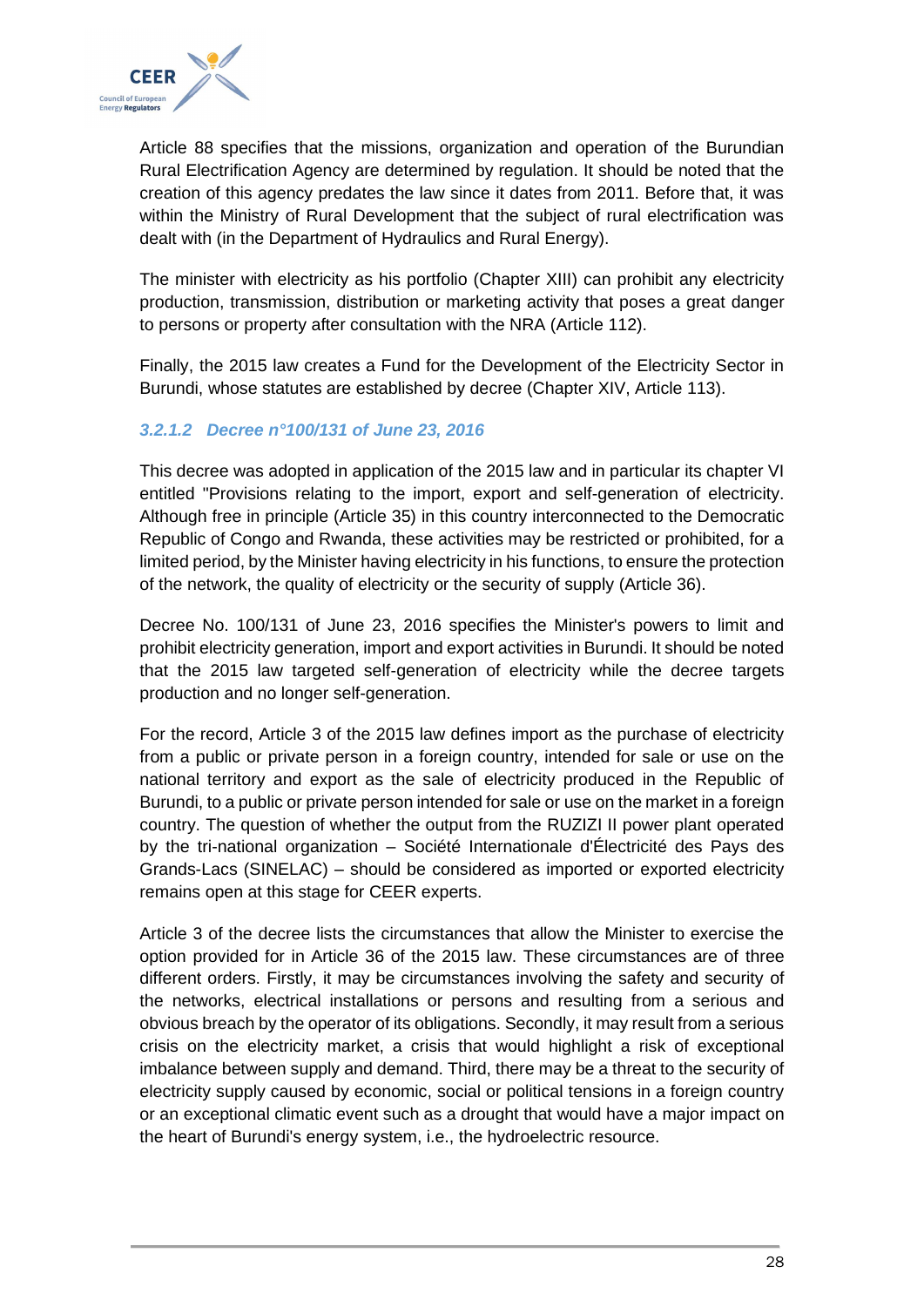

The Minister can only exercise his power to limit or prohibit activities when the country is faced with one of these three types of circumstances. It is interesting to note that the electricity operators, in theory the best informed about possible failures or malfunctions in the system, are obliged under Article 4 of the Decree to immediately transmit information to the Minister to enable him to assess the situation.

In any event, the Minister's decision must be strictly proportionate to the objectives of continuity and security of electricity supply (Article 5). The Control and Regulation Agency is consulted, under Article 6 of the Decree, prior to any decision by the Minister. It issues an opinion on the Minister's prior referral to any action within a maximum of 10 days, ensuring that the rights of users and economic operators in the sector are respected and protected, as well as respect for competition and equal treatment between operators (Article 6). The Minister's decision must be reasoned and specify the geographical scope of the restriction as well as the duration and quantum of the restrictions (article 7). The decision, which is obviously fraught with consequences, may not be taken for a period exceeding two months (article 8), renewable if the event persists. The NRA may be seized by any injured party to lift or limit the measure (article 8). The Minister's decision is not subject to any compensation, except for abuse of power (article 9). However, insofar as it is an administrative act, the decision may be appealed to the administrative judge within a period of two months from the date of notification (Article 11).

### <span id="page-28-0"></span>**Provisions applicable to the Control and Regulation Agency**

As indicated above, the choice was made to group the legislative and regulatory provisions applicable to the regulator in a dedicated sub-section. Indeed, Chapter XII of the 2015 law creates and defines the missions of the Control and Regulation Agency (CRA). Its attributions are in fact broader and result from other chapters of the 2015 law but also from decree n°100/132.

#### *3.2.2.1 Chapter XII of the law*

When Burundi undertook to reorganize the electricity sector, with renewed objectives in terms of opening to competition (see § 3.2.1.1.5), the choice was made to set up a regulator. Article 105 of the 2015 law provides that the CRA, which has legal personality and financial autonomy, will carry out the functions of control and regulation.

The core missions of the CRA are defined in Articles 107 (for the regulation part) and 108 (for the control part) of the law.

About the regulation part, the Agency contributes to the proper functioning of the electricity markets for the benefit of end consumers. It ensures that the conditions of access to the electricity transmission and distribution networks do not hinder the development of competition. It ensures that TSOs, DSOs and, more generally, companies operating in the electricity sector comply with the obligations resulting from the law. Finally, it contributes to guaranteeing the effectiveness of consumer protection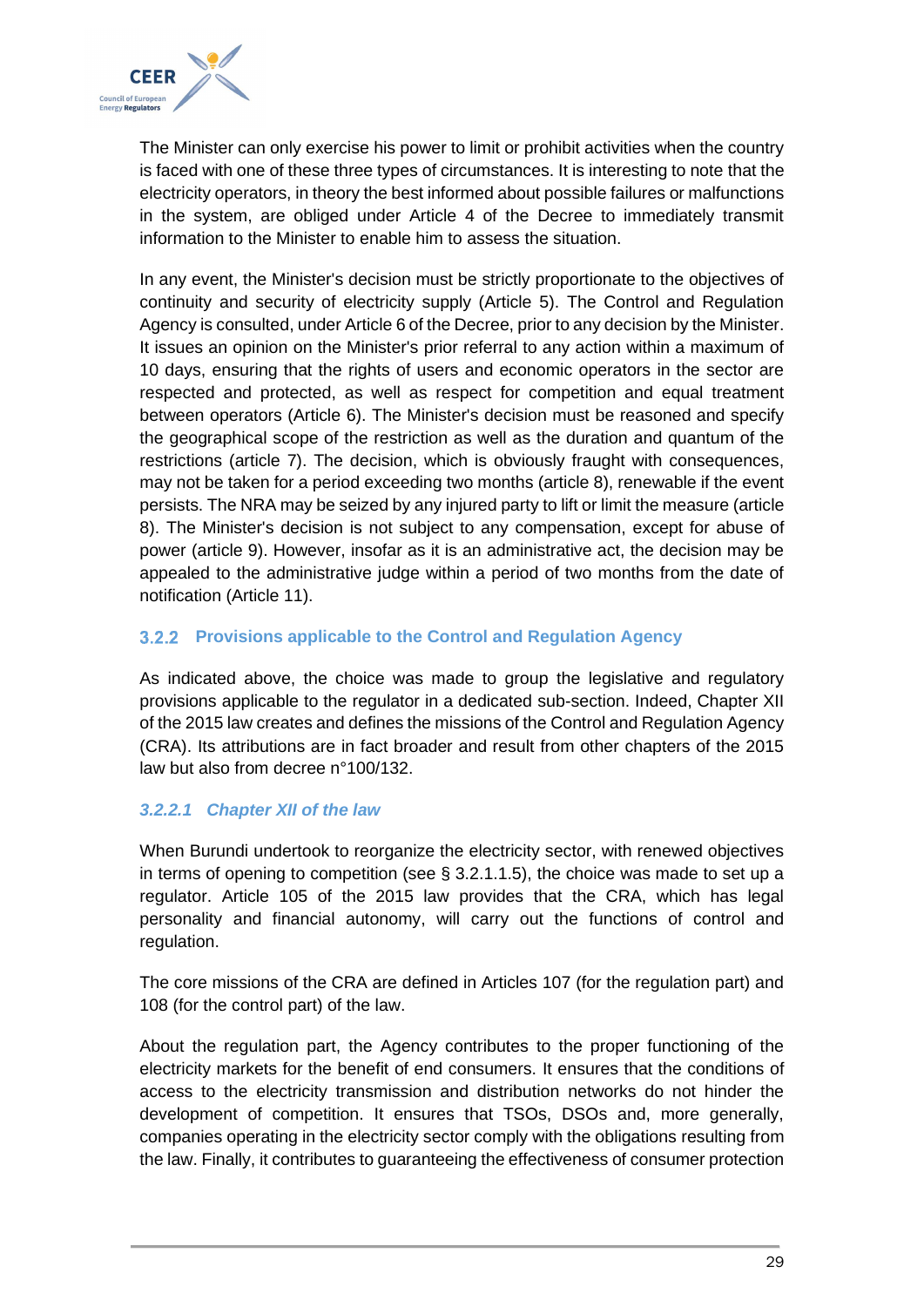

measures. It should be noted that the core of these missions corresponds to the missions that CEER regulators carry out in their respective countries.

On the control side, the Agency's tasks are set out in Article 108. Within this framework, the Agency is asked to give its opinion on the technical standards set out in the Ordinance concerning the construction of equipment for the generation, transmission and distribution of electricity. The Agency also issues certificates of conformity for projects that comply with the technical standards referred to above. The Authority's agents also have the right to inspect generation, transmission and distribution facilities to ensure the control and safety of electrical installations (Article 110). This aspect of technical and on-site control is not part of the regulator's remit in Europe either.

#### *3.2.2.2 Additional statutory duties*

It is in the ambit of regulation that the law confers the most additional missions to the CRA. The regulator is thus involved in setting electricity prices and tariffs. On the one hand, when legal entities (mainly industrialists) have production capacities that exceed their needs, they can sell their surplus to the public service delegate under Article 17. If this legal entity and REGIDESO cannot reach an agreement on the price, the regulator sets the transfer price. The same applies to the production surplus of independent producers (Article 34). On the other hand, the regulator approves the electricity tariffs applicable under the delegation agreement concluded between the State and the exclusive delegate for the transmission, distribution and marketing of electricity (Article 65).

The regulator must also be consulted by the Minister before certain decisions or acts are taken. This is the case prior to:

- The adoption of the ordinance establishing the terms and conditions to be included in the declaration procedure for the operation of an electrical installation (Article 30).

- The decision of the Minister to limit or prohibit the import, export or self-generation of electricity (Article 36).

- The amendment of the terms of the public service delegation contract and its annexes (Article 76).

- The prohibition by the Minister of any electricity generation, transmission, distribution or marketing activity that presents a great danger to persons or property (Article 112).

The regulator is also consulted on:

- The TSO's concession specifications, a prior opinion to the approval by the Minister having electricity in his or her attributions (Article 51).

- In the event of the early opening of electricity marketing to competition (Article 66), in this case, a reasoned opinion is required.

- If the public service delegate transfers its contract to a third party (Article 73).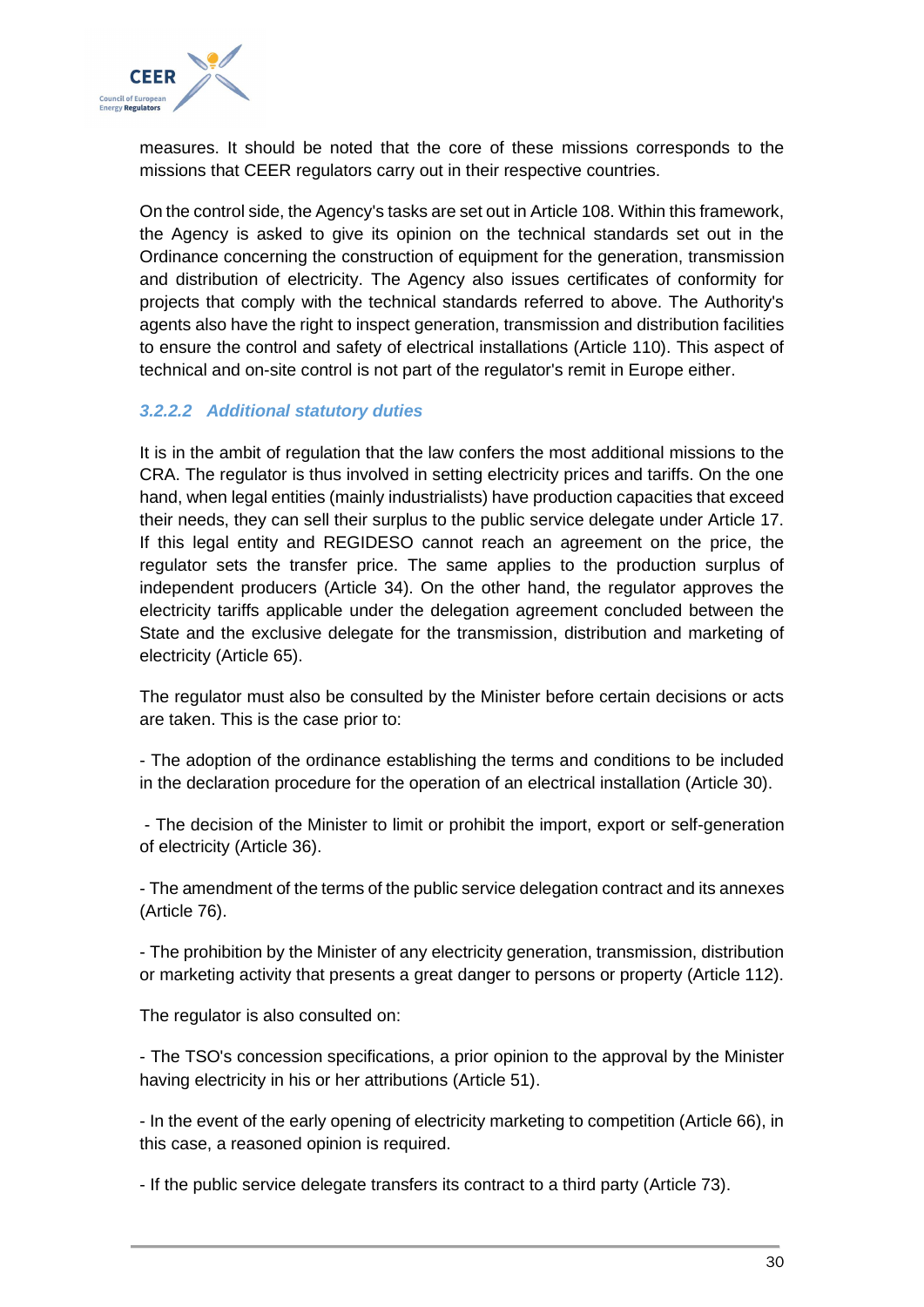

In addition, under Article 12 of the law, the regulator assesses whether the conditions of force majeure are met to allow electricity producers not to comply with their obligations, particularly regarding the supply of electricity to distributors and major accounts.

About enforcement, CRA is given the task of monitoring compliance with legal and regulatory provisions on environmental protection in the context of generation in isolated areas (Article 23). Article 83 gives CRA officers the right to inspect the delegate's facilities, and CRA may also file a petition with the Minister to stop the delegate's failure to meet its obligations (Article 84). They also have the status of judicial police officers and may therefore draw up reports of any infractions they observe (Article 114).

#### *3.2.2.3 Decree n°100/132*

Decree No. 100/132 of June 23, 2016 establishes the procedure applicable in the development of a power plant for commercial or exclusive use and specifies the missions of the CRA, which is referred to in this text only as the Regulatory Agency (and no longer as the Control and Regulation Agency). Article 6 of the decree confers new missions to the Authority, notably:

- The examination of applications for authorisation to build new power plants.

- The issuance of operating licenses for power plants.
- The collection of electricity sector fees.
- Arbitration of conflicts between stakeholders and between stakeholders and users.

- Several technical missions (e.g. ensuring the labelling of electrical equipment and appliances for energy efficiency).

- The negotiation of electricity purchase contracts.

When the Agency receives a request for authorization to conduct a feasibility study for the construction or operation of a power plant, it has 10 days to issue its preliminary opinion (Article 9).

For the sale of surplus electricity, the Agency coordinates the negotiations between the operator requesting connection to the grid and the grid operator without delay and decides on any refusal by a grid operator to conclude a power purchase agreement with an operator submitting a complete file (Article 23).

For the certification of energy purchase obligations, any operator of self-generation facilities wishing to benefit from it must apply to the Agency (Article 26) and any certificate is transferable subject to the prior agreement of the Agency (Article 27).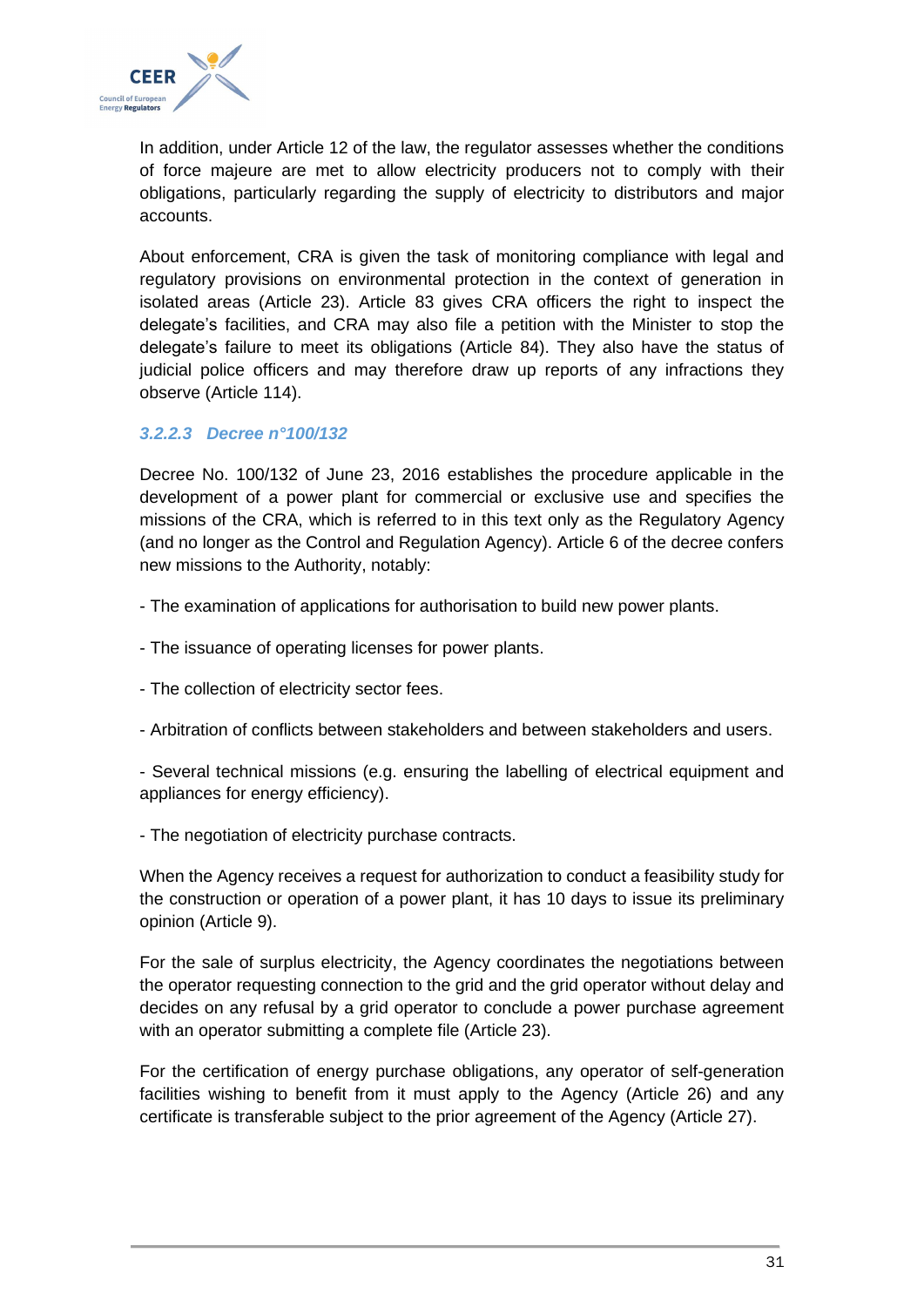

#### *3.2.2.4 Decree n°100/159*

Decree No. 100/159 of November 5, 2018, carries the Statutes of the Regulatory Authority for the Drinking Water and Energy Sectors (AREEN). The regulator's competencies as a regulator of the electricity market and petroleum product markets are very detailed while the decree briefly recalls its competence for other forms of energy.

From an organizational point of view, AREEN has a Board of Directors (4 government representatives, Director General, 1 staff representative and 1 user representative) and a Management Committee (Director General, Technical Director, Administrative and Financial Director and Department Directors). The Board of Directors adopts its own rules of procedure and its members may not hold private interests in the energy sector. It sets the general policy guidelines within the framework of the governmental directives and manages the internal organization while the Management Committee deals with the daily management of AREEN. The members are appointed by the Government for a four-year term, renewable once.

With respect to AREEN's competencies, Article 9 of the decree synthesises and completes the provisions of the 2015 law and the 2016 decree.

Under this article, AREEN is now explicitly responsible for promoting competition and private sector participation in the production, transmission, distribution and sale of electricity. If this competence was read as a thread in the 2015 law, it is now more visible. In particular, the Agency must ensure that the conditions of access to transmission and distribution networks do not hinder the development of competition.

The consumer protection dimension is now also more visible. The decree specifies that the Agency must look after the interests of consumers and ensure the protection of their rights about supply, quality of service and tariffs.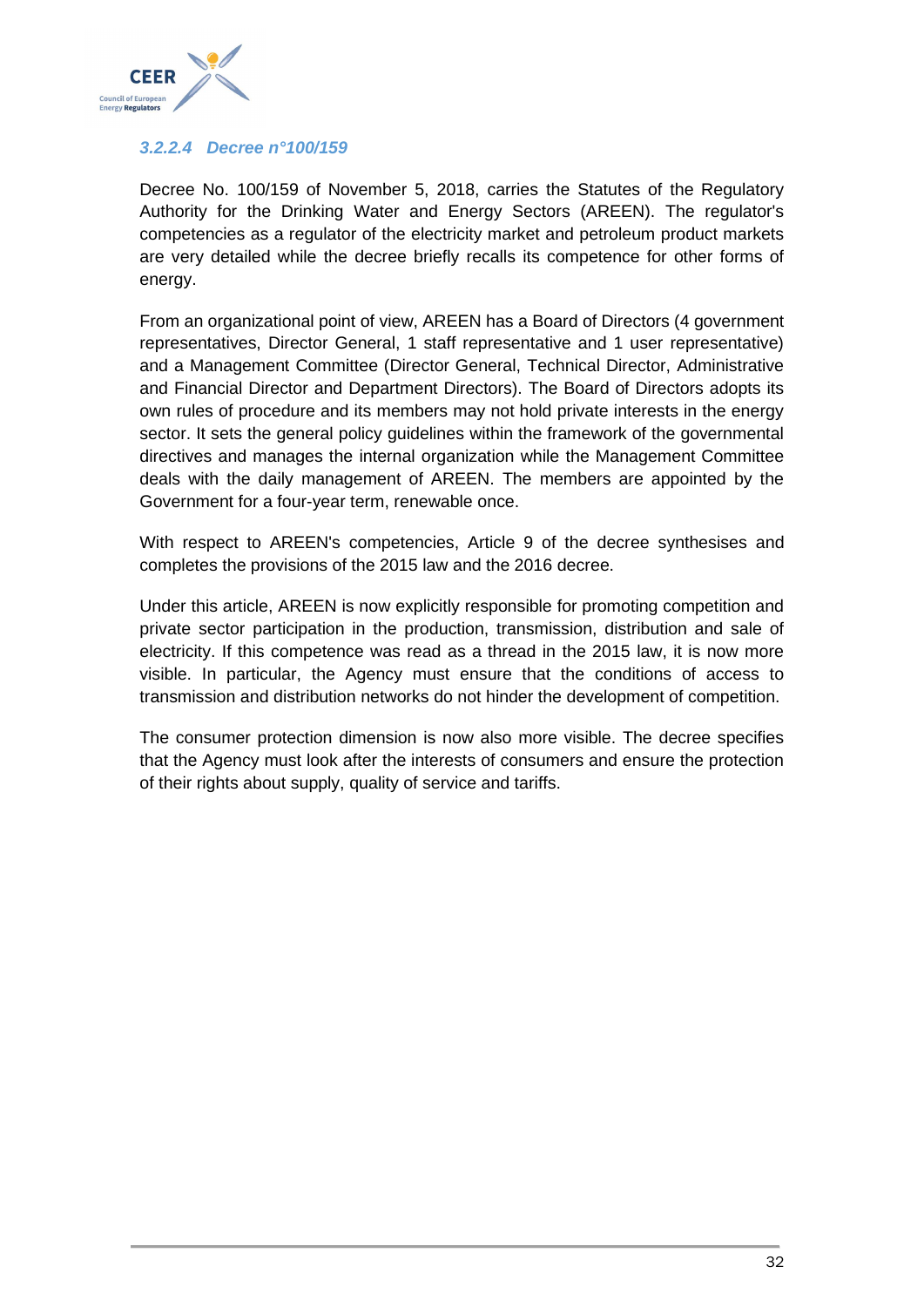

# <span id="page-32-0"></span>**4 Evaluation of AREEN's responses to the questionnaire**

# <span id="page-32-1"></span>**4.1 Questionnaire description**

The questionnaire distributed to AREEN is inspired by the questionnaires used by several organizations such as the OECD or CEER to assess the sectoral regulation of their members. To facilitate data collection and subsequently the identification of good regulatory practices, the questionnaire is divided into six sections, covering the abovementioned aspects of a national regulatory framework:

- 1. Overview of the electricity sector
- 2. Legal status and independence
- 3. Jurisdiction
- 4. Internal organization
- 5. Execution
- 6. Transparency and accountability

#### <span id="page-32-2"></span>**4.2 Assessment of AREEN's responses to the questionnaire**

<span id="page-32-3"></span>**Legal status and independence**

#### *4.2.1.1 Legal status of the regulator*

AREEN is a personalised State authority endowed with the legal personality and the administrative and financial autonomy. AREEN is placed under the supervision of the Ministry of Hydraulics, Energy and Mines, called the Ministry of Supervision. On the French regulator side, CRE is an independent administrative authority of the State, <sup>12</sup> just like Ofgem in Great Britain. It remains to be seen whether, like any public entity in the legal sense, AREEN can represent itself and take legal action on its own behalf, as is the case for CRE and Ofgem.<sup>13</sup>

#### *4.2.1.2 Political and legal independence*

#### 4.2.1.2.1 Legal and political independence of the regulator

AREEN is a legally distinct entity but not functionally independent. It is a personalised administration of the State within the meaning of Article 11 of Decree 100/086 of 19 October 2020 and is placed under the supervision of the Ministry of Hydraulics, Energy and Mines. Composed of a Board of Directors (BOD) and a Supervisory Committee

<sup>&</sup>lt;sup>12</sup> Article L132-1 of the Energy Code.

<sup>13</sup> *Ibid*.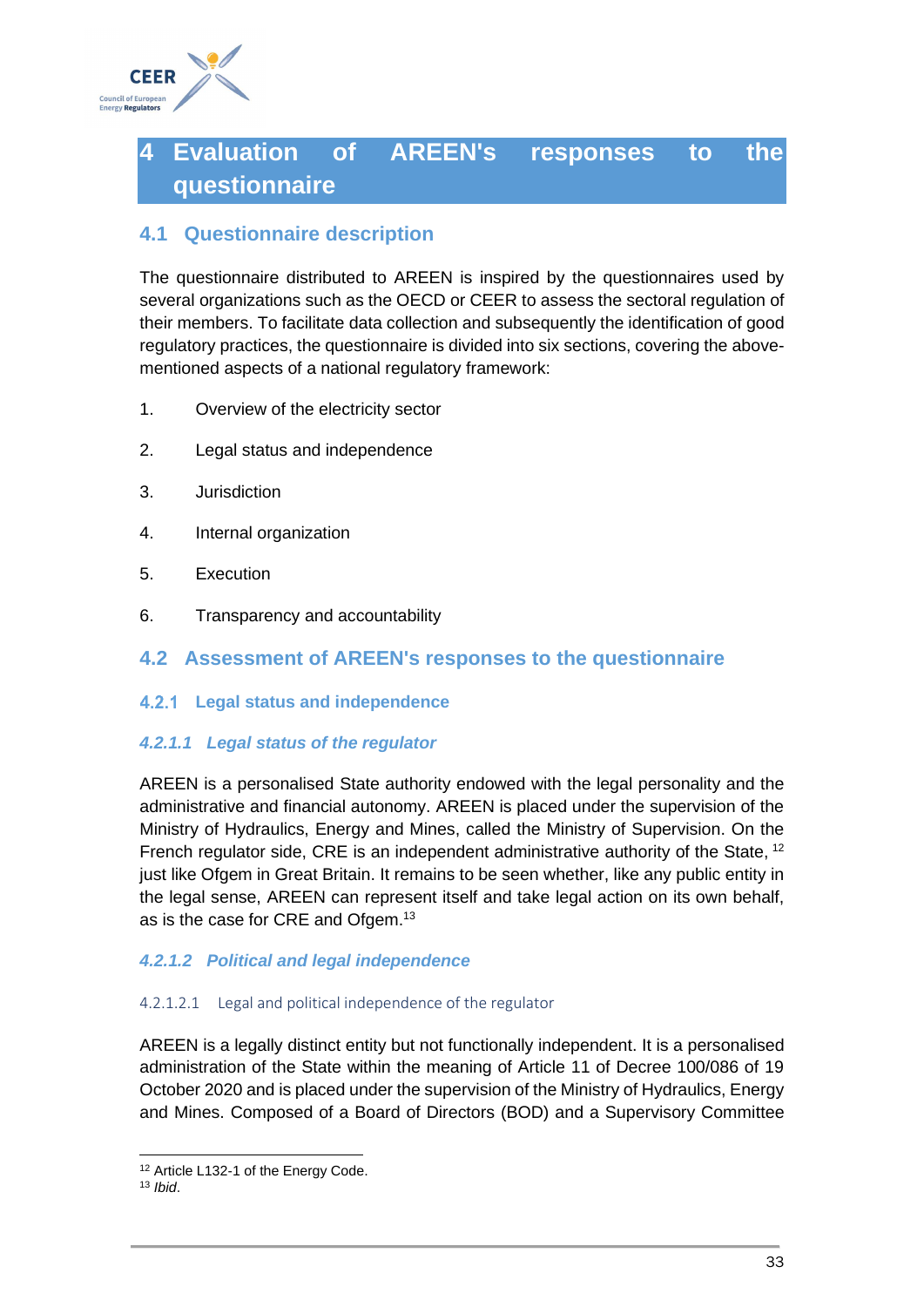

(SC), four of the seven members of the BOD belong to the government. All AREEN's decisions must be ratified by the Ministry in charge and AREEN receives instructions from the State. The extent of ministerial instructions (AREEN's long-term strategy, work program, regulatory decisions or appeals) and their legal value (constitutive or declarative) remain unknown.

The central mission of the energy regulator, the elaboration of tariffs, involves AREEN but also the Société Nationale d'Electricité (SNE). The degree of intervention by the SNE has yet to be specified: optional or mandatory consultation, simple opinion or assent, guidelines or instructions.

At the European level, CRE and Ofgem must be able to make their decisions independently of any political entity, public or private. Legal and functional independence from government is one of the reasons for the existence of European regulators. The corollary of this independence is that it is no longer possible to divide the essential functions of the regulators with any other entity, particularly governmental. 14

#### 4.2.1.2.2 Relations of the regulator with other institutional actors

AREEN has multiple formal obligations to the government or Parliament for approval. It must submit the tariff methodology, an annual work plan as well as an activity report, the draft budget to the government as well as mission reports in the framework of the partnership with the regional associations. AREEN is generally invited to give an opinion on the national development plans. AREEN is not yet allowed to submit opinions on security of supply issues, but this is planned.

The formal obligations owed to the government and the Parliament respectively are to be determined more precisely. Furthermore, it would be relevant to organise milestones on the project to allow AREEN to submit opinions on security of supply issues. Finally, it would be interesting to organize a discussion to identify other areas where AREEN could offer its expertise.

On the French and British regulators' side, each member of CRE and Ofgem performs its duties in complete impartiality, without receiving instructions from the government or any other institution, person, company or organisation.<sup>15</sup> CRE's publications and decisions are transmitted to Parliament and sometimes presented to the relevant parliamentary committee. CRE is regularly called upon by the Parliament in the context of the examination of texts, in information missions and commissions of inquiry related to energy. In 2019, CRE was heard 13 times by the Parliament to provide its expertise in the context of legislative work relating to the development of energy policy and in particular the energy-climate policy. In the area of renewable energy, CRE helped Parliament to draw up a report on support for renewable energy and took part in a

<sup>&</sup>lt;sup>14</sup> European Directive 2009/72/EC concerning common rules for the internal market in electricity and European Directive 2009/73/EC concerning common rules for the internal market in gas.

<sup>15</sup> Article L133-6 of the Energy Code.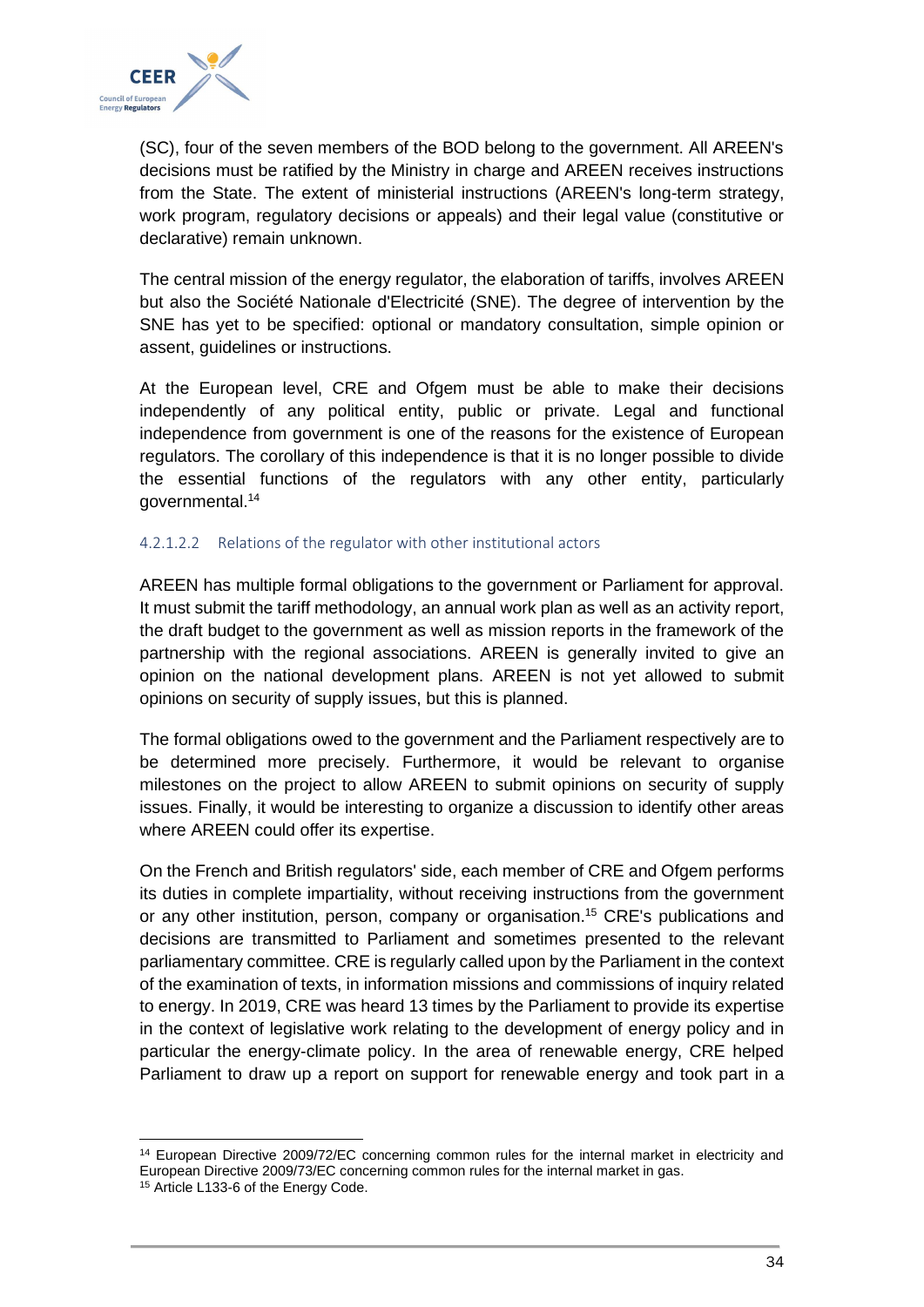

round table on its economic, industrial and environmental impact. CRE also contributed to the legislative changes relating to its internal organisation. As for relations with the government, French case law has consistently held that CRE is not bound by the energy policy guidelines of ministers.<sup>16</sup>

On the British regulator's side, Ofgem works with the government, the energy industry and other relevant entities, but Ofgem is completely independent of these entities.

#### 4.2.1.2.3 Voting procedures within the regulator

As most decisions are taken by the Board of Directors, the functioning of the voting procedures within AREEN is clearly defined by the Rules of Procedure of the Board of Directors. It would be relevant to have access to them to carry out an in-depth study.

On the French regulator's side, the College deliberates behind closed doors and by majority vote. In the event of a tie, the Chairman of the CRE has the casting vote.<sup>17</sup> On the British side, the governing authority is GEMA (Gas and Electricity Markets Authority). GEMA consists of non-executive (7) and executive (1, the CEO) members and a non-executive chairman. The non-executive members bring experience and expertise in various fields. It is GEMA that determines the regulator's strategy, sets policy priorities and makes decisions on a wide range of regulatory issues, including price controls and enforcement. GEMA's meeting notes and deliberations are published on Ofgem's website to ensure maximum transparency. Any ordinary decision can be voted on by majority; in the event of a tie, the Chair has a casting vote.<sup>18</sup>

#### 4.2.1.2.4 Independence of the bodies and incompatibility rules for members

Article 16 of the decree establishing AREEN's statutes lays down rules of incompatibility with respect to the private sector in that it stipulates that the members of the Board of Directors must not hold direct or indirect interests in a company in the drinking water and energy sectors or exercise any salaried function there.

On the other hand, Article 14 of the decree establishing the AREEN statutes does not lay down rules of incompatibility with the government in that it provides that certain members of the Board are government officials. Moreover, some of the Ministry's files are managed by AREEN executives.

On the French regulator's side, CRE relies on two independent bodies, the College and the Dispute Resolution and Sanctions Committee (CoRDiS). The College is placed under the authority of the Chairman of CRE. The rules of incompatibility prohibit any combination of membership of the Board with any elected office at the municipal,

<sup>16</sup> French Council of State, *Storengy* (2015), *Direct Energie* (2016), *Enedis* (2018).

<sup>17</sup> Article 7, Deliberation No. 2017-274 of the Energy Regulatory Commission of December 7, 2017 adopting the rules of procedure of the Energy Regulatory Commission.

**<sup>18</sup> GEMA's** internal regulations : https://www.ofgem.gov.uk/system/files/docs/2018/11/gas\_and\_electricity\_markets\_authority\_rules\_of\_pr ocedure.pdf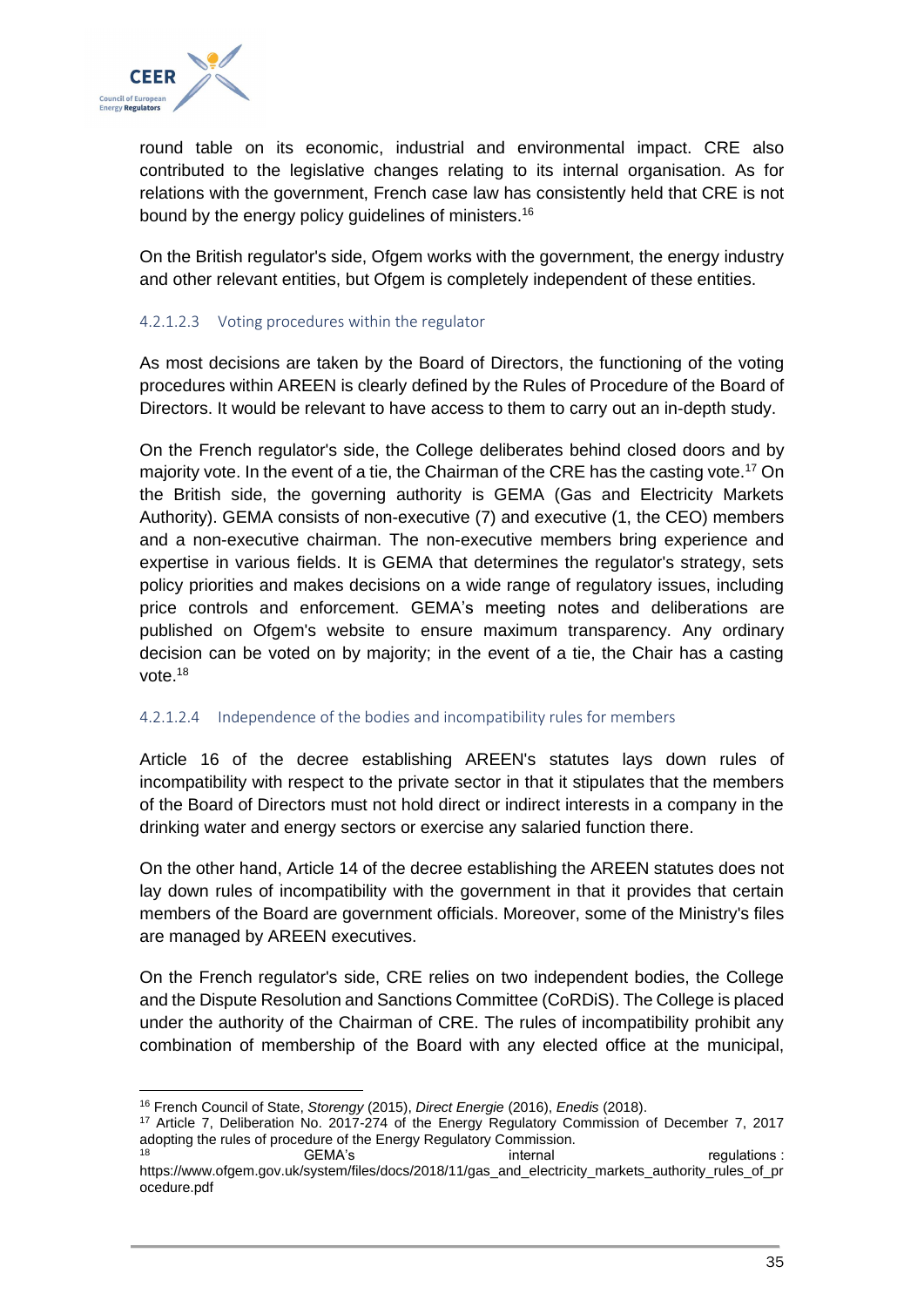

departmental, regional or European level, and with direct or indirect interests in a company in the energy sector. <sup>19</sup> A Code of Ethics specifies the rules of conduct common to CRE and those specific to the Board and to CRE staff in terms of incompatibility and interest-taking during and after the exercise of their functions. <sup>20</sup>

On the British regulator's side, Ofgem relies on GEMA, which is advised and supported by several committees. GEMA reports to the Chairman. There is no prohibition on holding multiple offices, as is the case for CRE, but GEMA's rules of procedure specify the rules of conduct regarding taking an interest while holding office. Before participating in a discussion, each GEMA member is required to ensure that there are no conflicts of interest that would suggest a real possibility of bias.

#### 4.2.1.2.5 Appointment process of the regulator's bodies

AREEN's Board of Directors is appointed by the President of the Republic on the proposal of the Minister of Trustees. The Supervisory Committee of AREEN is appointed by decree on the proposal of the Minister in charge.

On the French regulator side, the Chairman of CRE is appointed by presidential decree. Two of the four Commissioners are appointed by decree, one for his experience in energy demand management and renewable energies and the other on the proposal of the Minister of Overseas France because of his experience in noninterconnected areas. The appointment by decree is a sign of the former influence of the executive. The other two Commissioners are nominated respectively by the President of the National Assembly for his experience in the protection of personal data of energy consumers and the fight against energy poverty, and by the President of the Senate for his experience in local energy utilities and regional planning. The difference between the number of women and men cannot be greater than one. As for the British regulator, GEMA members are appointed by the Secretary of State at BEIS (Department for Business, Energy and Industrial Strategy).

#### 4.2.1.2.6 Duration, renewal, revocation and freezing of mandates

The mandate of the members of the two AREEN bodies is four years, which can be renewed once. The irrevocability of the mandate is not explicitly expressed and it is presumed that in case of serious breach of duty, the member concerned will be dismissed. There is no freeze period during which board members or staff members cannot be hired by a regulated entity after their service in AREEN. It would be relevant to assess in a discussion the possibility of implementing a freeze period.

On the French regulator's side, the term of office of the members of the College is six years and is not renewable. Half the members of the Board are replaced every three years, apart from the Chairman. The term of office is irrevocable except in the event of permanent incapacity or serious misconduct of the member concerned. It is forbidden

<sup>19</sup> Article L132-2 of the Energy Code.

<sup>&</sup>lt;sup>20</sup> Deliberation No. 2017-275 of the Energy Regulatory Commission of December 7, 2017, adopting the Ethics Charter of the Energy Regulatory Commission.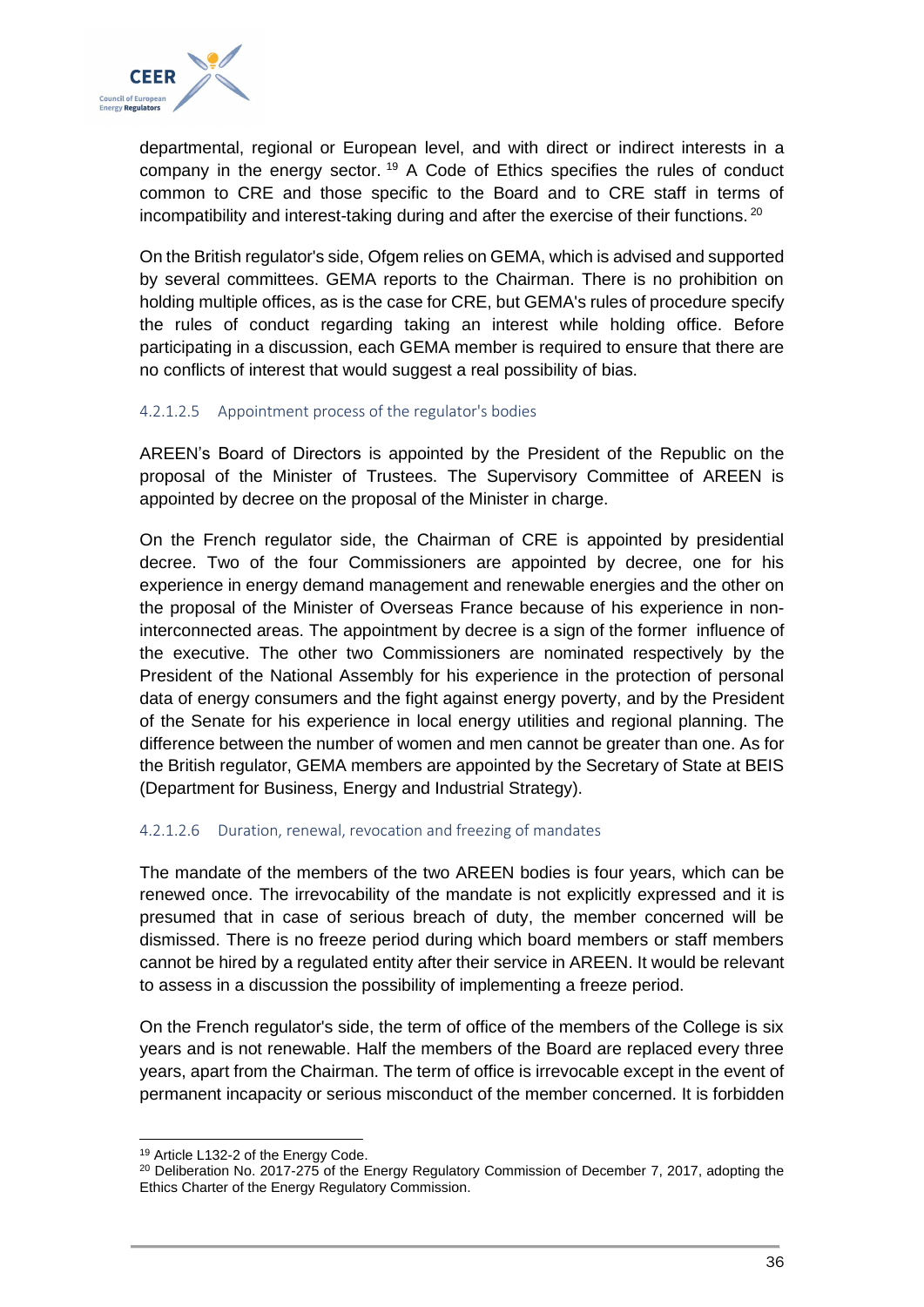

to have any interest or stakes subject to criminal penalties, applies until the end of a three-year period following the end of the term of office of the members of the College.<sup>21</sup> On the British side, the term of office of GEMA members is generally 5 years and can be renewed.

#### RECOMMENDATIONS

#### POLITICAL AND LEGAL INDEPENDENCE

- AREEN is placed under the supervision of the Ministry of Hydraulics, Energy and Mines, it is not functionally independent nor does it appear on the way to becoming so. Indeed, the decree n°100/86 of October 19, 2020 confirms this organisation and the supervision of the Ministry over 4 personalised administrations of the State (OBM, AREEN, ABER, AHAMR). The Board of Directors of AREEN includes several representatives of the Ministries, testifying to the integrated character of the AREEN with the national institutions. On the other hand, by clearly defining its scope of action and duties with national institutions, AREEN can act proactively and highlight its added value, for example as a dispute resolution body.
- AREEN is currently awaiting the assignment of tasks, including the submission of opinions on security of supply issues (see Questionnaire). However, according to representatives of the Ministry of Hydraulics, Energy and Mines, the regulatory texts that were to be adopted in application of the 2015 law have been adopted, without any new decrees being prepared to strengthen AREEN's competencies. We recommend that AREEN identify with the supervisory ministry the possible evolutions of its scope of action through another legal basis.
- The formal obligations of the regulator towards the government and the parliament also deserve to be specified. Particular attention should be paid to relations with parliament, the guarantor of democratic legitimacy.
- If the internal rules of procedure for AREEN staff were to be amended, we would recommend that the role of Parliament be strengthened in the appointment of the Board of Directors; that a freeze period be established during which Board members or staff members cannot be hired by a regulated entity after their service with AREEN; and that the difference between the number of women and men be explicitly limited to ensure equivalent gender representation.

<sup>21</sup> *Ibid*.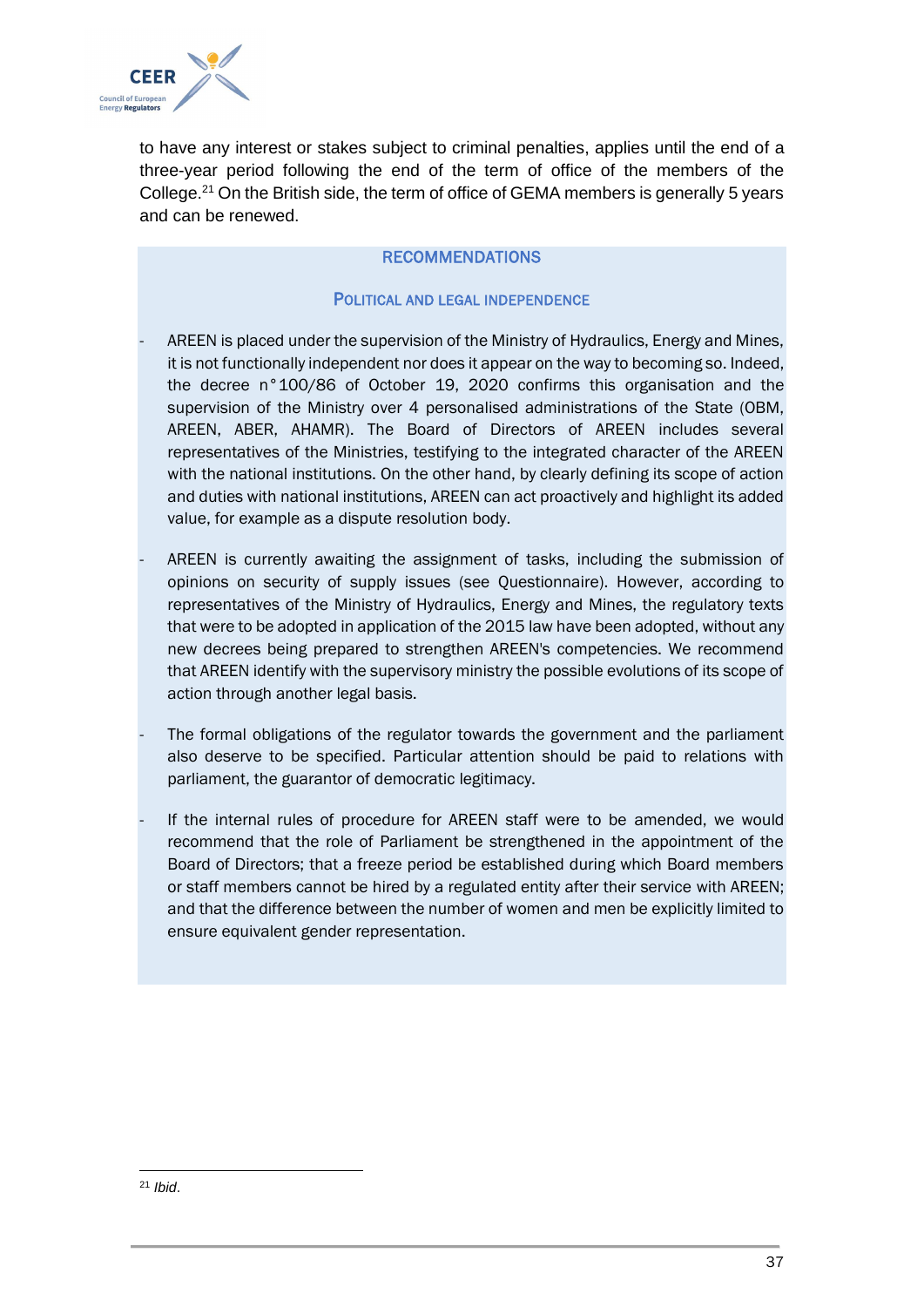

# *4.2.1.3 Financial independence*

#### 4.2.1.3.1 Funding sources

According to Article 26 of Decree No. 100/159 of November 5, 2018 on AREEN's statutes, the regulator's budget is supplied by: subsidies from the State's annexed budgets, which constitute the bulk of the regulator's budget; loans and financial operations carried out by the regulator itself; subsidies, gifts, bequests and donations offered by the State's technical and financial partners; and by fees collected from regulated actors, the amount of which is set by a joint ministerial order between the Ministry of Trusteeship and the Ministry of Finance. AREEN is therefore financed by public and private funds.

To clarify the composition of AREEN's budget, it would be interesting to identify the technical and financial partners of the Burundian State, the reasons, the orders of magnitude and the recurrence of the financing granted. It would also be useful to know the respective shares of these different sources of financing in AREEN's total budget. AREEN receives an annual fee equivalent to 1% of REGIDESO's turnover. <sup>22</sup>

In France, the funds allocated to CRE for its operation are included in the general State budget and are therefore entirely public. CRE is attached to the budget of the Ministry in charge of energy, within a program responsible for the management of ecology, development and sustainable mobility. The management of this program by the Ministry takes careful account of the specific nature of CRE and the need to preserve its independence.

On the UK regulator's side, Ofgem recovers its costs from the regulated players. Licensees must pay an annual fee, which is set to cover the expected costs.

#### 4.2.1.3.2 Budget implementation and audit

AREEN's budget must be approved by the regulator's Board of Directors and then ratified by the supervisory ministry. AREEN's last annual budget amounted to 771,217,640 Burundian francs (or 337,000 euros), of which 32% (or about 100,000 euros) was allocated to the payroll, and only 2% to the IT system.

AREEN indicates that the budget allocated to it by its supervisory ministry is strongly subject to national budgetary constraints and consequently does not always correspond to the requested budget. AREEN considers that the budget it has at its disposal is insufficient to fulfil its missions and recommends an increase of 56%. No annual audit of AREEN's budget has been carried out to date.

It would be useful to have the details of the calculation of the increase desired by AREEN, as well as the evolution of the regulator's budget since its creation. The areas of expenditure that would require more funding should also be identified.

<sup>22</sup> Annex 2, « Transcripts of bilateral interviews ».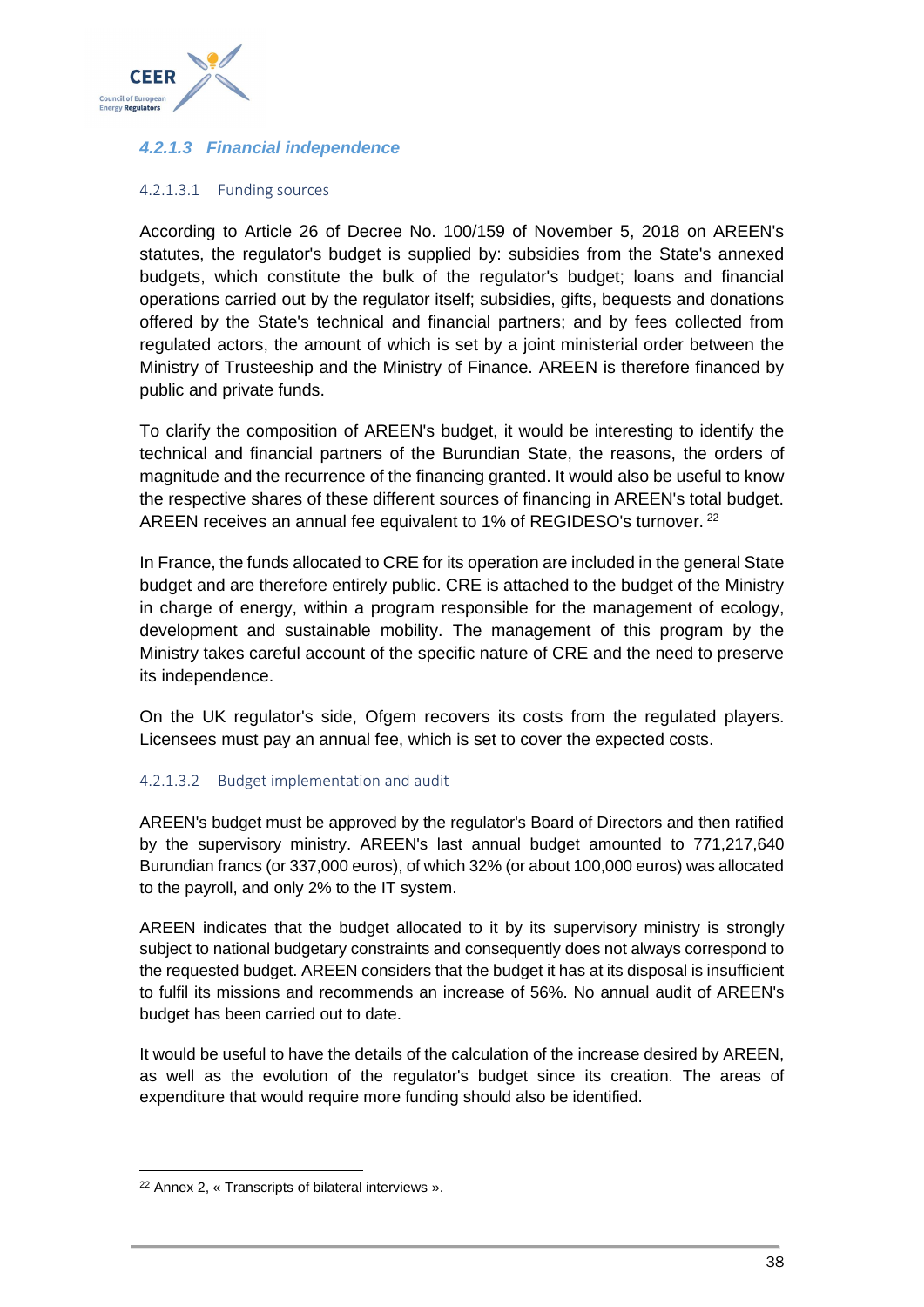

In France, CRE proposes to the Minister in charge of energy and the Minister in charge of finance, during the preparation of the finance bill, the credits necessary to carry out its missions. In 2019, CRE's budget amounted to €20.9 million. CRE is subject to control by the Court of Auditors (Cour des comptes), which carries out a full audit each year.<sup>23</sup> Ofgem's budget is £99.7 million (pounds sterling). Ofgem operates a cost control framework in line with the outcome of a 2015 spending review regulation which calls for a cumulative reduction in real terms of -15% by 2020. An Audit and Risk Assurance Committee, made up of GEMA's non-executive members, organizes an annual audit of Ofgem's budget and performance, conducted by an external auditor. $^{24}$ 

#### RECOMMENDATIONS

#### FINANCIAL INDEPENDENCE

- AREEN's financial resources are visibly insufficient to face the missions entrusted to it, notably with the arrival of private investors on the market. AREEN should therefore be able to request an increase in its budget from the Ministry in charge.
- To do so, it is important that all the sources of financing of AREEN's budget be clearly identified. We recommend full transparency on the contributors and contributions to the regulator's budget.
- Given the government's budgetary constraints impacting the regulator's budget, it is essential to identify priority areas of expenditure. We advise AREEN to clearly identify the regulator's short-term and long-term priorities to best adjust the funding it already has.
- For the regulator to be credible in the institutional landscape, it is essential that it have sufficient resources to carry out its missions. We advise AREEN to compare the evolution of its budget with that of its competencies, to determine whether there is the expected positive effect.
- Closely linked to financial resources, human resources are a key point in the proper functioning of a regulator. We recommend that AREEN identify the missions that are weakened or not accomplished due to a lack of financial and human resources. AREEN could calculate, in addition to the desired increase of its budget, the number of Full Time Equivalents (FTE) missing to fully accomplish its missions.
- It is essential for a regulatory authority that the budget be spent in a fair and transparent manner. We recommend that AREEN set up a system of annual audits implemented by a third-party organization. The report can also be an effective tool to highlight a lack of adequacy between the resources and the missions of the regulator.
- As the exchange of best practices between peers is an asset for regulators in the implementation of their missions, AREEN could consult its English and French-

<sup>23</sup> CRE's 2019 activity report. https://www.cre.fr/Documents/Publications/Rapports-d-activite/rapport-dactivite-2019

<sup>24</sup> https://www.ofgem.gov.uk/system/files/docs/2020/07/ofg2010\_arr\_2019\_20\_web\_0.pdf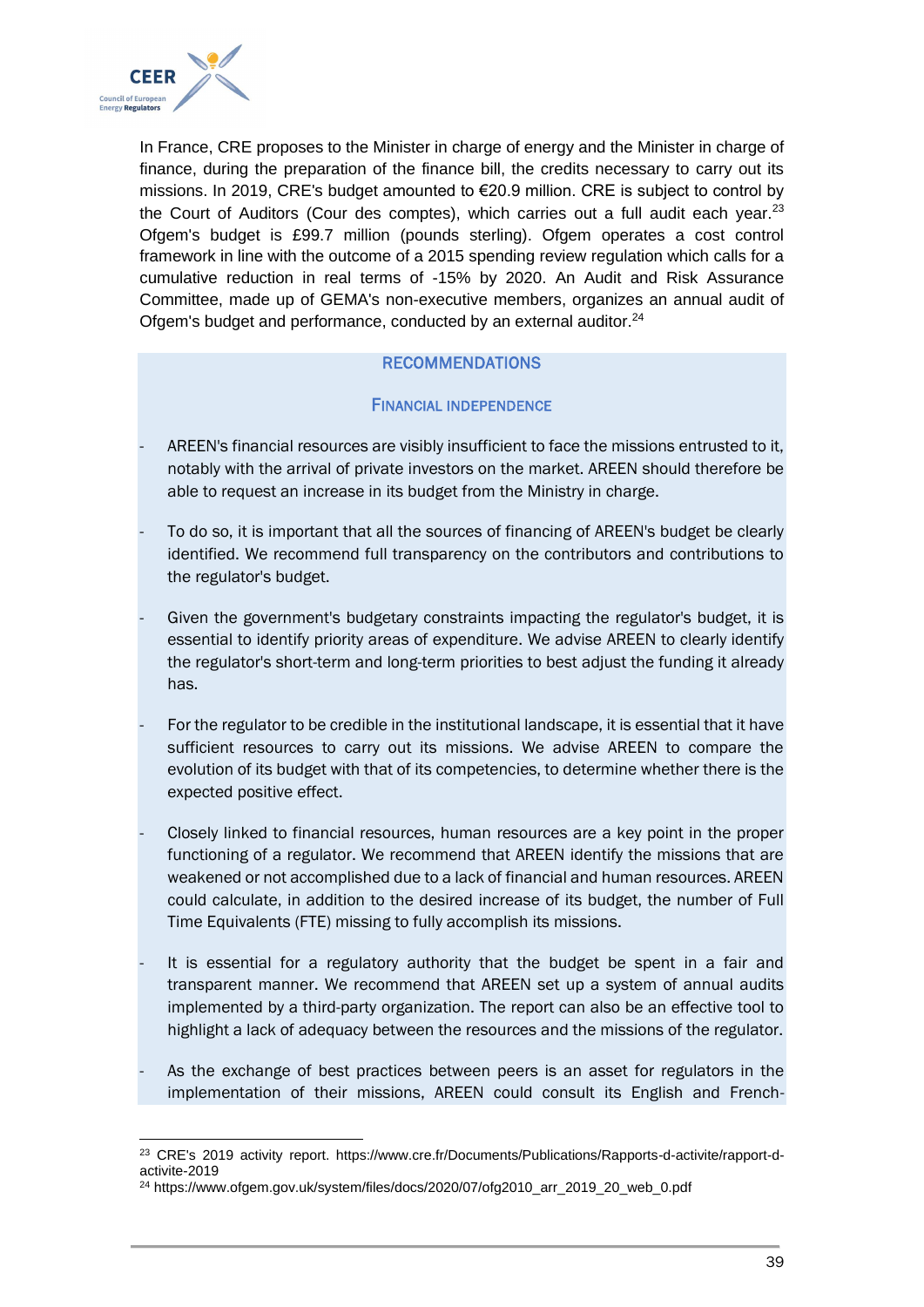

speaking regulator counterparts to compare the levels of financial and human resources mobilized, notably within the framework of the French-speaking regulators' network Regulae.Fr.

- If AREEN formulates a request for an increase in its budget to the Minister in charge. on the basis of the above recommendations, it could rely on: 1) a balanced and transparent accounting verified by a third party; 2) a documented estimate of the resources needed to fully fulfill AREEN's missions; 3) a comparative analysis of regulators in the region and internationally.
- The increase in the budget may come either from an increase in the contribution paid by REGIDESO, or from an increase in the State's allocation, or possibly from other means. In some regulators, referral to the dispute settlement body is subject to a fee and is part of the revenue paid into their budget.

# *4.2.1.4 Functional independence*

AREEN's decisions must be documented and justified. They can be appealed to the Ministry of Trustees as well as to the competent jurisdictions.

AREEN has not yet set up a system of consultation of the stakeholders in its decisionmaking process. As the draft decisions are not published, the decisions are only made public in their final version.<sup>25</sup> Public consultation is, however, a project on the agenda: AREEN mentions its desire to organize a Consumer Advisory Council, the creation of which depends to date on a government decision.

A report detailing AREEN's work is given to the supervisory Ministry but is not made public either; AREEN has expressed its desire to make this report available soon on its website.

The visibility of the regulator and its work among energy sector actors and Burundian consumers needs to be strengthened, particularly through more systematic publication of its work and decisions. In addition, the ongoing stakeholder consultation process must be consolidated.

In France, as an Independent Administrative Authority (AAI), CRE must send the government and Parliament an annual activity report before June 1, reporting on the exercise of its missions and the resources mobilized. The report is then published on the CRE website.

As part of its decision-making process, CRE may carry out public consultations, which are validated by the Board and then published online. The contributions are then returned to the Board, which is then invited to give its line of travel. CRE can also hold hearings with stakeholders during the College's deliberation session. In 2019, CRE organized 22 public consultations and the College heard 63 market players.

<sup>25</sup> http://areen.bi/category/atext/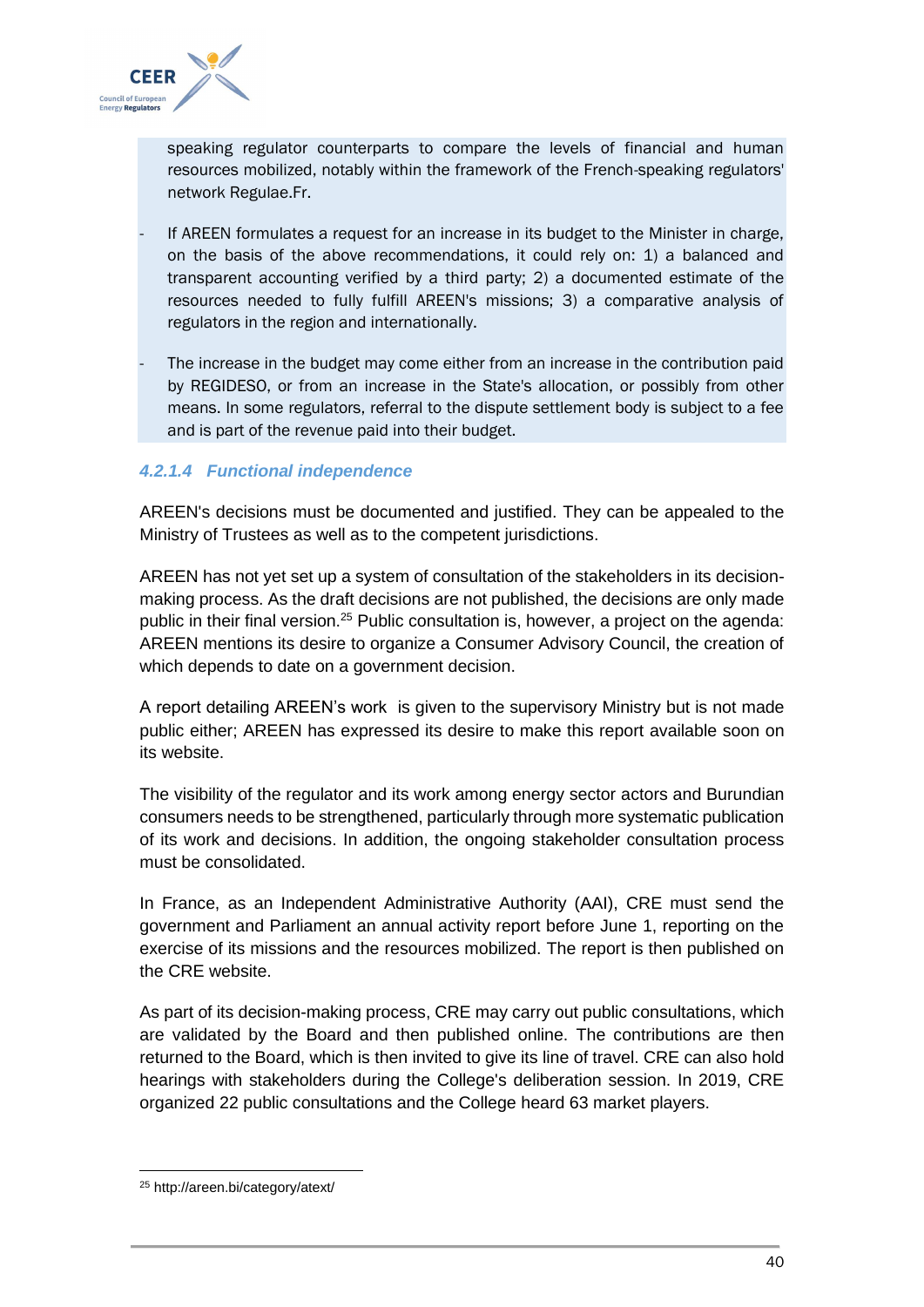

CRE considers it essential to ensure wide dissemination of its decisions to underpin its influence as well as to educate the public about its decisions. To ensure good communication, CRE has several channels of dissemination: press releases for major issues; a weekly CRE newsletter for standard decisions; and a special edition of this newsletter for the most important subjects. In addition, all deliberations adopted by the Board, as well as the studies conducted in support of these deliberations, are made public, subject to any secrets protected by law. In addition, certain deliberations must be published in the Journal Officiel de la République Française. In 2019, CRE published 302 deliberations.

#### RECOMMENDATIONS

# FUNCTIONAL INDEPENDENCE

- In terms of visibility to the public and influence with market players, the publication of an annual activity report is important. We recommend that AREEN produce an annual activity report that is made public, notably on its website. This action will help to establish its place as a separate body from the Ministry, as too many stakeholders still confuse the two institutions. To ensure that this report is read, we recommend that it be disseminated and sent, in hard copy, to REGIDESO, ABER, parliamentarians and other relevant stakeholders.
- Public consultation with market participants during the regulator's decision-making process enhances the relevance of the decision and reduces the risk of appeal. This procedure, widely adopted in Europe, underlines the importance of transparency and cooperation between regulators and stakeholders. We therefore recommend that AREEN set up a public consultation system and consider the contributions received in its draft decisions. This procedure does not necessarily have to be provided for in the law and can be a simple commitment by the regulator.
- Moreover, as it is important that all stakeholders be consulted, we advise AREEN to carry out this process not only with consumers, as mentioned above, but also with regulated operators. Finally, the regulator's internal and external communication on the accomplishment of its missions is important to reinforce its influence on the sector and to make the public understand its role. It would be useful for AREEN to publish all its decisions and use a variation of media channels to make them known.

# **4.2.2 Competencies**

The duties and powers should be a minimum set of competencies that define the specific responsibilities of a regulator to promote competition, foster an efficient market, and protect consumers.

A regulator needs to demonstrate several competencies. To consider those that we believe are most relevant to AREEN, we have limited ourselves to nine distinct competencies: access to financial and technical information, security and quality of supply, market opening and monitoring, rate setting, operating licenses, dispute resolution, unbundling, technical competencies, and consumer protection.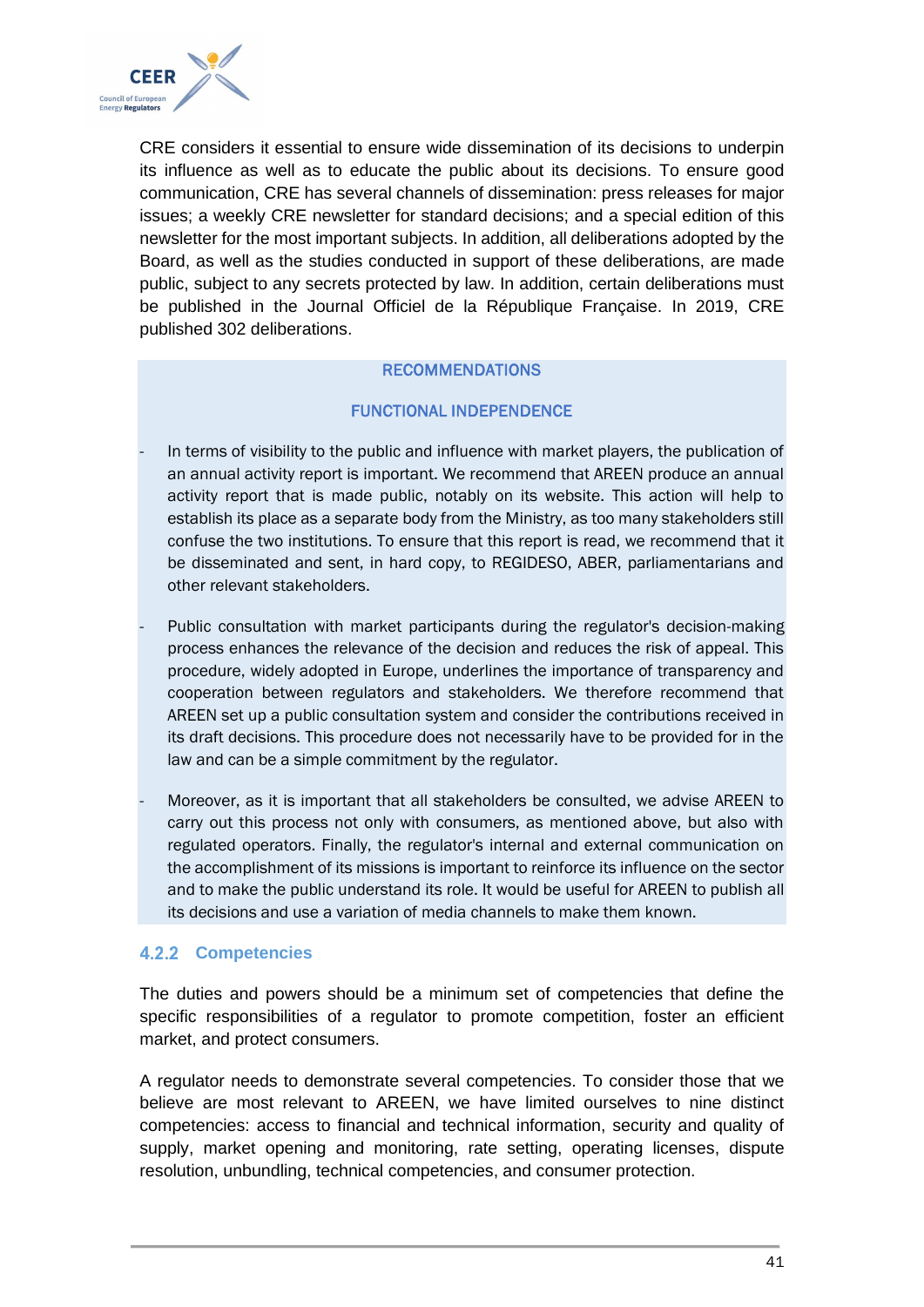

# *4.2.2.1 Access to financial and technical information*

To be able to know all the features useful for analysing the evolution of energy markets and infrastructures regulators must have access to all the information available from market or network operators. This requires access to a wide range of information from industry players, such as financial, technical and commercial data. It is therefore of great importance to develop evidence-based regulatory provisions to demonstrate the regulator's rationale behind each of its decision to stakeholders.

In Burundi, access to the financial information of sector actors is provided for by law. However, in practice, AREEN does not yet have access to this information. Given the importance of access to financial and technical information for assessing the performance of actors and encouraging competition, an agreement seems necessary to ensure the regular and reliable transfer of information.

# *4.2.2.2 Security and quality of supply*

The law provides for AREEN to monitor the security and quality of supply. However, AREEN is not yet able to do so due to the lack of adequate implementing legislation that would allow AREEN to systematically monitor essential data such as supply and demand. Indeed, it is only if a phenomenon is measured that it can be influenced and acted upon. If the legislative framework allows it, regulators can be responsible for monitoring the evolution of demand as well as the infrastructure needed to ensure adequate security of supply. They can provide support in developing and implementing the required actions, for example the organisation and management of tendering procedures for new infrastructure.

In addition, the regulator can monitor key features of network development and operation, for example to develop regulation to incentivise better performance in the services to be provided to consumers. This includes monitoring the quality of power supply in terms of the number and frequency of interruptions, and the frequency and voltage stability of electricity networks.

# *4.2.2.3 Market opening and market surveillance*

The opening up of the market is an important feature of energy markets that increases competition among market players and consequently increases service quality and customer satisfaction. In Burundi, only generation of power is open to competition. ; distribution is controlled by REGIDESO until 2040.

However, given the intrinsic nature of the energy sectors, characterised by goods (electricity, gas) delivered through natural monopolies such as electricity or gas networks, the role of a regulator is crucial to assess and observe the evolution of the energy markets, to intervene and correct possible distortions. Continuous monitoring can help provide the necessary means to sanction abuses and market manipulation, paving the way for fair competition and consumer protection.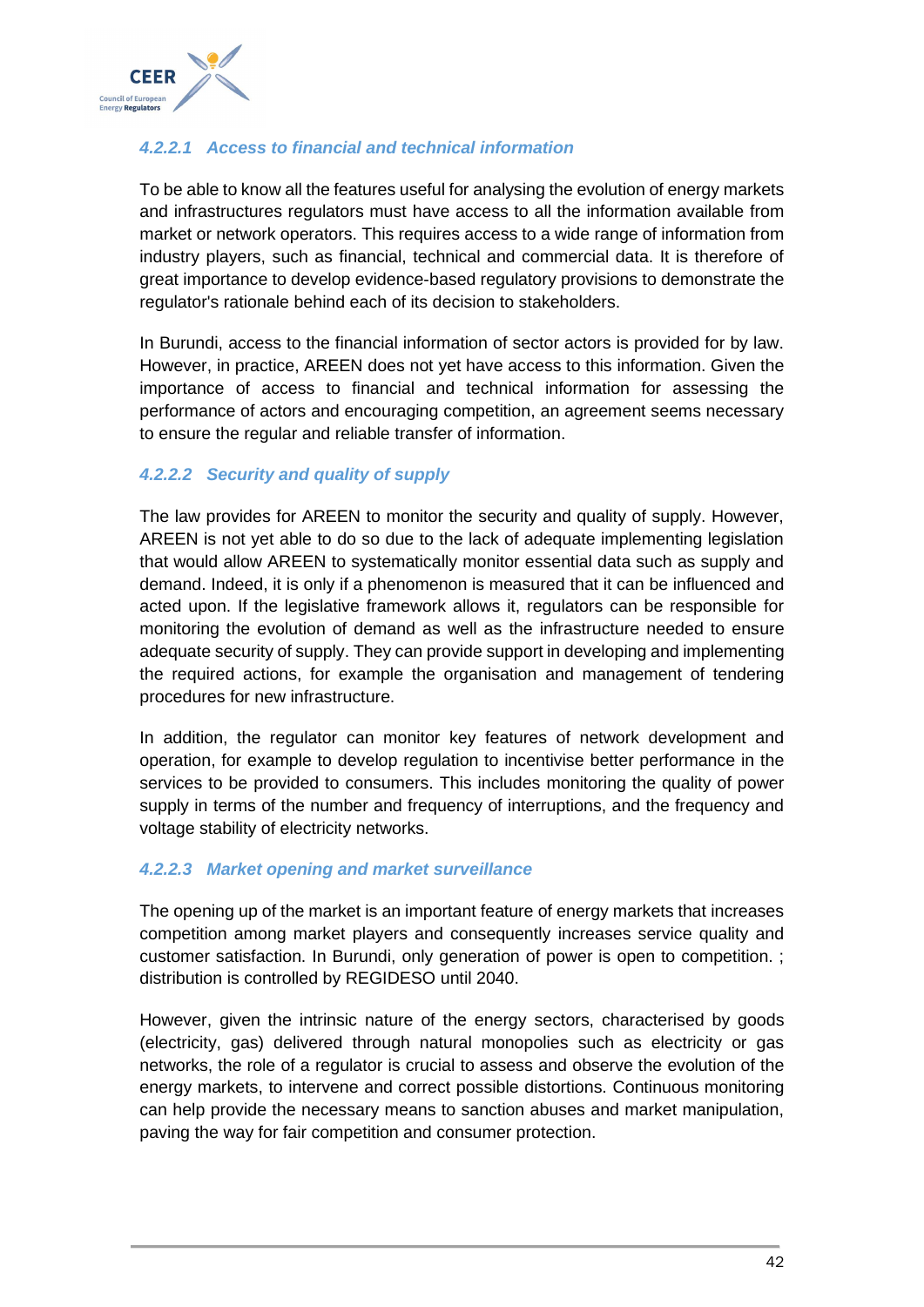

The regulator should be allowed to collect data from regulated entities and directly from stakeholders to receive feedback from the field to correct and improve regulation.

The competition provisions provide for an oversight function with respect to the bidding process for new investments. This function is carried out by AREEN, which ensures that calls for applications or tender notices are published, and works with the competition regulator, ARCP, to help promote competition under objective, transparent and non-discriminatory conditions.

Furthermore, AREEN contributes to reduce abusive practices.

# *4.2.2.4 Tariffs and pricing*

One of the important powers of a regulator is the power to set transparent and nondiscriminatory tariffs for connection, access and use of energy infrastructure. Tariffs should reflect costs, provide incentives for efficient new investment and avoid crosssubsidisation among grid users.

The law gives AREEN the authority to set ex-ante methodologies for transmission and distribution network tariffs for cross-border infrastructure. Tariffs are set by AREEN after approval by the Ministry. A ministerial commission includes representatives of the various stakeholders, including REGIDESO. This commission ensures that the tariffs are always in line with costs. The tariffs developed by the commission are then presented by the Minister to Parliament. Differences may arise on the amounts of the tariffs but solutions are found. The tariffs for electricity produced by REGIDESO are set in relation to the prices in neighbouring countries and are the result of negotiations with the private sector, depending on what REGIDESO sells. One kWh is sold at 0.20c.<sup>26</sup>

The law also provides that AREEN is involved in determining the costs of connection to the network.

However, in practice, AREEN says it is already having problems setting tariffs. This difficulty in negotiating with private investors has also been raised by REGIDESO. As a result, the tariffs for solar and hydro are very high compared to neighbouring countries, respectively 13.5 c/kWh and 7c/kWh. According to REGIDESO, AREEN is not always able to interpret investors' business plans and staff expertise in this area needs to be strengthened. As a regulator should be responsible for setting these tariffs to ensure the economic sustainability of grid development and to guarantee that the costs passed on to consumers are duly economically justified, it would be necessary for CEER experts to understand these issues in a second discussion with AREEN.

<sup>26</sup> See Annex 2, « Transcripts of bilateral interviews ».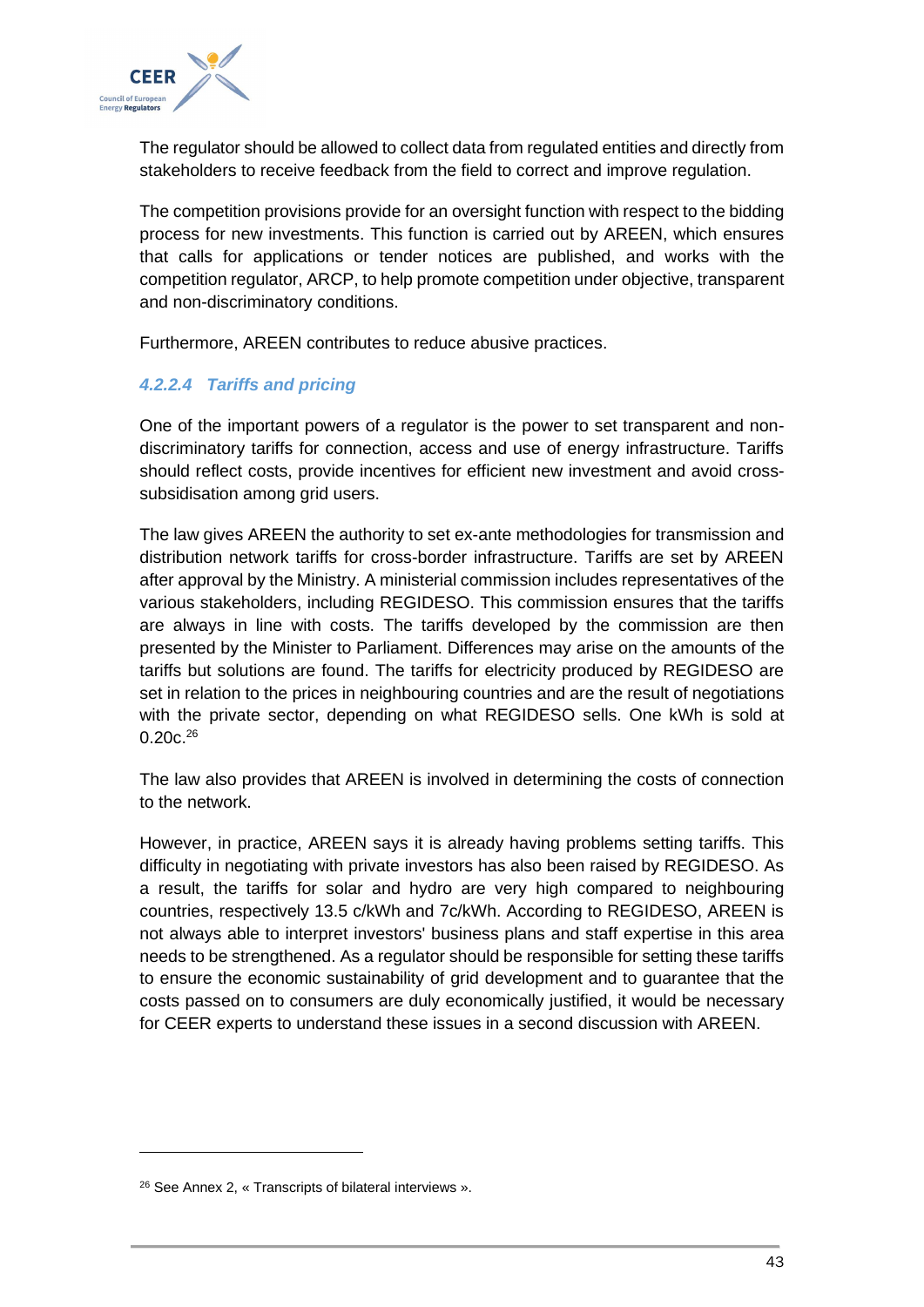

# *4.2.2.5 Operating licences*

A regulator may be responsible for supporting or be directly involved in a licensing scheme to build and operate energy infrastructure, as well as to sell energy to individuals.

Licensing may involve different phases ranging from issuing licenses, determining the terms of reference, monitoring compliance to imposing sanctions and fines.

Licenses are issued and revoked by AREEN, after analysing files and making a proposal to the Ministry of supervision. A license is issued with an average delay of one month. As AREEN does not have the power to sanction actors directly, if necessary, AREEN must report infringements to the Ministry of supervision or to the competent courts.

# *4.2.2.6 Dispute Resolution*

A regulator, to promote non-discriminatory, fair and transparent development and operation, is called upon to resolve disputes that may arise between market participants. Given the market power and asymmetric knowledge between industry and consumers, regulators tend to put in place various mechanisms to resolve these disputes in a simple and cost-effective manner. The approach is to help small consumers assert their rights and to reduce time and costs for both parties, for example by avoiding the need to go to court.

In more advanced cases, the regulator can intervene in the event of a dispute between operators in the sector, for example when access to infrastructure is not guaranteed according to the schedule indicated in the license.

AREEN does not currently have a process in place for investigating complaints or resolving disputes, although dispute resolution is part of its remit under Article 9 of Decree 100/159. Today, AREEN intervenes in an empirical manner regarding bills, unrepaired breakdowns, fires, and fraud. AREEN's role as an amicable dispute resolution mediator was praised by all stakeholders interviewed.<sup>27</sup>

In France, according to the article L134-19 of the Energy Code, the committee of settlement of disputes and sanctions (CoRDiS) of CRE can be seized in case of dispute:

1° Between operators and users of public electricity transmission or distribution networks or closed electricity distribution networks.

2° Between operators and users of natural gas transmission and distribution facilities.

<sup>27</sup> *Ibid*.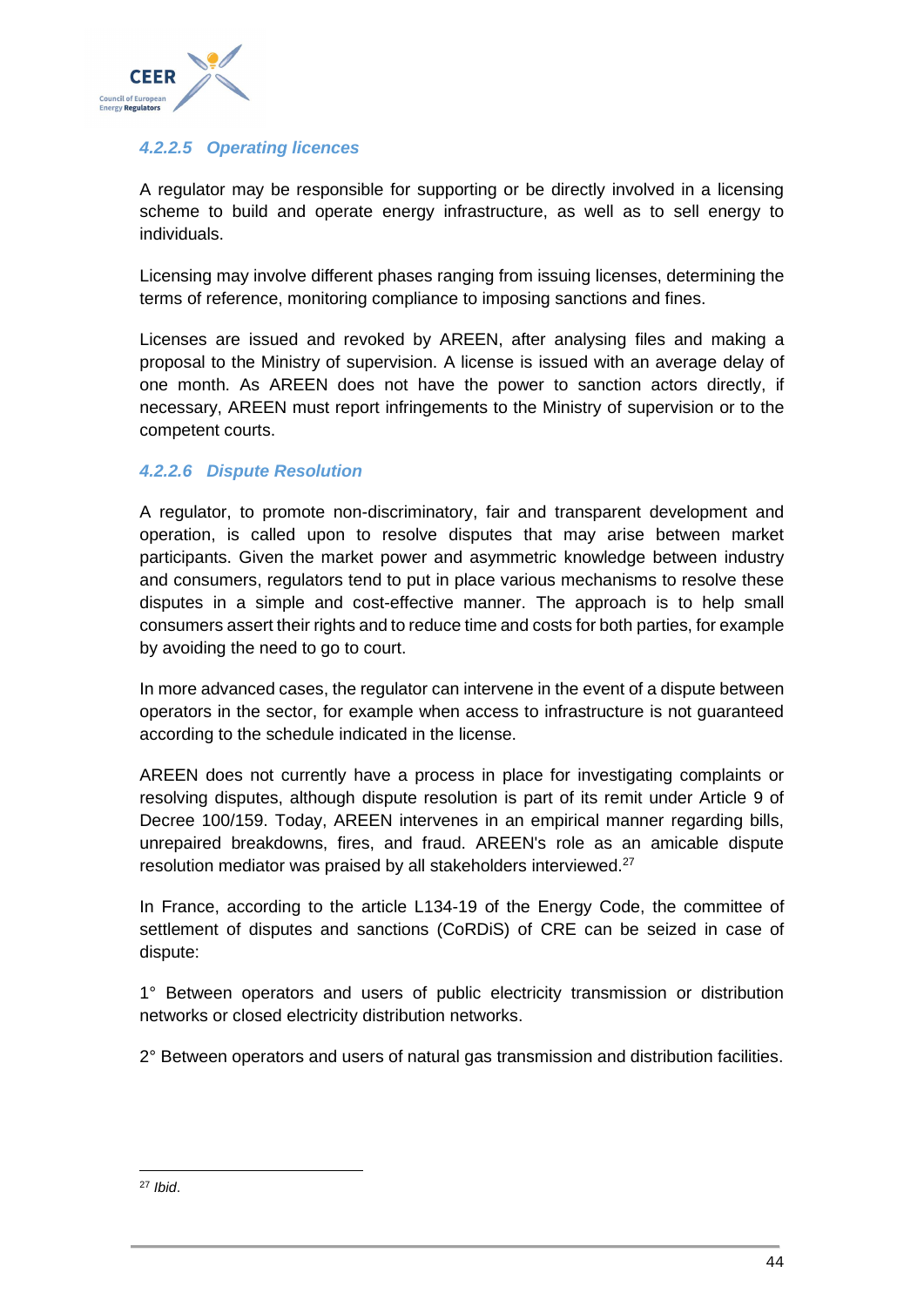

3° Between operators and users of natural gas storage facilities or between operators and users of liquefied natural gas facilities.

4° Between operators and users of carbon dioxide transport and geological storage facilities.

The disputes referred to CoRDiS concern access or use, in particular:

- Regarding access to electricity networks: on a refusal of access or on a disagreement on the conclusion, interpretation or execution of contracts and protocols for access to networks, or contracts and protocols for the purchase of electricity concluded by the transmission system operator with producers and suppliers to compensate for losses linked to the routing of electricity or to ensure the availability and implementation of services and reserves necessary for the operation of the network.

- Regarding access to natural gas facilities: on a refusal of access or on a disagreement on the conclusion, interpretation or execution of contracts and protocols for access to natural gas transmission and distribution facilities as well as to liquefied natural gas facilities, concluded by the operators of these facilities with eligible customers, suppliers or their representatives.

- Regarding access to carbon dioxide transport and geological storage facilities: on a refusal of access to carbon dioxide transport and geological storage facilities or on a disagreement on the conclusion, interpretation or execution of the contracts referred to in Article L. 229-49 of the Environment Code, concluded by the operators of these structures and facilities with eligible customers, suppliers or their agents.

The rules of procedure of the Dispute Resolution and Sanctions Committee (CoRDiS) <sup>28</sup> specify in particular:

- The procedures for referring cases to the committee.

- The procedures for examining requests

- The procedures for convening meetings, conducting sessions and deliberations

- The consultation procedure to be followed when the committee is called upon to give its opinion, in accordance with the provisions of article L. 132-5 of the Energy Code, on the incompatibility of the duties of one of its members with the offices, jobs or interests that he or she holds, or on the impediment of one of its members.

# *4.2.2.7 Separation of activities*

To guarantee non-discriminatory market access, energy infrastructure must be developed and managed according to clear procedures. An important aspect is to

<sup>&</sup>lt;sup>28</sup> Decision of February 13, 2019 adopting the rules of procedure of the Dispute Resolution and Sanctions Committee of the Energy Regulatory Commission.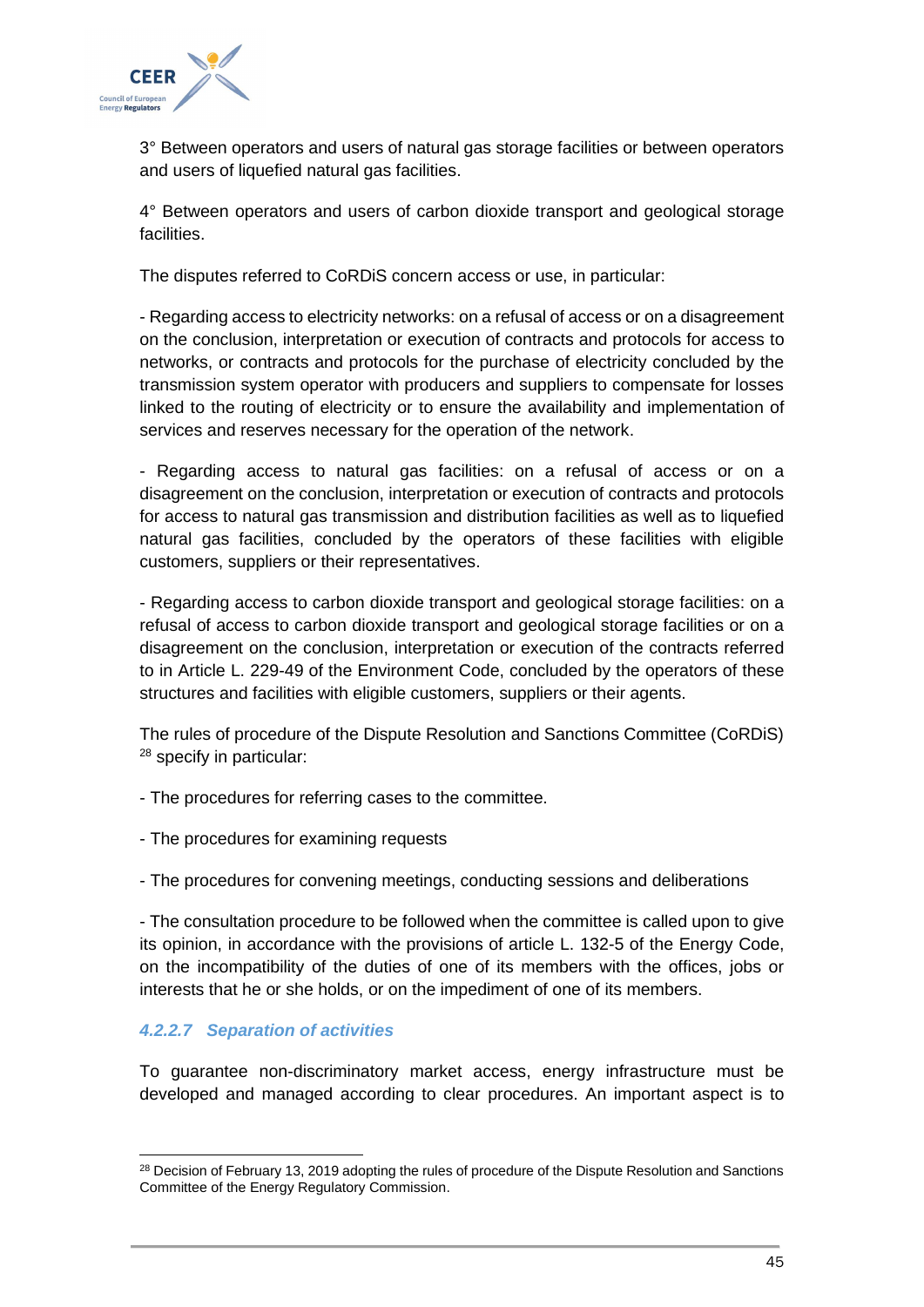

ensure a separation of infrastructure management from infrastructure to weaken the market power of the largest companies. Infrastructure neutrality can be ensured more effectively with a complete separation between market-oriented operators and natural monopolies. Indeed, the ownership unbundling adopted at the European level in 2009 is a model that prohibits any company with production or supply interests in the energy sector from controlling a transmission system operator. This is an essential condition of unbundling. Unbundling can take place under three options, ownership unbundling (OU), independent system operator (ISO), and independent transmission operators  $(ITO).$ 

AREEN does not yet have a role in the unbundling of the incumbent's activities. As unbundling is a fundamental principle of an efficient market, it would be interesting for further work to understand the technical and political barriers that exist in Burundi and AREEN's views on this topic.

# *4.2.2.8 Technical skills*

It is considered that the mission of a regulator should be characterised by detailed instructions, provisions and guidelines to manage the energy sector according to the right regulatory principles. This means that the regulator needs certain powers to effectively address the regulated entities, for example, metering rules, network codes, investment promotion, security of supply etc.

According to the law, AREEN has the power to issue standards applicable to the sector, such as network codes, quality of service, and congestion standards. AREEN is currently working on a code that will include, among other things, provisions on network connection conditions, which has not yet been promulgated.<sup>29</sup>

AREEN has not yet defined rules and fees for metering. There is not yet a mechanism to support the development of renewable energy sources or energy efficiency measures. In Burundi, third party access to the grid is not guaranteed.

Investment planning is the responsibility of the government; however, AREEN can provide advice.

#### *4.2.2.9 Consumer protection*

Consumer protection is seen as another important factor that should be the responsibility of any regulator for the development of the energy market. Given the asymmetric knowledge between consumers and industries, a regulator is obliged to promote awareness of consumer rights, simple and cheap access to dispute resolution, high quality services and, in some cases, tariffs to support the most vulnerable consumers. In accordance with the law, AREEN oversees consumer protection. To this end, AREEN issues protective standards and controls the time it

<sup>29</sup> *Ibid*.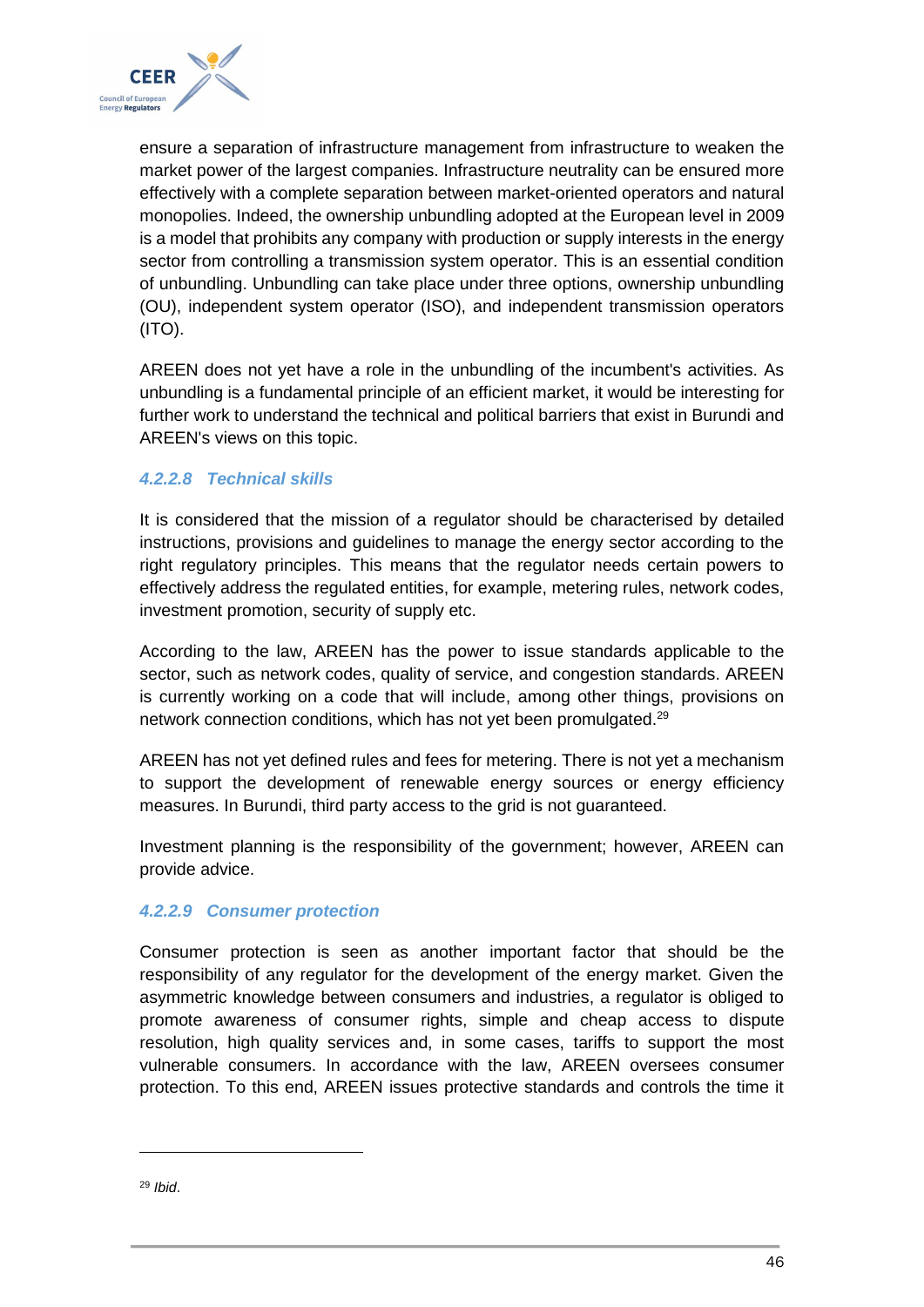

takes for the sector's actors to perform certain services such as connections or repairs. It can also respond to the needs of vulnerable consumers insofar as AREEN must consider the situation of social cases in setting tariffs. AREEN does not act alone, however.

The Burundian Consumers' Association (ABUCO) receives many complaints about load shedding, but also about billing, quality of supply and, more generally, lack of access to electricity. To note, ABUCO recently filed a complaint against REGIDESO for a dispute related to the quality of the power supply, but the Court concluded that it was not possible to demonstrate a causal link and therefore dismissed the association.

The interviews with stakeholders allowed for a better understanding of how AREEN acts to protect consumers and with which organisations AREEN acts, for example, with ABER and with REGIDESO. However, if AREEN already has an added value to settle amicably the disputes between REGIDESO and the users, it could nevertheless reinforce its role to help the resolution of disputes such as the one mentioned above between REGIDESO and ABUCO.

AREEN mentioned in the reply to the questionnaire circulated by CEER its project to set up a consumer advisory council that would be integrated into the decision-making process. This project, if successful, would allow ABUCO and AREEN to develop a solid and long term working relationship that would allow the reinforcement of consumer protection, notably in rural areas.

# RECOMMENDATIONS

# **COMPETENCIES**

- Visibility on the financial and technical status needs to be developed. A procedure or agreement with the market players (and notably REGIDESO and ABER) should be put in place to ensure secure and confidential access to information.
- For security and quality of supply, the relevant implementing legislation should be adopted so that AREEN can systematically monitor essential data. However, for the Ministry, no new implementing legislation is planned. One possibility is that this work could be done by the Burundian institution in charge of statistics. In this case, AREEN would have an opportunity to collaborate with this institution for better data monitoring.
- It would be necessary to look more closely at the problems AREEN faces in setting tariffs. In practice, AREEN already says it has problems implementing its tariff-setting powers, and interviews with Burundian stakeholders in March highlighted the existence of a ministerial commission made up of representatives of the various entities. It would be interesting to understand whether this commission is intended to set tariffs on a transitional basis, while waiting for AREEN to develop its expertise in tariffs. It would also be interesting to know the legal basis of this commission.
- In terms of strengthening skills, particularly in the ambit of tariffs, we recommend that AREEN turn to international training mechanisms, particularly those of RegulaE.Fr, the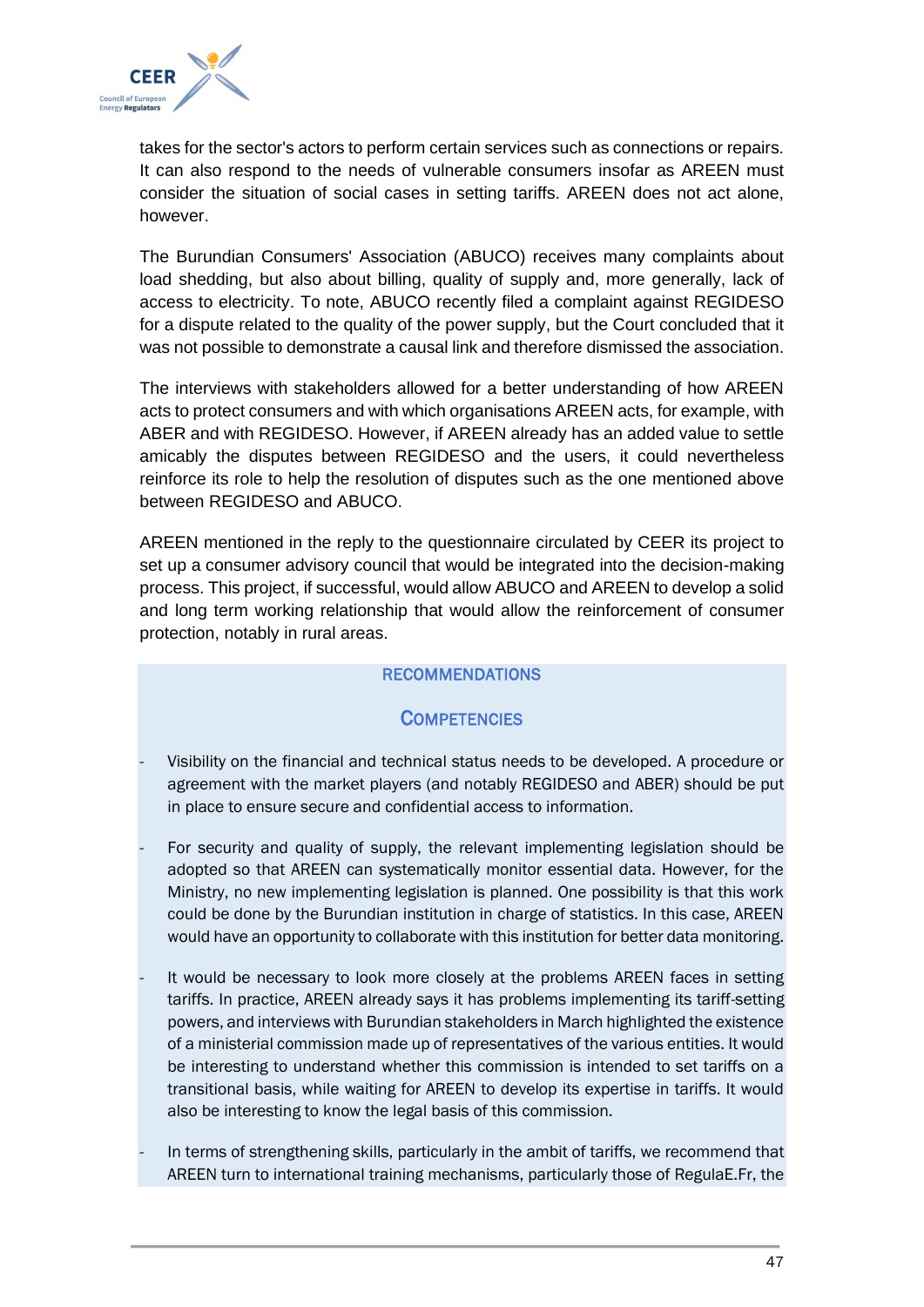

French-speaking network of energy regulators, of which it is a member. These include: 1) the Florence School of Regulation, which offers numerous online training programs; 2) the Ecole des Mines de Paris, which has set up the BADGE "Energy Regulation" degree program for executives in the African energy sector; or 3) the Technical Assistance Facility (TAF) of the European Commission's DG DEVCO, which provides RegulaE.Fr members with technical assistance missions tailored to regulators who request them. The TAF can be solicited through RegulaE.fr on various subjects such as electricity pricing for example.

- AREEN does not yet have a role in the unbundling of the activities of the historical operator. Unbundling being a fundamental principle of an efficient market, it would be useful to discuss the necessary actions so that AREEN can start a discussion with the operator and the government on this subject, as well as the right of access of third parties to the network.
- We suggest that AREEN seek to increase its technical capabilities, for example the rules and fees for metering. AREEN could also develop a draft mechanism to support energy efficiency and reduce grid losses.
- AREEN could streamline dispute resolution by establishing procedures. In fact, through a combined reading of Article 9 of Decree 100/159 (which gives it the mission of settling disputes) and Article 17 (which specifies the powers of the Board of Directors and in particular the possibility of adopting a manual of procedures), AREEN could adopt a guide dedicated to the settlement of disputes.
- To reinforce consumer protection, the AREEN could integrate into its decision-making process the consultation of consumer representation bodies.

#### **Internal organisation**

#### *4.2.3.1 Management autonomy of the regulator's internal organisation*

AREEN must obtain the government's authorisation in determining its internal organisation and human resources policy.

On the French regulator's side, CRE enjoys autonomy in the execution of the budget allocated by the ministry and has sufficient human and financial resources to fulfill its obligations. $30$  Ofgem enjoys autonomy in its budget and also has sufficient resources.

#### *4.2.3.2 Human Resources Policy*

The hiring of AREEN's staff members is subject to procedural rules.<sup>31</sup> The Management Committee, formed by the Director General and the Directors of the Departments<sup>32</sup>, is the only one responsible for the selection and appointment of staff

<sup>30</sup> Within the meaning of Article 35 of Directive 2009/72 of 13 July 2009 and Article 41 of Directive 2009/73 of the same date.

<sup>31</sup> See chapter III, "On Recruitment and Engagement," AREEN Internal Staff Rules, July 2019.

<sup>&</sup>lt;sup>32</sup> Article 2 of the AREEN Internal Staff Regulations, July 2019.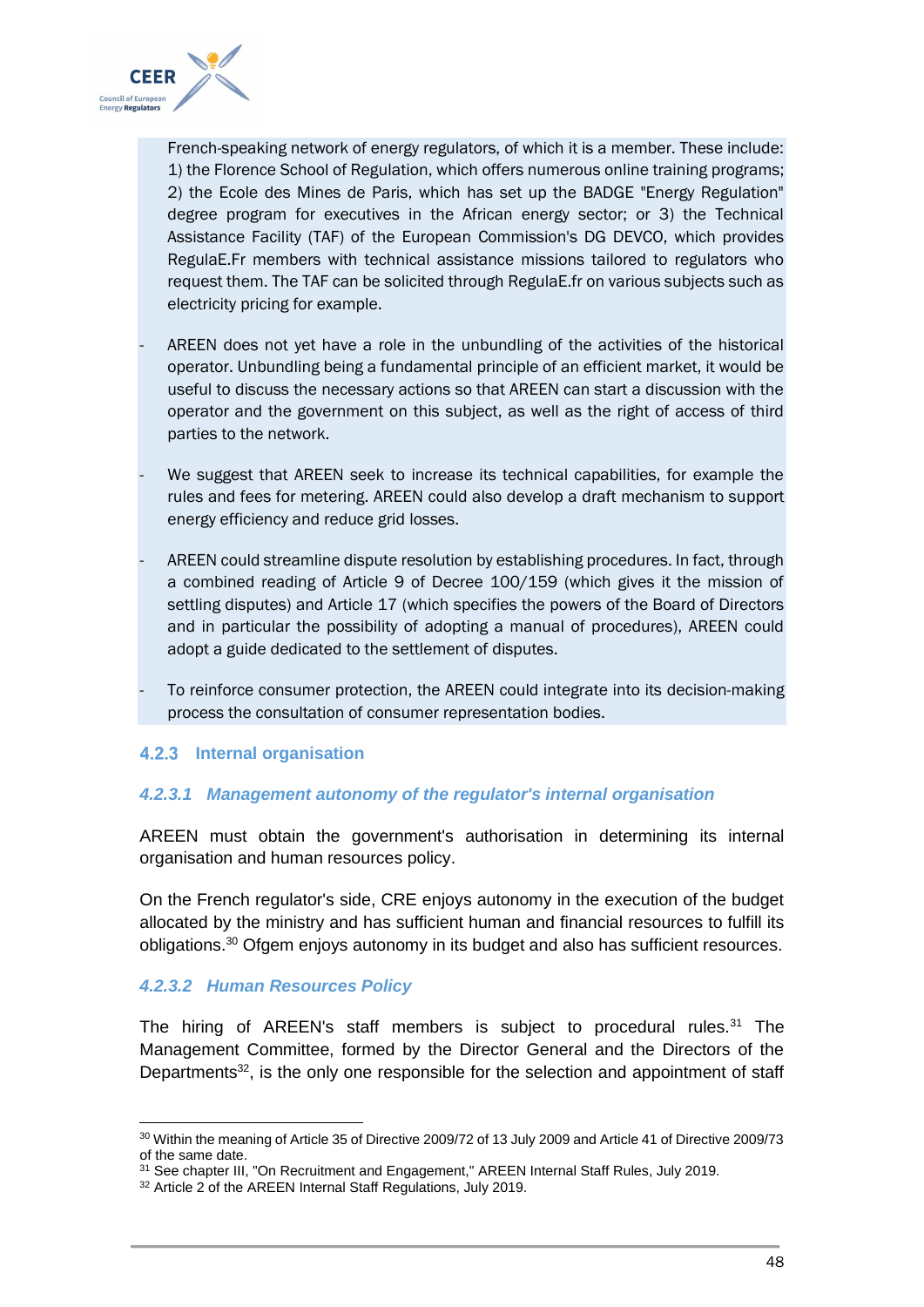

members. The working conditions of AREEN employees are like those of civil servants in Burundi, but with some nuances, as AREEN staff have their own statutes and internal regulations.

In addition to the internal regulations, it would be useful to have access to the staff regulations to allow for a global analysis of the rights and obligations of AREEN employees. In addition, it would be interesting to discuss the employee evaluation system.<sup>33</sup>

As for the French and British regulators, the hiring of permanent or contractual agents at CRE and OFGEM respects a legal and regulatory framework.<sup>34</sup> The Human Resources Department (DRH) is responsible for managing the recruitment process, determining working hours, absences and holidays, teleworking and the ongoing training of staff.<sup>35</sup> At Ofgem, the 2010 law on constitutional reform and governance requires that appointments in the public service be made on merit and on the basis of fair and open competition.

# *4.2.3.3 Salary*

The salaries of AREEN staff members are fixed by the Board and ratified by the Minister of supervision and the Minister of Finance. The Board receives attendance fees. Paradoxically, the criterion of experience has not yet been considered. Compared to government employees, AREEN employees' salaries are slightly higher but lower than those of the electricity industry. AREEN employees receive a salary consisting of a basic salary, bonuses, allowances and family allowances. The number of bonuses, allowances and annual increases based on an individual rating system is set by the Board of Directors on the proposal of the Management Committee.

For the French regulator, compensation consists of a fixed portion called base income, determined at the time of recruitment by the HR department (according to the position held, the degree of responsibility, previous professional experience and the level of education), and a variable portion that rewards individual performance.<sup>36</sup>

On the British regulator's side, remuneration is also mainly composed of a fixed part and determined in the hiring contract (according to the position held, the degree of responsibility, and the experience acquired). A variable component rewards individual performance, based on an annual performance review.

<sup>&</sup>lt;sup>34</sup> Law no. 83-634 of July 13, 1983 on the rights and obligations of civil servants, Law no. 84-16 of January 11, 1984 on statutory provisions relating to the State civil service and Decree no. 2007-338 of March 12, 2007 amending Decree no. 86-83 of January 17, 1986 on the general provisions applicable to non-tenured State employees.

<sup>&</sup>lt;sup>35</sup> Energy Regulatory Commission, Social Balance Sheet 2019.

<sup>36</sup> *Ibid*.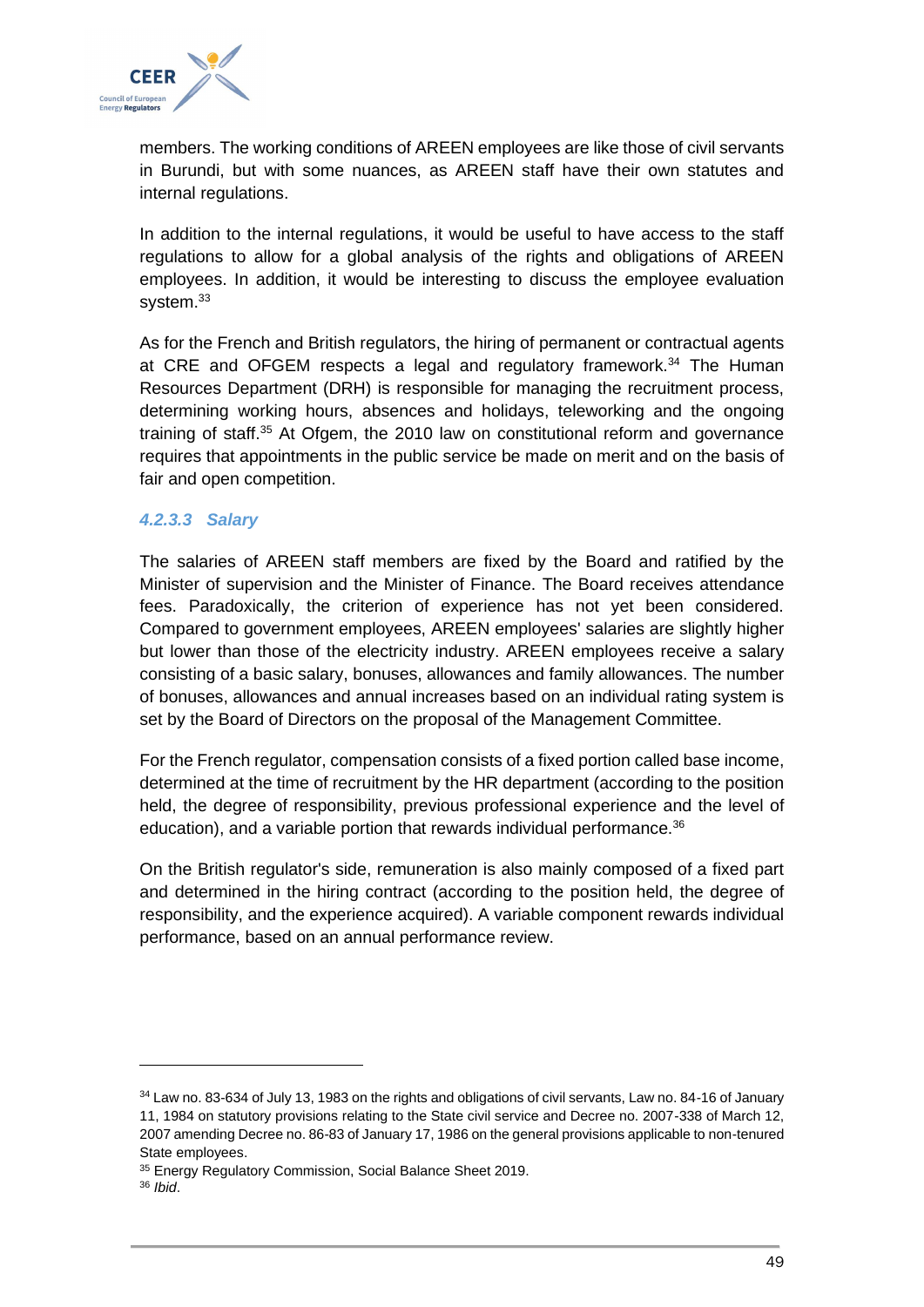

The remuneration of all employees is defined in their contract and is reviewed annually in accordance with the awards agreed by the Cabinet Office and, for senior civil servants, as recommended by the Senior Salaries Review Body.

The role of the People and Remuneration Committee, which includes executive and non-executive members of GEMA, is to review and approve the annual remuneration and bonus levels for employees, including executives.

# *4.2.3.4 Workforce*

AREEN has 33 agents while CRE had 150 agents (excluding the College) as of December 31, 2019, including 69 women and 81 men. It is important to note that the CRE's employment ceiling has been steadily increasing since its creation and the expansion of its missions. Ofgem employed approximately 930 employees as of March 31, 2020. The Ministry indicates that, since the 2015 law and the opening of electricity production to private investors, AREEN's financial and human resources are clearly insufficient.<sup>37</sup>

# *4.2.3.5 Energy Sector Participant Data Tracking System*

AREEN does not yet have one. From bilateral discussions in March 2021, it appears that ABER is in a similar situation, namely a lack of software for electricity planning and pricing. As both organizations are partly financed by the Ministry, it would be welcome if they could benefit from tools or licenses to carry out their tasks.

In France, CRE has powerful IT tools to monitor the retail gas and electricity markets<sup>38</sup>, as well as the wholesale gas and electricity markets $39$ . Monitoring reports are published at regular intervals.

In Great Britain, Ofgem has several data monitoring systems due to the complexity and diversity of the data received.

# RECOMMENDATIONS

#### INTERNAL ORGANIZATION

- In the responses to the questionnaire, it is stated that the Management Committee, formed by the Director General and the Directors of the Departments, is solely responsible for the selection and appointment of staff members. It should be clarified in which framework the Recruitment Committee mentioned in the AREEN Staff Rules

<sup>37</sup> See Appendix 2, "Transcripts of Bilateral Interviews.

<sup>38</sup> https://www.cre.fr/Documents/Publications/Rapports-thematiques/le-fonctionnement-des-marches-dedetail-francais-de-l-electricite-et-du-gaz-naturel-rapport-2018-2019 et

https://www.cre.fr/Documents/Presse/Communiques-de-presse/observatoire-des-marches-de-detail-du-2eme-trimestre-2020

<sup>39</sup> https://www.cre.fr/Documents/Presse/Communiques-de-presse/le-rapport-de-surveillance-desmarches-de-gros-de-l-electricite-et-du-gaz-naturel-en-2019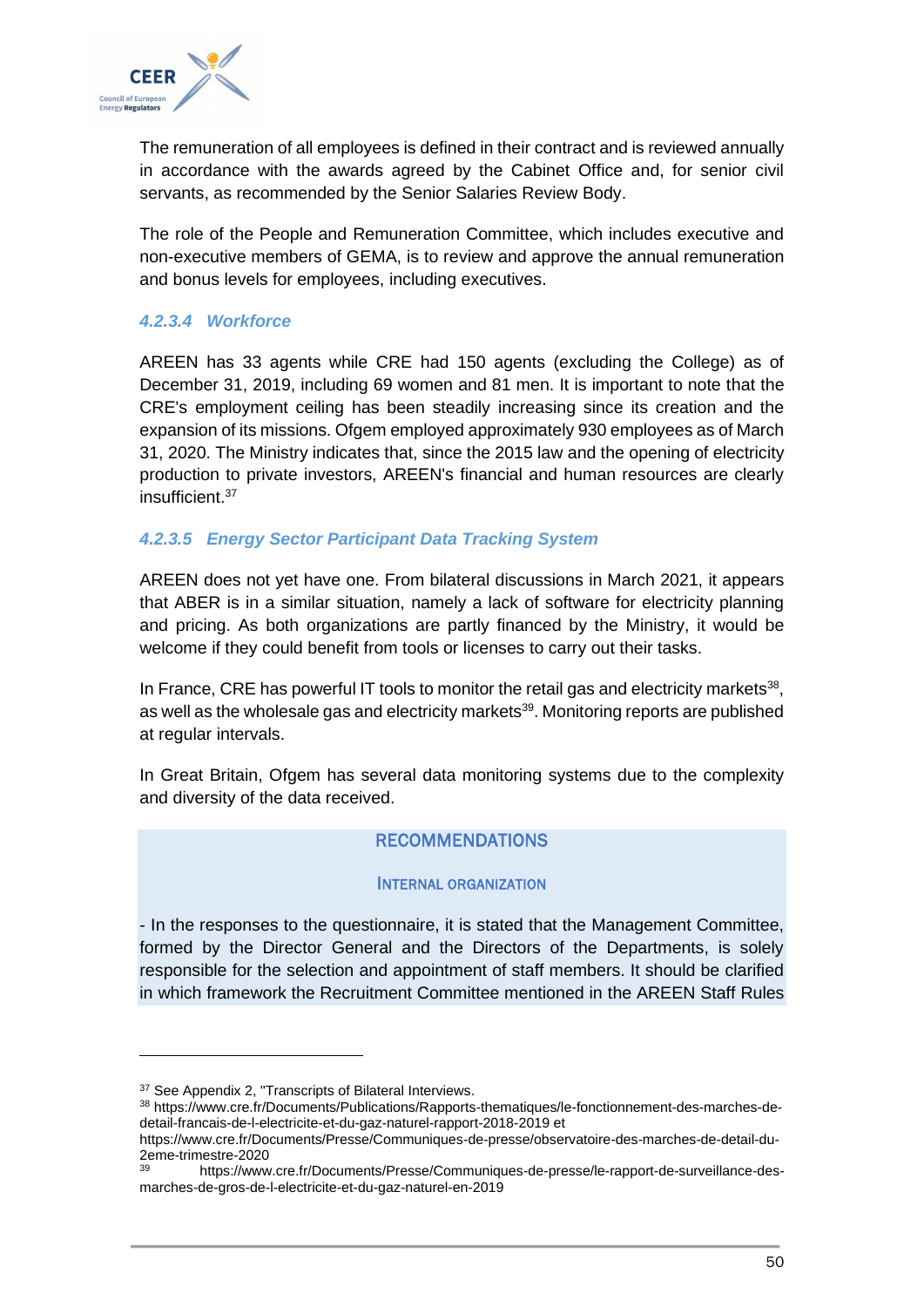

of Procedure (Chapter III) meets and the respective roles of the two entities. We recommend that a clear procedure be established and used in the same way in all AREEN staff recruitment processes.

- A study should be carried out to determine whether AREEN's staffing levels allow it to carry out its missions and whether there is a match between the profiles and tasks assigned to the agents. It would be useful to identify the missions that are difficult to carry out or not carried out by AREEN due to a lack of personnel. Moreover, if AREEN plans to request new competencies from the Minister of supervision, it will be necessary to determine the human resources needs that their implementation implies.

- The secondment of personnel, which is still not used very much, is a useful ad hoc solution for strengthening AREEN's capacities. It should be encouraged by an incentive policy towards REGIDESO, the Ministry and other public entities.

- To determine what computer equipment is necessary for AREEN, we advise AREEN to identify the precise missions concerned and to express its expectations regarding the performance of these tools.

# **Enforcement**

The function of enforcement is to ensure compliance by market participants and regulated entities to achieve the public interest that regulation provides. Moreover, only real powers give the regulator a "watchdog" role that can act effectively to ensure fully compliant behavior by industry players.

Sanction mechanisms include, for example, tariff reductions, fines, and even revocation of an operating license.

In terms of enforcement, AREEN cannot directly sanction actors, but it can propose sanctions to the Ministry in charge. It does not yet publish reports on the performance of the network operator.

In the event of a deadlock in the Board's decisions, the Chairman of the Board has the casting vote if unanimity is not achieved.

In France, CRE's Dispute Settlement Committee (CoRDiS) may, under Article L. 134- 27 of the Energy Code, depending on the seriousness of the breach, issue:

either a temporary ban, for a period not exceeding one year:

- to access to the networks, works and installations,

- or the exercise of all or part of the professional activities of the persons concerned in the event of a breach of Articles 3, 4 or 5 of the Regulation on the integrity and transparency of the wholesale energy market (REMIT Regulation);

• or a financial penalty proportionate to the seriousness of the infringement, the situation of the person concerned, the extent of the damage and the benefits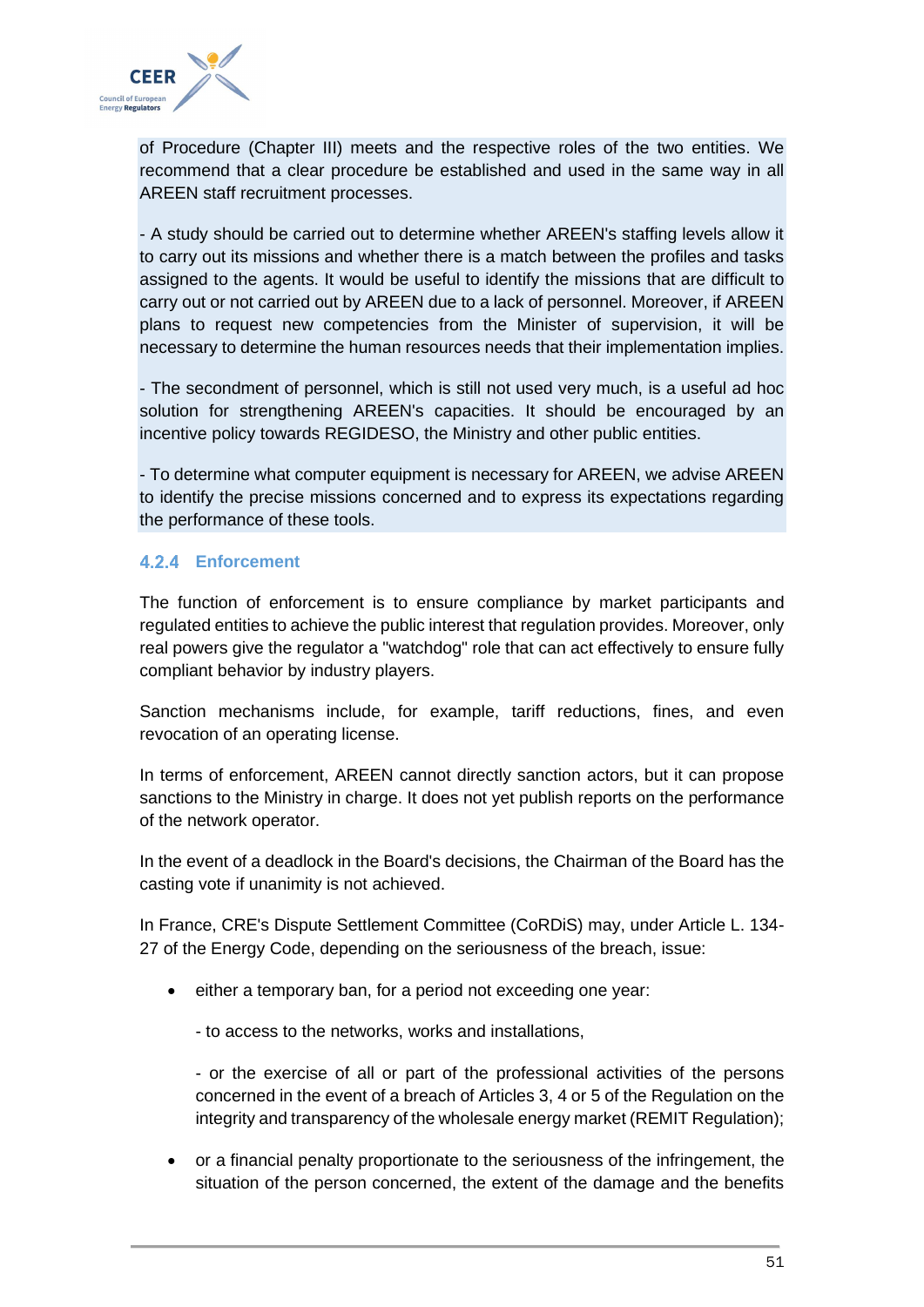

derived from it. In the case of a breach of the obligation to transmit information or documents or to provide access to accounting, economic, financial and social information, this amount may not exceed 3% of the turnover excluding tax for the last financial year, increased to 5% if it is a new breach of the same obligation. In the case of other breaches, the amount may not exceed 8% of the turnover excluding tax for the last financial year, increased to 10% in the case of a new breach of the same obligation.

#### RECOMMENDATIONS

#### ENFORCEMENT

- As AREEN indicates that it cannot directly sanction the market players in case of infringement, but that it can propose sanctions to the Ministry of supervision, a first recommendation would be to assess the current or recent sanctions proposed by AREEN to the Ministry. How many of these sanctions recommended by AREEN are successful, and is it estimated that they have a real dissuasive effect?
- We then recommend evaluating the suggested sanctions that are not implemented by the Ministry. This is to understand whether the Ministry of supervision generally accepts the proposed sanctions and whether the process is a barrier to AREEN performing its duties.
- Finally, it would be important to identify the barriers to AREEN's ability to sanction directly. Although AREEN is not functionally independent, it would be interesting to explore under what conditions the Ministry would accept that AREEN could impose sanctions directly without prior approval from the Ministry, thereby increasing its effectiveness in enforcement.

# **4.2.5 Transparency and accountability**

Transparency of the regulatory process helps the market understand the work of the regulator and is beneficial for proactive engagement of industry players. Accountability means that the regulator takes responsibility and can demonstrate the results of its regulatory actions, such as publishing detailed information on their websites or publishing annual reports.

Given the significant impacts that regulatory decisions can have, regulators can use various tools to engage industry stakeholders during the various stages of the regulatory decision-making process. This approach supports evidence-based regulation, gathering opinions, data, and technical expertise from industry participants with open consultations.

AREEN does not yet collect or publish information on the performance of the electricity sector. Although AREEN is accountable to the government, it has yet to publish reports on AREEN's annual performance, as does ABER. On its website, AREEN publishes a tariff schedule.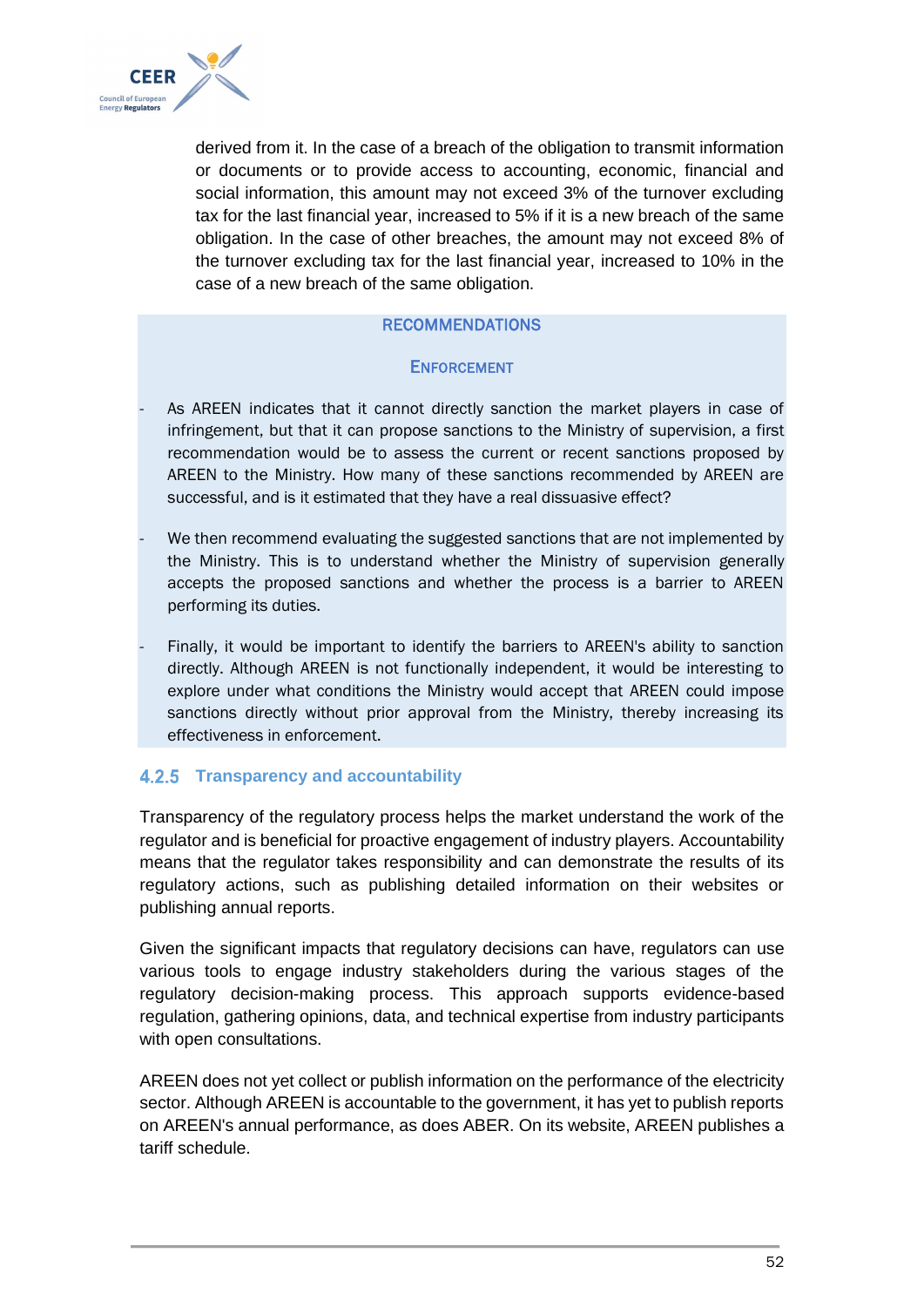

As for the British gregulator, Ofgem operates with the utmost transparency and considers transparency to be an important part of its statutory obligations and a core governance principle to support predictable decision making, which is key to independent economic regulation. Ofgem adheres to the following four principles regarding its accountability and spending of its budget: transparency (to provide clear, consistent, comparable and accessible information), accountability (so that decision makers and those responsible for the budget can be held to account), simplicity, and consistency (so that activities are clear and logical). Each year, Ofgem publishes a report that describes its performance in the previous year and reports on its use of resources. In addition, each year Ofgem develops a forward-looking work program which details the main themes and priorities for the coming year. The program provides information on the work to be undertaken in support of the key themes and priorities. It also provides financial data. Ofgem's planned deliverables and performance indicators for the coming year are also available and are based on the forward work program.

#### RECOMMENDATIONS

#### TRANSPARENCY AND ACCOUNTABILITY

- Accountability and transparency measures have the potential to endorse not only compliance, but also the actual performance of AREEN, as they allow for an external assessment of its regulatory activities. It is therefore important to clarify what barriers would prevent AREEN from collecting and publishing reports on the performance of market participants, as well as on its own performance.
- We recommend that AREEN publish an annual report to increase its visibility and confidence among consumers and regulated market participants. It would also be important to publish such a report on the AREEN website. Exchanges of best practices can be organised between AREEN and ABER, the latter publishing on its website all its internal and external reports, as well as its calls for tender.
- Like almost all regulators in Europe, we recommend that AREEN ensures that it provides evidence and data to support all its regulatory decisions. It is important to publish draft decisions and to seek stakeholder input when making decisions. The principle of consulting with stakeholders is key, as is publishing the feedback from consultations.
- To promote a spirit of cooperation between AREEN and market players, as well as consumer confidence, we recommend that AREEN identify the steps necessary to put in place a procedure for collecting relevant data from regulated players (e.g., starting with economic performance, annual statements indicating revenues, costs and profits of their electricity generation and supply activities).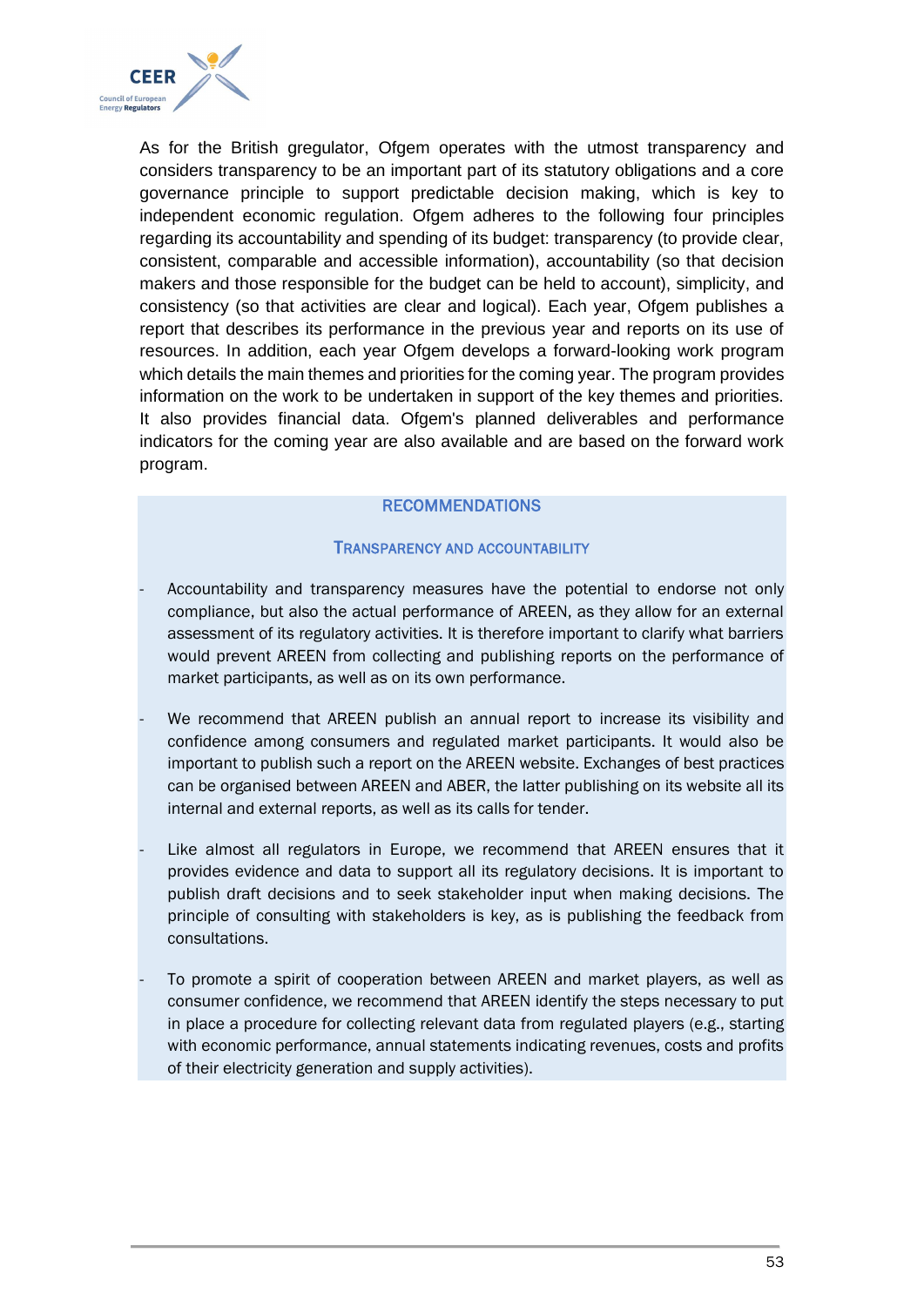

# **4.3 Summary of recommendations**

The recommendations of the experts of the CEER for the benefit of the AREEN answer the 5 following objectives:

- To enable AREEN to train its staff effectively to face the ambitious missions entrusted to them, whether on the technical side with the setting of tariffs and access to the network (4.2.2) or on the communication side (4.2.1.4). To do this, AREEN can turn to (i) specialised organizations, (ii) cooperation between regulators and (iii) other regulators on a bilateral basis. It should be noted that several international donors finance this type of bilateral cooperation between regulators (e.g. the French Development Agency).

- Enable AREEN to have a precise inventory of its strengths and weaknesses to be able to transmit it to the Ministry in charge. This may involve, for example, the identification of resources (4.2.1.3.2), the assessment of sanctions proposed to the Ministry (4.2.4), and the identification of barriers to data collection (4.2.5). Only this precise identification of strengths, but especially weaknesses, will allow AREEN to turn to the authorities to request more resources or powers (especially for sanctions). For example, if AREEN's recommendations are followed to the letter by the Ministry, the latter could legitimately consider entrusting this power to AREEN. It is also interesting in this inventory to be able to integrate comparisons with neighbouring countries (notably on the budgetary aspect). In terms of format, this inventory could take the form of a report (preferably confidential before being sent to the Minister) written and endorsed by the highest authorities of the AREEN.

- Take advantage of existing texts to develop and rationalise certain procedures. AREEN, like any regulator, has the means to adopt decisions and rules governing its internal organization. It could use them to rationalize the handling of complaints (4.2.2), or to clarify staff recruitment procedures (4.2.3). It could also make proposals to the Minister for the adoption of implementing regulations on quality of supply and metering (4.2.3).

- Engage in a dialogue with other actors to establish its visibility and legitimacy. This dialogue could initially be directed towards national actors such as REGIDESO or ABER (4.2.3) and would facilitate access to certain data. Dialogue with users could also be strengthened through increased consultation (4.2.1.4). Finally, international dialogue is also crucial to exchange good practices and to have concrete data for comparison when it comes to requesting budget increases (4.2.1.3).

- Strengthen the legitimacy of AREEN through a policy of transparency and visibility, including the drafting of an annual report and the posting of decisions online (4.2.5). Field actions could also be relevant in remote areas.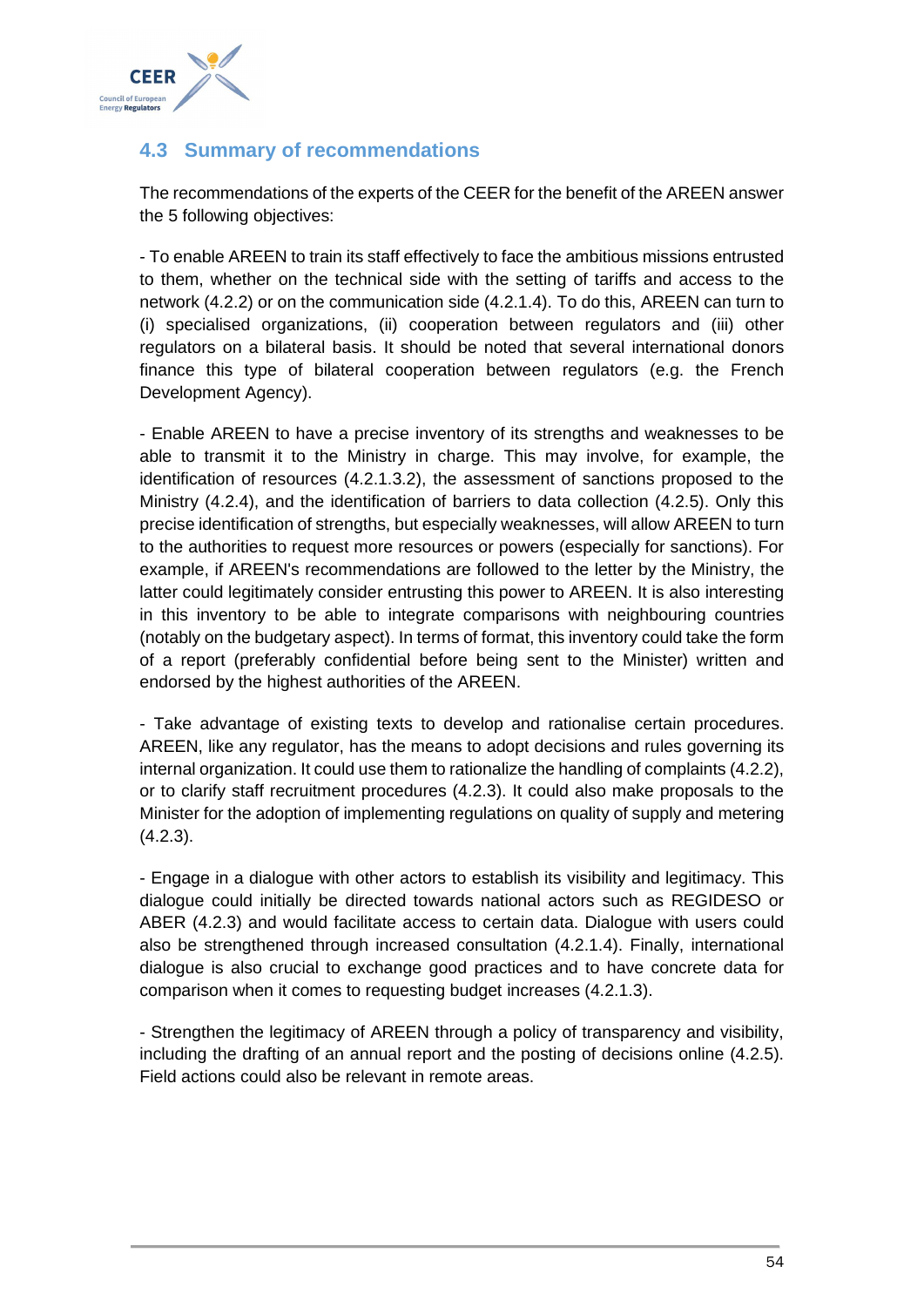

# **5 Appendix 1 – Answers to the questionnaire**

➢ *AREEN responses received August 31, 2020.*

# **QUESTIONNAIRE**

#### **1. Overview of the electricity sector in Burundi**

1.1. What is the composition of the energy mix in Burundi (Percentages of each type of production)?

| <b>Type of production</b> | Installed capacity (MW) | %ge     |
|---------------------------|-------------------------|---------|
| Hydro                     | 34,791                  | 38,32%  |
| Thermal                   | 36,1                    | 39,76%  |
| Import                    | 15,5                    | 17,07%  |
| Solar                     | 0,4                     | 0,44%   |
| Bagasse (sugar cane)      |                         | 4,41%   |
| <b>Total</b>              | 90,791                  | 100,00% |



1.2. What is the electricity consumption in Burundi?

#### **The consumption is: 69.48 MW.**

1.3. Quelle est la composition de la demande (nombre de sites résidentiels, nombre de sites industriels) ?

| <b>YEARS</b>                | 2010  | 2011  | 2012  | 2013  | 2014        | 2015 | 2016   | 2017             |
|-----------------------------|-------|-------|-------|-------|-------------|------|--------|------------------|
| residential<br>Number<br>οf |       |       |       |       |             |      |        |                  |
| sites (MV Clients)          | 150   | 150   | 150   | 150   | 150         | 150  | 150    | 150 <sub>1</sub> |
| Number<br>residential<br>οf |       |       |       |       |             |      |        |                  |
| sites (LV Clients)          | 59827 | 66540 | 75847 | 80181 | 86467 94625 |      | 110868 | 117276           |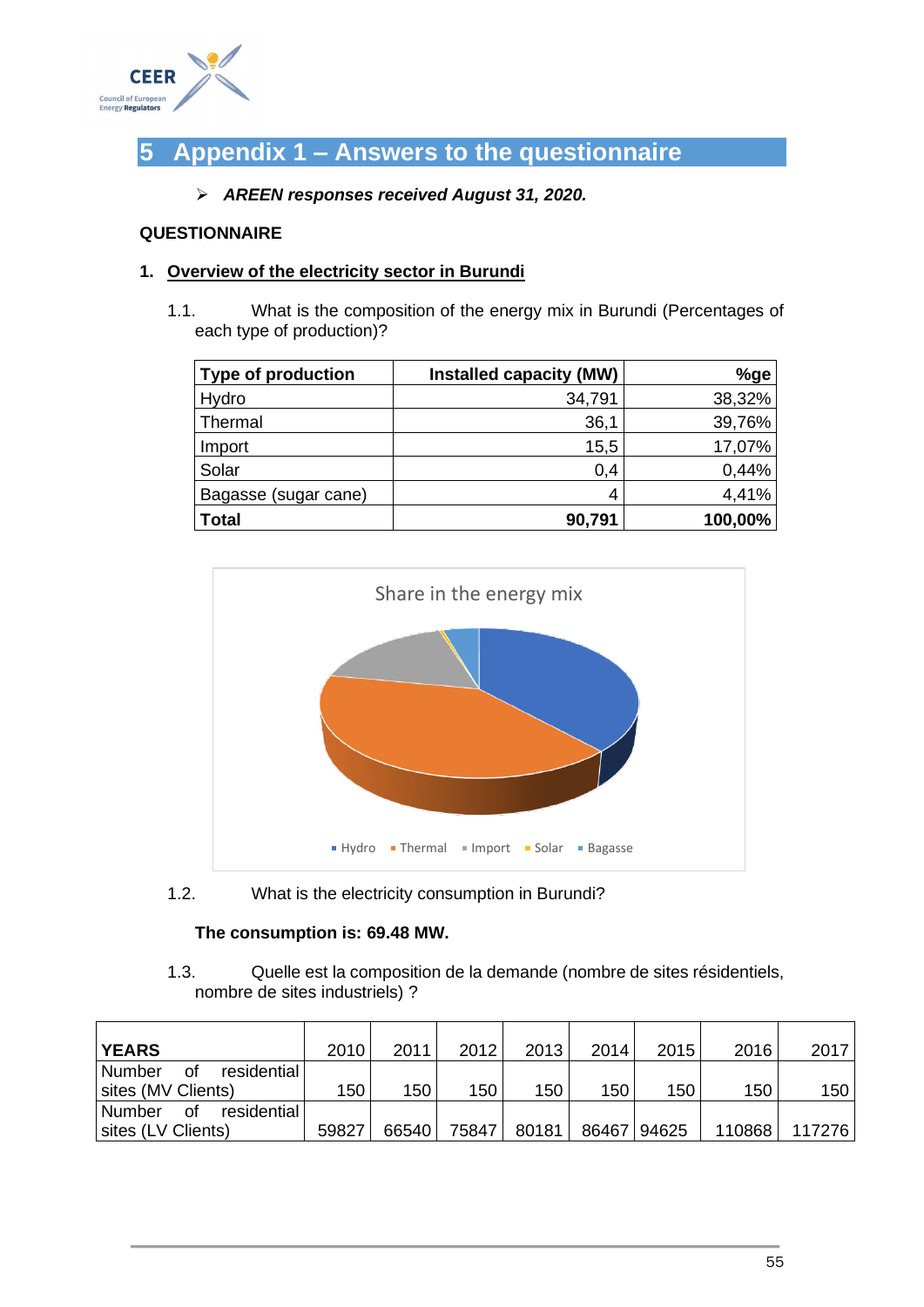

1.4. Who are the main actors in the sector?

**The Government of Burundi (MINHEM), the Régie de Production et de Distribution de l'eau et de l'électricité (REGIDESO), the Agence Burundaise d'Electrification en milieu rural (ABER), the Regulator (AREEN), the Consumers and the Independent Power Producers (IPP).**

1.5. Is generation independent or does it belong to the public sector?

#### **The production is mixed: public and private.**

1.6. Is Burundi interconnected with its neighbours (country and capacity)?

**Burundi is interconnected with the Democratic Republic of Congo (DRC) and Rwanda through the RUZIZI II community power plant for 12.5 MW (Burundi's share), and with the DRC via RUZIZI I for 3 MW (Regideso purchase).**

1.7. What is the organizational structure of AREEN (organization chart)?

**AREEN is under the supervision of the Ministry of Hydraulics, Energy and Mines, and has a Board of Directors and a Management Committee (Director General, Administrative and Financial Director, Technical Director), all appointed by the Government. The Technical Directorate has three departments, while the DAF has only one.**

1.8. Is AREEN a member of regional or international organizations specialized in the energy sector? If so, which ones?

#### **Yes: Independent Regulatory Board (IRB) and Energy Regulators Association of East Africa (EREA).**

#### **2. Legal status and independence**

2.1. What is the legal status of AREEN? Is it a public entity in the legal sense?

#### **It is a personalized administration of the State, with legal personality and administrative and financial autonomy.**

2.2. Are there other entities, apart from AREEN, that can produce, amend, complete regulatory decisions (licensing, tariff setting, etc.) or be involved in the regulatory decision-making process? If yes, specify the entities and their roles.

**Yes, the parent ministry must endorse any decision of the regulator. Also, as far as the tariff is concerned, the exchanges are between the Regulator (AREEN) and the National Electricity Company.**

#### Political and legal independence

2.3. Is AREEN a separate entity, functionally independent from any other public or private entity? Does AREEN receive direct instructions from the government or any other public entity?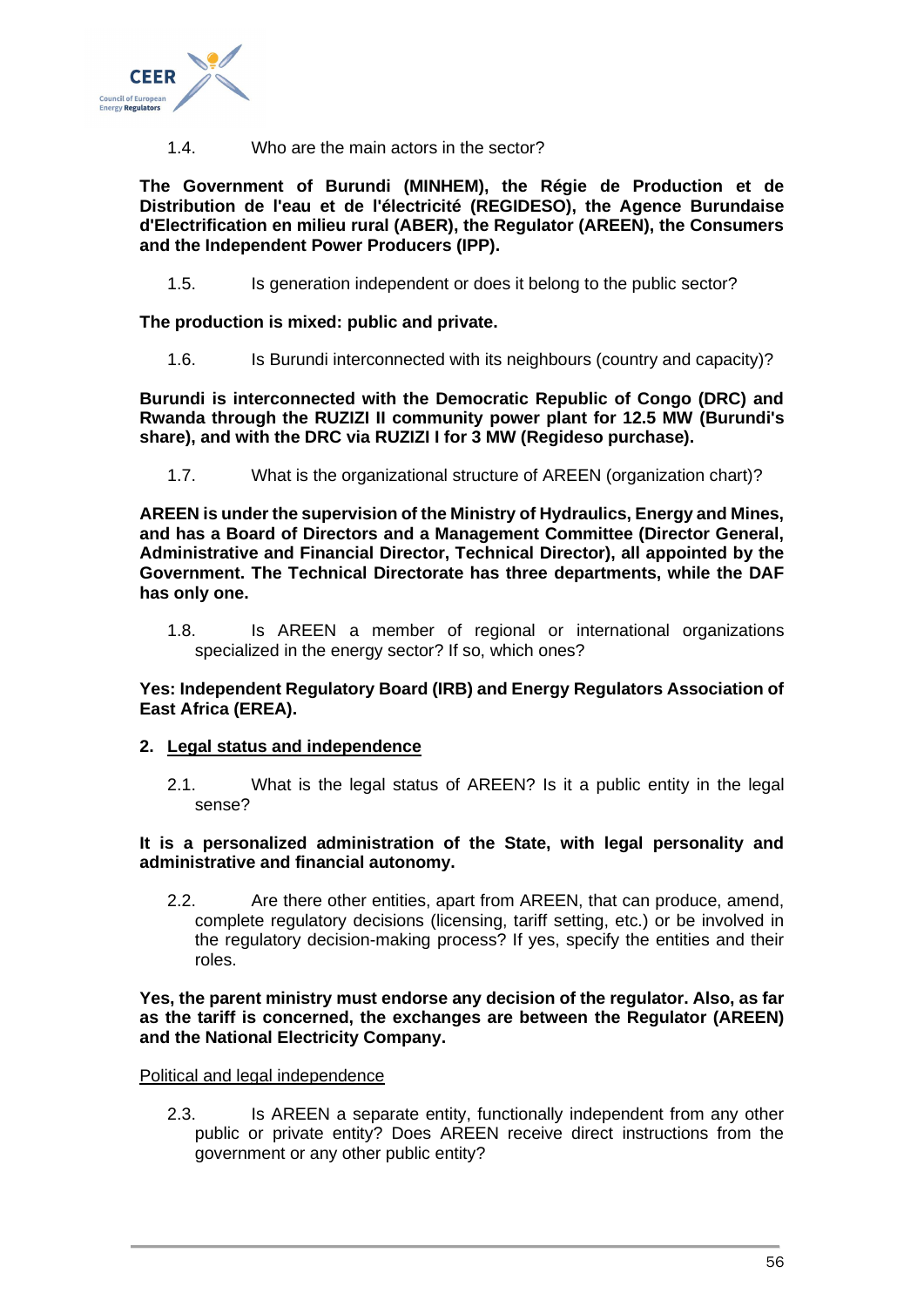

#### **Yes, AREEN receives instructions from the State. It is therefore not functionally independent.**

2.4. Are the voting procedures within AREEN defined (majority, unanimity, quorum, etc.)?

**As most of the decisions are taken by the Board of Directors, its functioning is clearly defined by the Rules of Procedure.**

2.5. Does AREEN receive guidance (or advice) from the government regarding its long-term strategy, work program, regulatory decisions or appeals?

**Yes.**

2.6. Are there formal rules that prohibit AREEN staff (board members, experts) from having working relationships with industry or government while in their AREEN positions?

**Yes on the one hand, the article 16 of the decree bearing statutes of the AREEN stipulates that the members of the Board of directors must not hold direct or indirect interests in a company of the sectors of drinking water and energy or exercise any salaried function there, and No on the other hand, because some members of the Board of directors are civil servants of the government and certain files of the Ministries are handled even by some executives of the AREEN.**

- 2.7. Does the regulatory authority make recommendations or issue opinions on draft legislation or policy documents proposed by the executive branch? **Yes**.
- 2.8. What are AREEN's formal obligations to the government or parliament for approval?
	- a) To submit the tariff methodology: **Yes**.
	- b) To submit opinions on security of supply issues: **not yet but planned**.

c) Submit opinion on national development plans: **yes. Usually it is invited to this kind of activities.**

- d) To submit the draft budget: **yes. At the government level.**
- e) To submit an annual work plan: **yes**.
- f) Submit an annual activity report: **yes**.

g) Other (specify): **Submit mission reports in partnership with regional associations.**

2.9. Is the departmental appointment process (without an independent selection panel) still in effect for the appointment of the President/Board members of AREEN?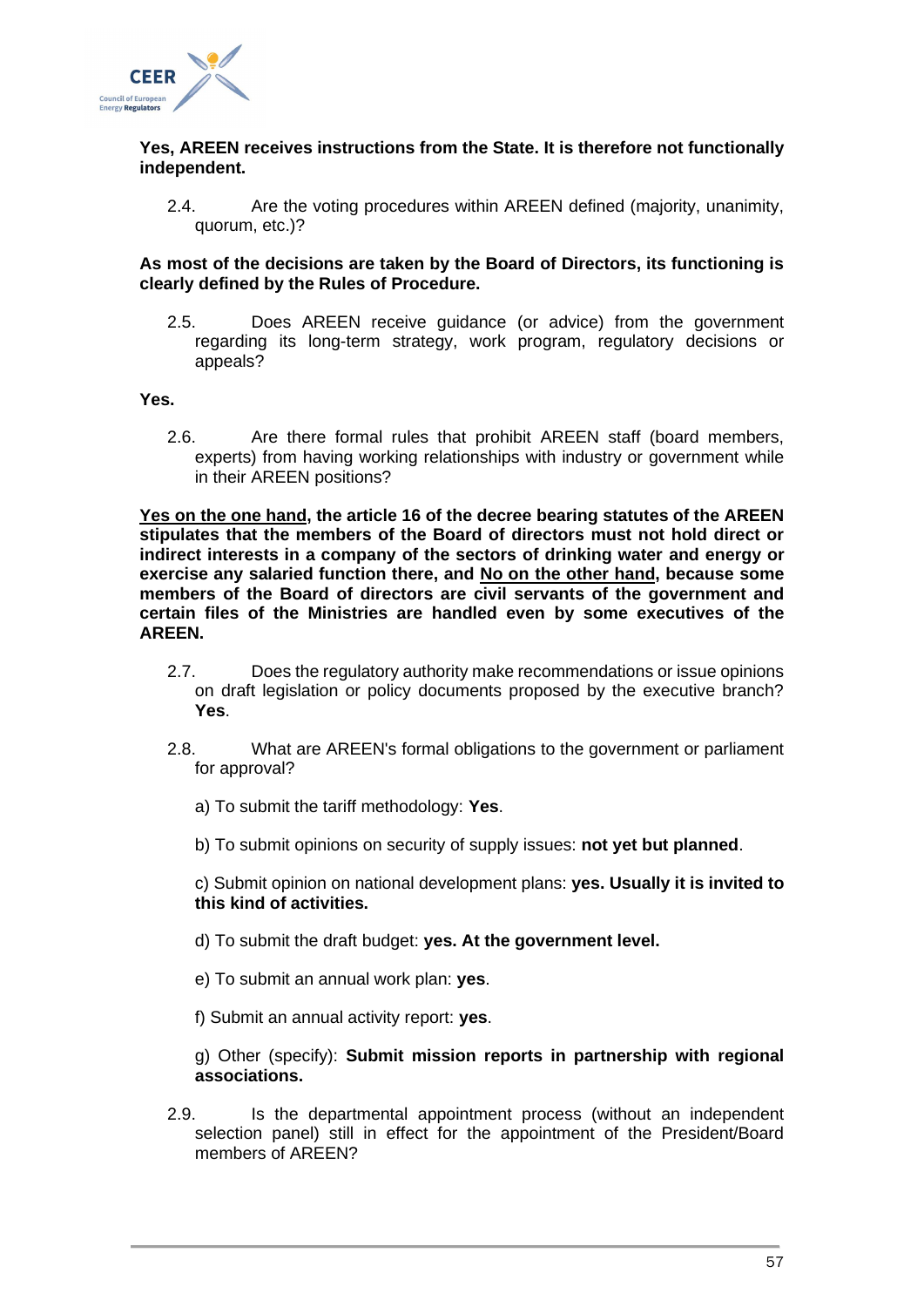

#### **Yes, the Board of Directors is appointed by the President of the Republic on the proposal of the Minister in charge.**

- 2.10. Is the term of office of the president and the members of the board of directors determined? **Yes, it is 4 years**.
- 2.11. Are the terms renewable? How many consecutive terms are allowed? **Renewable only once**.
- 2.12. Can the president and board members be removed from office before the end of their term? **Not explicitly stated, but it is presumed that in case of serious misconduct, the person concerned will be removed from office**.
- 2.13. Is there a period during which board members or staff members may not be hired by a regulated entity after their service with the regulatory authority (a freeze period)? **No**.

#### Financial Independence

- 2.14. How is AREEN funded? Is the source of the financial budget specified in the legislation? **Subsidies from the State, fees from operators, donations and legacies (Article 26 of the Decree concerning the status of AREEN).**
- 2.15. If it is a question of own resources (not public funds), what are the sources of financing of the AREEN?
	- a) License fees: **Yes**.
	- b) Market participation fees: **No**
	- c) Fines: **No**
	- d) Other (specify): **Royalties from operators**.
- 2.16. If there is a fee-based system, does the AREEN have the authority to set the amount of fees to meet budgetary needs or are the amounts set by law? **By joint ministerial order (Supervision and Finance).**
- 2.17. Who/what body decides how AREEN allocates its expenses/budget? **The Board of Directors**.
- 2.18. Does AREEN need to have its budget approved (e.g. by Parliament) and by whom? **By the Board of Directors, endorsed by the Minister in charge**.
- 2.19. Is AREEN's budget subject to constraints arising from the central budget? **Yes, since the bulk of its budget is made up of State subsidies.**
- 2.20. In practice, has the budget requested by AREEN been granted?

#### **Not always the case**.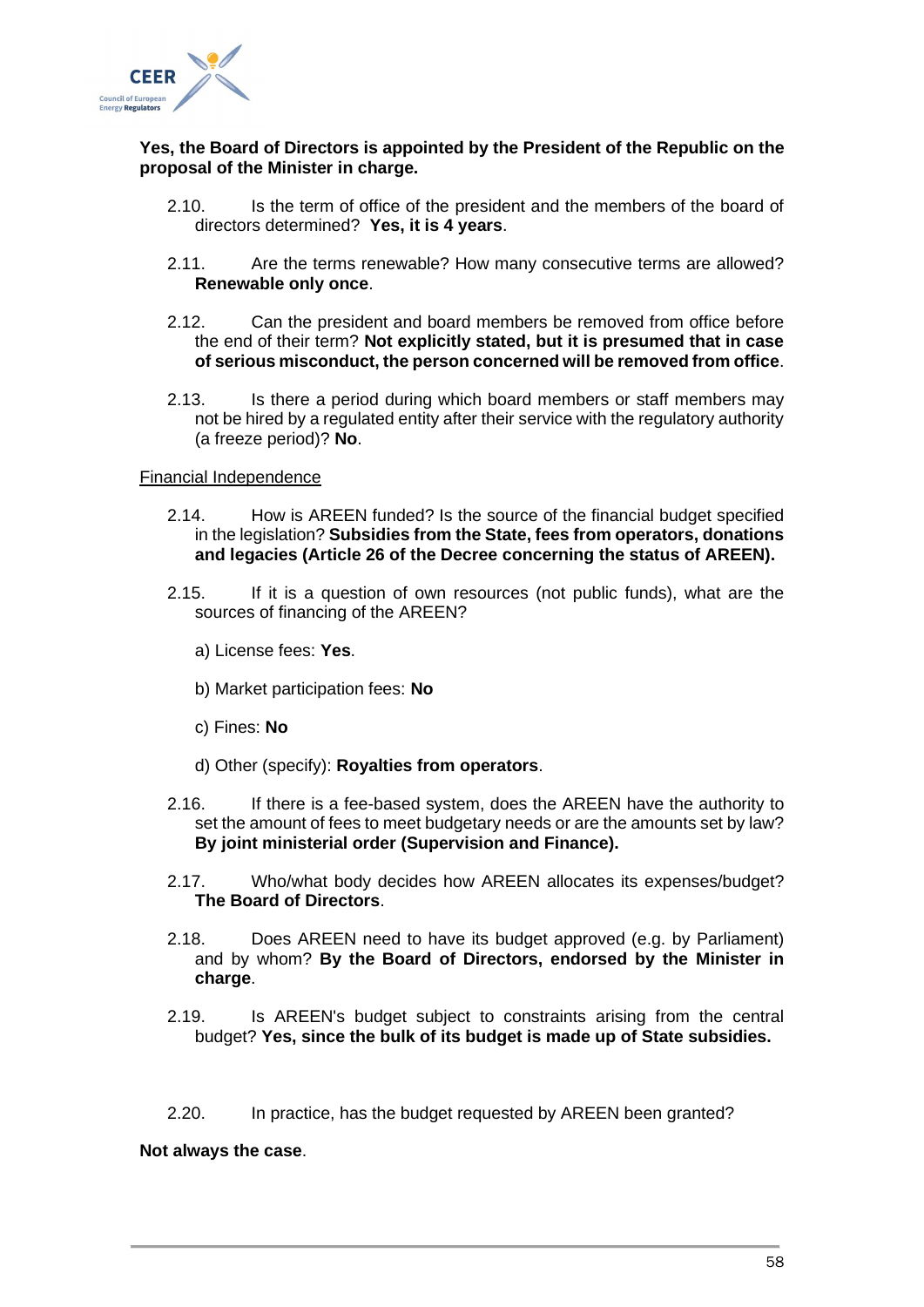

2.21. Are annual audits of the budget carried out? By whom?

### **Not yet**.

2.22. What is the amount of the last approved annual budget for AREEN?

# **771,217,640 Fbu (337,000 euros) salary base of 100,000 euros approx.**

2.23. Is any part of this budget specifically for salaries or for the computer system? If so, how much (in %)?

#### **Yes, 32% and 2% for salaries and IT respectively.**

2.24. Is the budget sufficient for AREEN to fulfill its missions? If not, by how much do you think it should be increased (%)? **In fact, this budget is not sufficient. It should be increased by 56%**.

#### Functional independence

- 2.25. Is there a mechanism for the parties to appeal a decision of the NWEA? To which entity is the appeal filed? **To the Minister of Trustees or to the competent courts**.
- 2.26. Does AREEN have to give reasons for its decisions? **Absolutely**.
- 2.27. Does AREEN publish the draft decisions to collect the reactions/comments of the stakeholders beforehand? **Not yet. AREEN had thought of organizing a Consumers' Consultative Council, but the Government has not yet ratified the decision.**
- 2.28. Does AREEN produce a regular activity report for the public or Parliament? Is this report published? **The report is sent to the Ministry. It is expected that it will be posted on the AREEN website soon**.

#### **3. Competencies**

#### Information process

3.1. Does AREEN have full access to the financial information of sector actors (accounts, operational details, agreements, personnel information, etc.)? **Not yet, although the texts establishing it provide for this**.

#### Security and quality of supply

3.2. Does AREEN control the security and/or quality of supply? **Although provided for in the law, the relevant implementing regulations are not yet in place to put this into practice**.

#### Market opening and market surveillance

3.3. To what extent is the electricity market open to competition? Does AREEN have a role to play in the market opening process?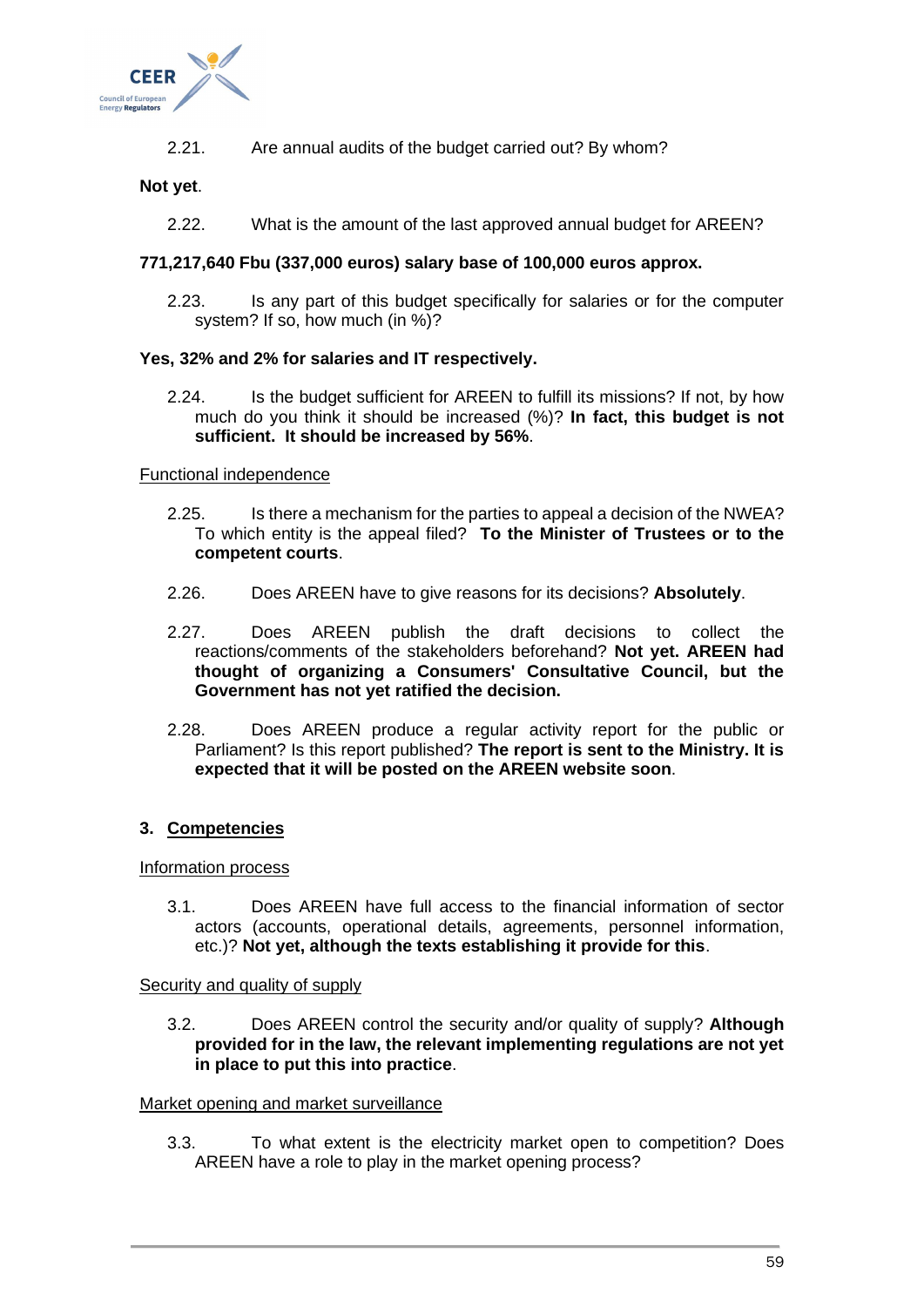

**Previously, potential developers of electricity projects made unsolicited bids. These developers had to sign electricity purchase contracts with REGIDESO. AREEN played the role of facilitator in the negotiations.**

**AREEN must ensure that the selection of the co-contractor is carried out by prior publication of calls for applications or tender notices in accordance with the provisions on competition.** 

3.4. Is AREEN responsible for collecting information on abuses of a dominant position on the market as well as on anti-competitive behaviour? **Yes, AREEN contributes to the regulation of the energy markets and to the promotion of competition under objective, transparent and non-discriminatory conditions.**

- 3.5. Does AREEN work with another regulatory authority in matters of competition? **Yes. The ARCP (agency that manages public/private contracts).**
- 3.6. Does AREEN help to prohibit abusive practices affecting wholesale energy markets and/or detect or investigate market manipulation? **Yes**.

#### Tariff setting

- 3.7. Does AREEN have the authority to set or approve ex ante methodologies for transmission and distribution system tariffs? **Yes, in accordance with the regulatory texts**.
- 3.8. Does AREEN have the power to establish or approve methodologies for cross-border infrastructures? **Yes, in accordance with the regulations in force**.
- 3.9. Is the AREEN involved in the determination of grid connection fees? **Yes, in accordance with the regulations in force**.
- 3.10. In practice, has AREEN encountered any problems during the tariff setting process? **AREEN works with the operators in setting the tariffs. This is already a problem**.

#### Licenses

- 3.11. Does AREEN have the authority to issue, review and/or revoke licenses, and impose fines on licensees? **AREEN makes a proposal to the Minister of Trustees after analysis of the files**.
- 3.12. What is the average delay for issuing a license (from the date of application)? **One month**.
- 3.13. Does AREEN have to report infractions to any other authority/public body? **The Ministry and the relevant courts**.

#### Dispute Resolution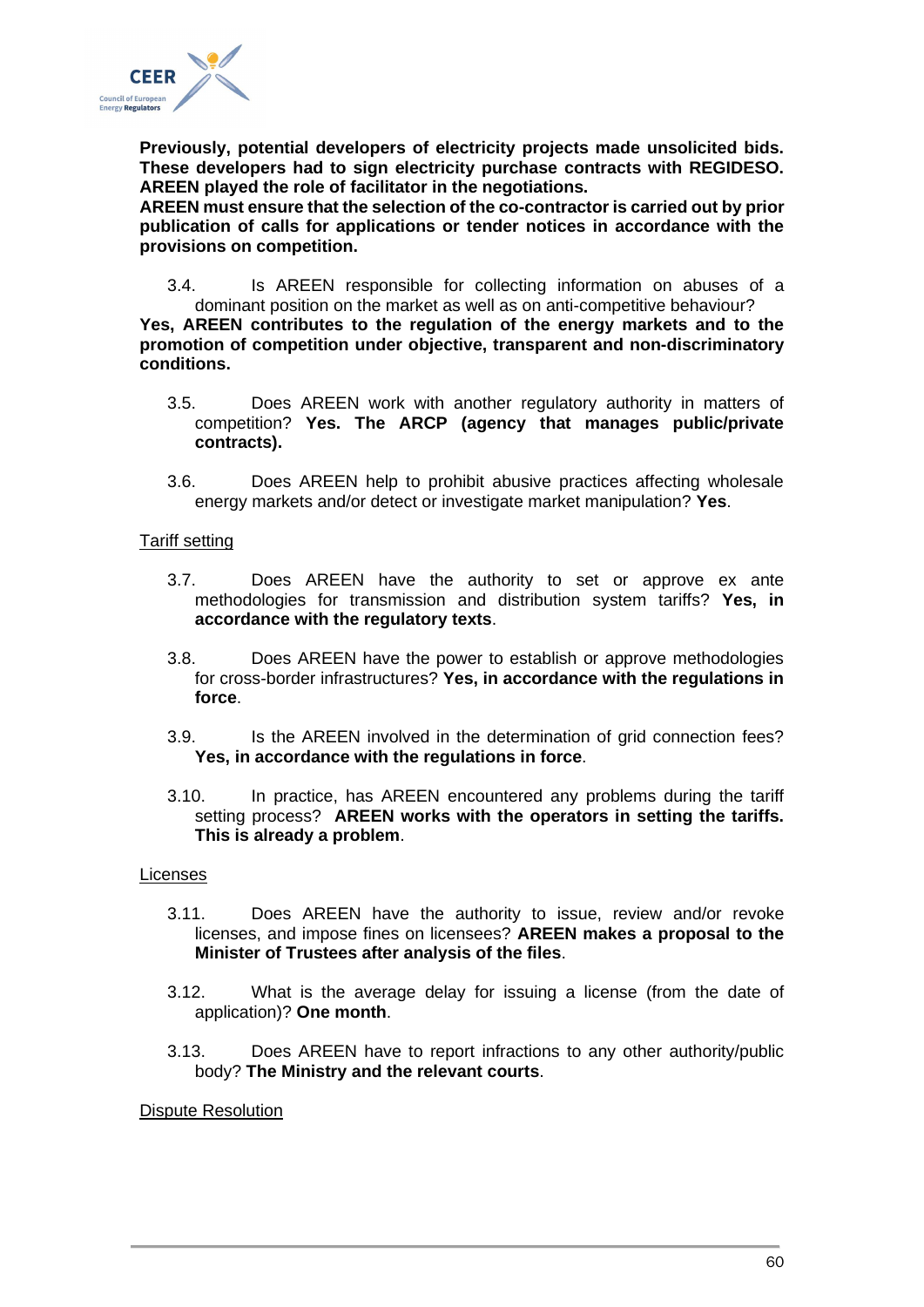

- 3.14. Does AREEN have an effective process for investigating complaints and resolving disputes between sector actors and/or clients? **The process does not exist, it is done empirically**.
- 3.15. For which issues are or have disputes been resolved by the regulatory authority?
	- a) Access to the network,
	- b) Third party access,
	- c) Cross-border disputes
	- d) Other (specify): **Bill disputes, unrepaired outages, fires, fraud**.

#### Separation of activities/unbundling

- 3.16. Does AREEN have a role to play in the unbundling of the incumbent's activities? **No**.
- 3.17. Does AREEN establish guidelines for the separation of the incumbent's activities? Does it establish rules regarding costs or practices resulting from separation? Does it provide guidance for the review of the separation process? **Not yet**.

#### Technical competencies

- 3.18. Does AREEN have the power to issue industry standards or market rules (network codes, quality of service, congestion standards, etc.)? **Yes, this is within its competencies**.
- 3.19. Does AREEN define rules and fees for metering? **Not yet**. (meters)
- 3.20. Does AREEN support the development of renewable energy sources or energy efficiency measures? If so, through what mechanism(s)? **Not yet**.
- 3.21. Is the right of access of third parties to the infrastructure (especially the network) guaranteed? Can AREEN provide exemptions to encourage investment? **No**.
- 3.22. What is the role of the AREEN in investment planning? **Planning is the responsibility of the Government and the AREEN is associated for any opinion**.

#### Consumer protection

- 3.23. Is the AREEN in charge of consumer protection and the issuing of protective norms in this matter? **Yes**.
- 3.24. Does AREEN have the authority to address the needs of vulnerable consumers? If not, is there another organisation that deals with vulnerable consumers? **Yes. In setting tariffs, the situation of social cases must be considered, although AREEN does not act alone**.
- 3.25. Does AREEN have support for consumers in terms of complaint management? Does it provide tools/information to check or monitor energy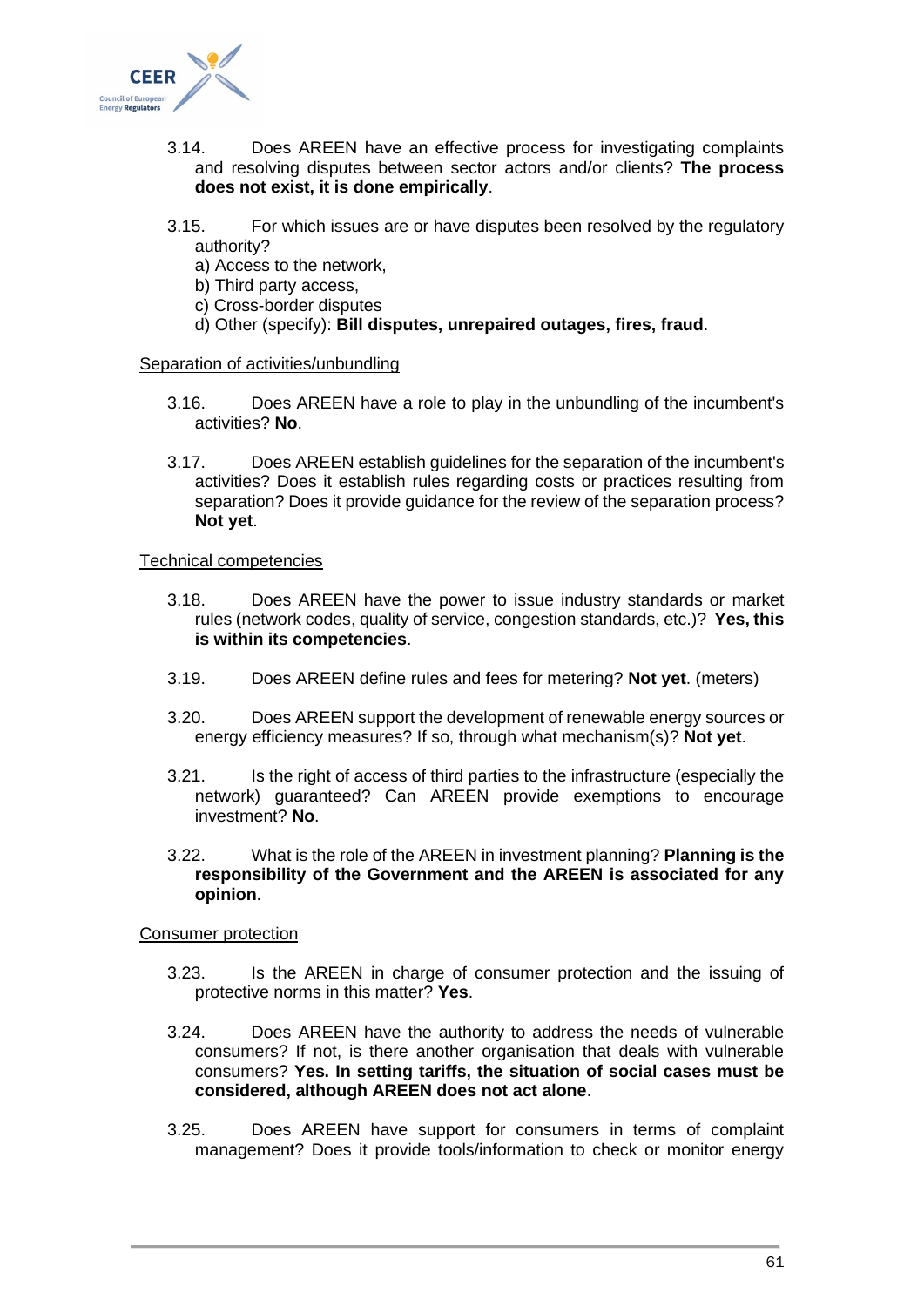

#### prices? **AREEN had hoped for the establishment of a Consumer Advisory Council, but this has not yet taken place**.

3.26. Does AREEN monitor the time it takes for the sector's actors to make connections and repairs? Does AREEN intervene in case of problems/complaints? **Yes**.

# **4. Internal organisation**

- 4.1. Can AREEN decide on its internal organization, including its human resources policy (hiring/firing and staff composition)? **No. It must have the authorisation of the Government**.
- 4.2. Are there specific criteria used when hiring staff, such as formal entrance exams like those organized by the central government? **Absolutely. There are rules of procedure**.
- 4.3. Is the Board of Directors the final decision-making authority for the selection and appointment of staff members? **No. The Board of Directors is the sole authority**.
- 4.4. Are the working conditions of employees the same as those of civil servants in Burundi? **Some nuances as staff have their own statutes and internal regulations**.
- 4.5. How are the salaries of board members and staff defined? Is it based on a fixed salary scale, experience, etc.?

**The Board of Directors receives an attendance fee. Staff salaries are set by the Board of Directors and approved by the Minister of Finance. Incidentally, experience has not yet been considered, which is paradoxical.**

4.6. How do the salaries of board members and staff compare with those of civil servants, government officials, and industry officials? Are they lower, higher, equivalent?

**Compared to state employees, they are a little higher. Compared to those in the electricity industry, they are lower.**

- 4.7. What is the number of employees at AREEN? **33**.
- 4.8. Does AREEN have a computer system that allows for regular monitoring of energy sector participant data? **Not yet**.
- **5. Enforcement**
	- 5.1. Can AREEN sanction the actors of the sector? **To propose sanctions to the Minister of Supervision**.
	- 5.2. If so, what are the enforcement mechanisms available to AREEN (e.g. penalties, temporary ban on access to the network, downward revision of tariffs, etc.)? **Make proposals to the Minister of Supervision**.
	- 5.3. Does AREEN collect or publish reports on the performance of network operators? **Not yet**.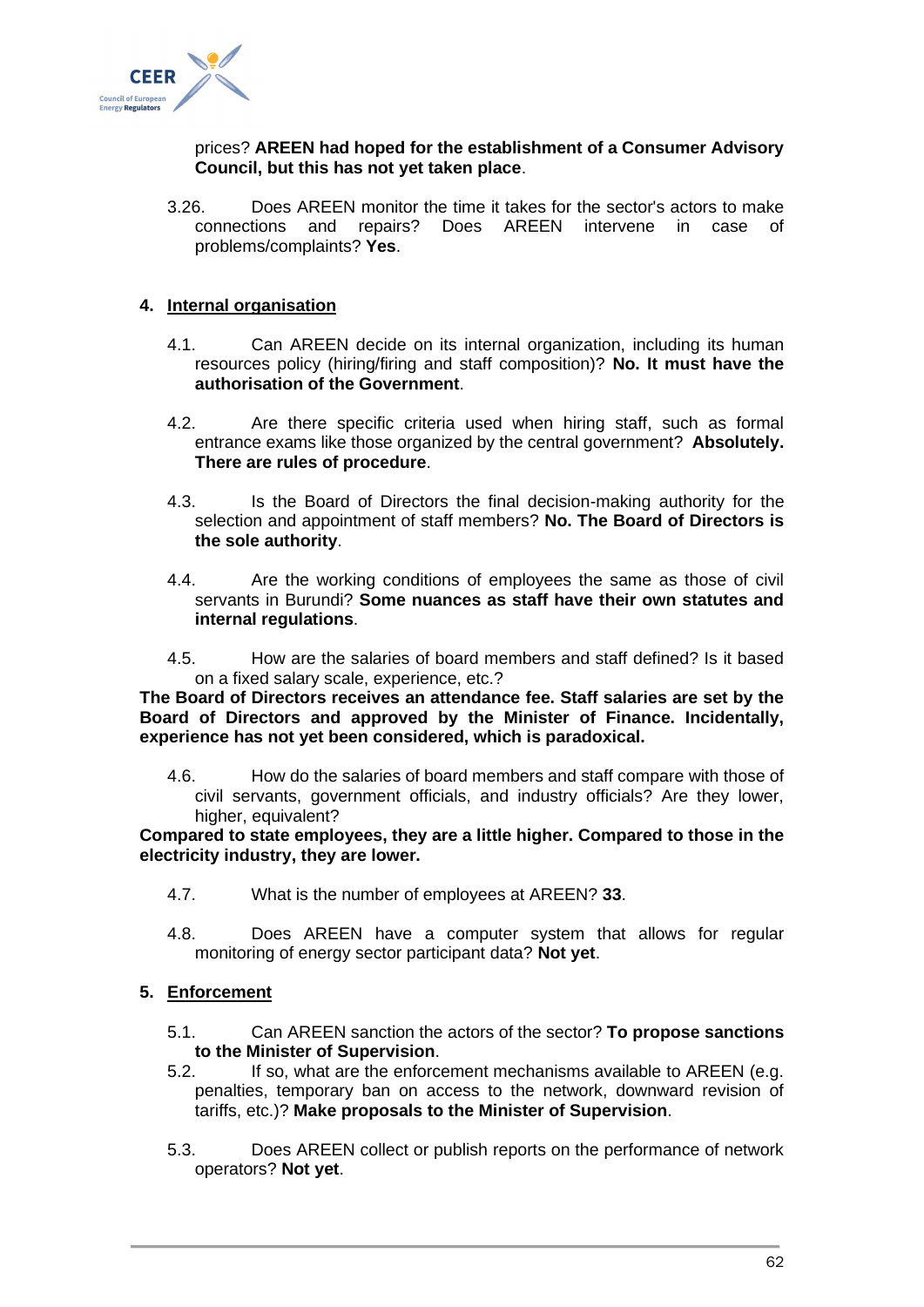

5.4. Is there a procedure to avoid blocking Board decisions (e.g. does a Board member have a casting vote, etc.)? **That of the Chairman of the Board once unanimity is not achieved**.

#### **6. Transparency and accountability**

- 6.1. Does AREEN collect and/or publish information on the performance of the regulated sector? **Not yet**.
- 6.2. Is information about AREEN (missions, obligations, organization chart, decisions, technical reports, and annual report) published/made available to stakeholders? **Not yet**.
- 6.3. What type of information does AREEN publish on its website regarding license fees and market surveillance data? **Tariff schedule**.
- 6.4. Is AREEN accountable to any other public body/government/parliament? **To government**.
- 6.5. Are there rules to protect confidential information? **No**.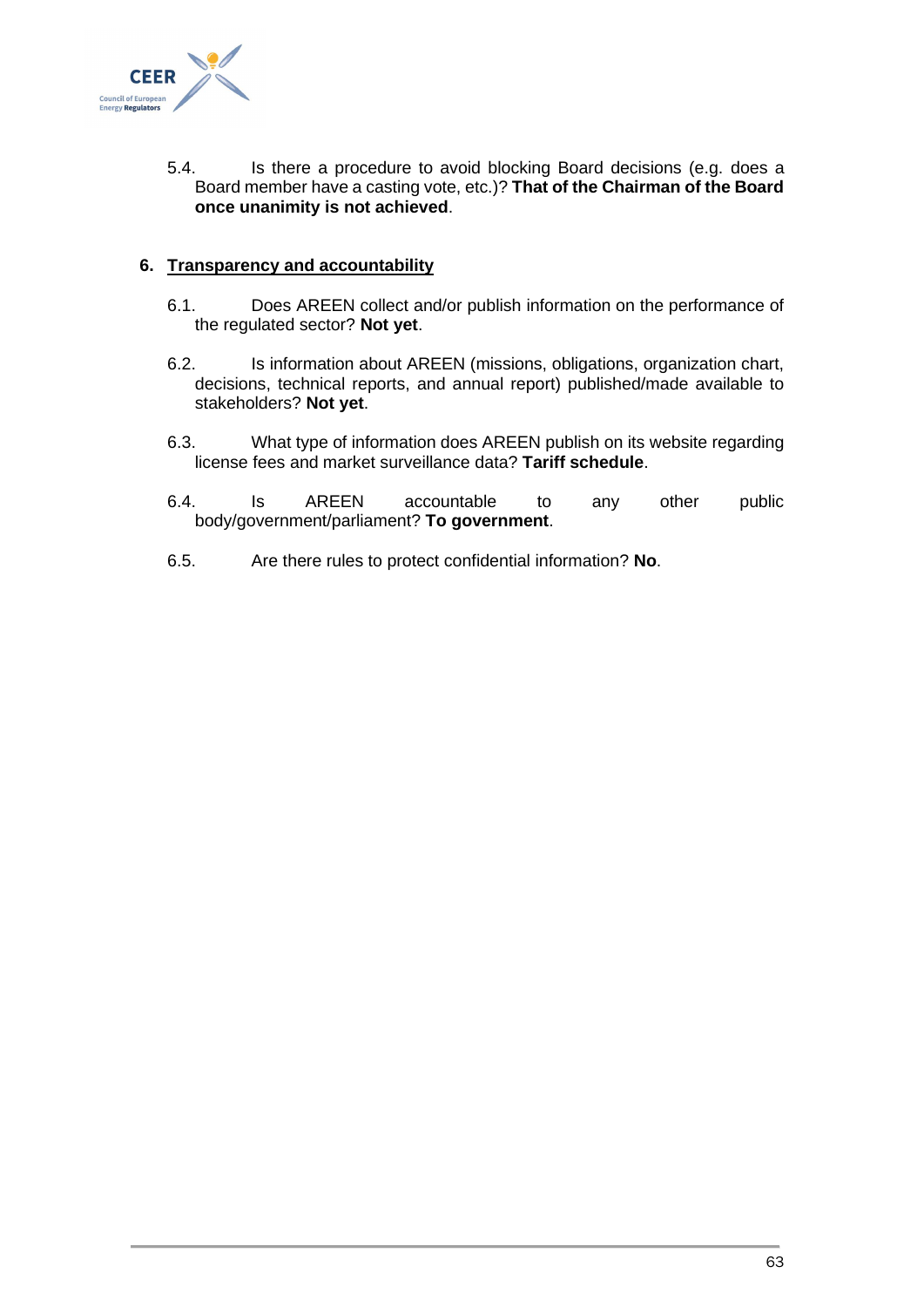

# **6 Appendix 2 – Transcripts of Bilateral Interviews**

# ➢ *Interviews held on March 30, 2021*

Four bilateral meetings were held on March 30, 2021 between CEER experts and four actors in the energy sector in Burundi: the Ministry of Hydraulics, Energy and Mines of the Republic of Burundi (Ministry), the Water and Electricity Production and Distribution Board (REGIDESO), the Burundian Agency for Rural Electrification (ABER) and the Burundian Consumers Association (ABUCO).

On the CEER side, Yasmin VALJI, senior economist at Ofgem, Anne-Lise TEANI, deputy director of the European and International Affairs and Cooperation Department at CRE and Ludivine GONDOUIN, intern.

# ASSESMENT OF THE INTERVIEWS WITH THE STAKEHOLDERS

- The various stakeholders interviewed all had a positive attitude towards the peer review, on the one hand showing great willingness to answer the questions of the CEER experts and on the other hand asking to receive the final report. The international dimension of this peer review also aroused interest among the authorities, who were very interested in the exchange of practices between foreign authorities.
- From the various interviews (cross-checked with the background work carried out upstream), it appears that the strengths of the existing organisation are as follows: 1) Absence of inter-institutional tensions, 2) Ability of the actors to collaborate both internally between Burundian institutions (e.g., tariff commission) and externally with institutions in neighbouring interconnected countries, 3) A syingle tariff between urban and rural areas (except for micro-grids). For example, some French-speaking regulators share tariff-setting powers with rural electrification agencies, creating tensions between institutions and a breach of equality for consumers. The fact that Burundi applies this principle of tariff equalisation between regions is positive and should be maintained. 4) Acknowledged ability to resolve conflicts between users (even if the procedures need to be written down and streamlined for greater efficiency).
- The increase in the skills of AREEN's personnel has been identified by REGIDESO as a crucial point to establish its legitimacy on the technical level. To do this, several tracks can be considered and cumulated: secondment of personnel from Burundian institutions, participation in the workshops of RegulaE.fr (next virtual workshop accessible to AREEN on July 6 and 7 on the following theme: Consumers at the heart of the energy system): Consumers at the heart of the energy system), request for assistance from the European Commission's technical assistance facility.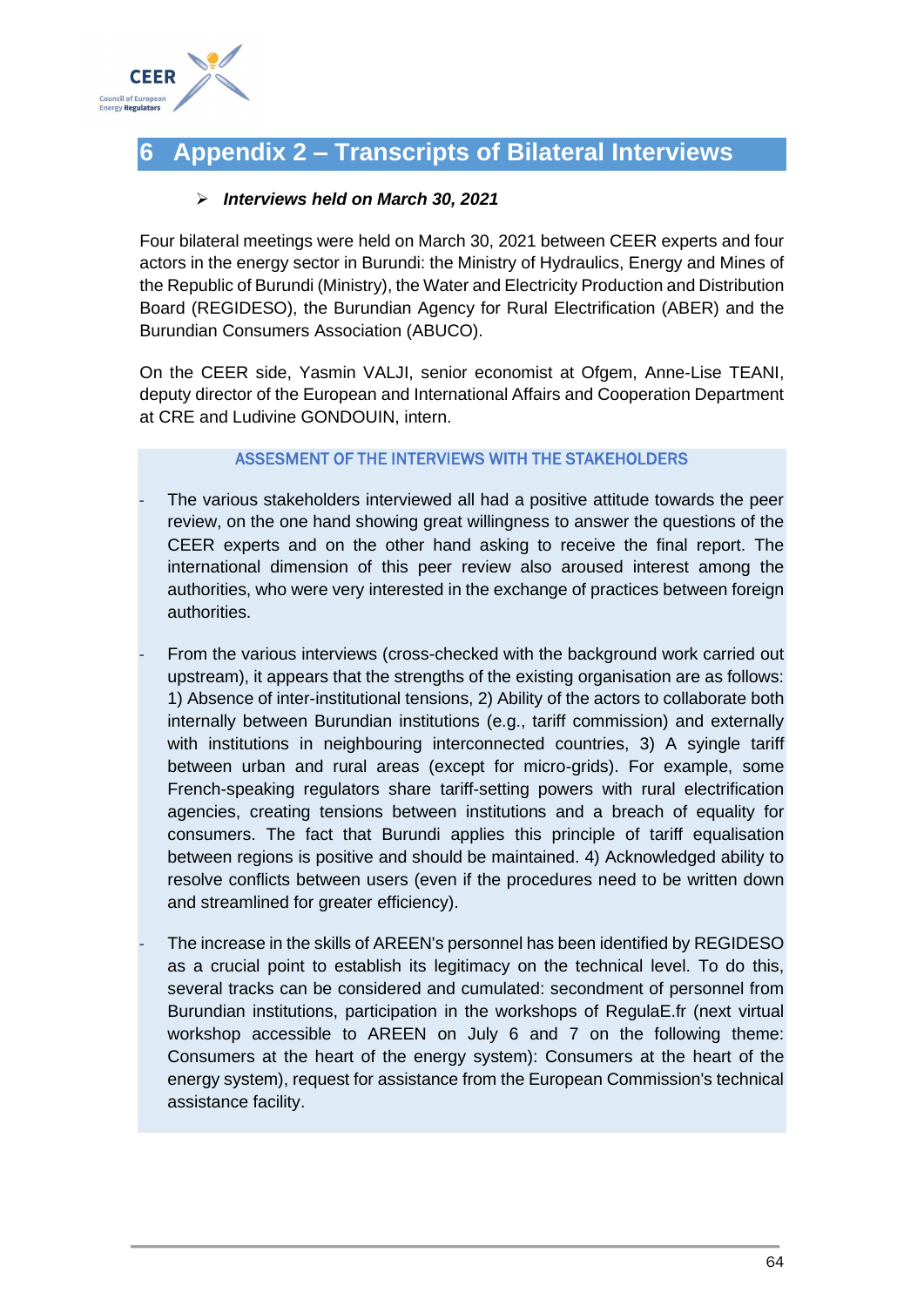

- The need for AREEN to have more financial means to carry out its tasks was also highlighted, and it is therefore appropriate to further examine the means to increase its budget.

The visibility of AREEN as an institution distinct from the Ministry could be strengthened, including through simple communication actions (e.g. publication and dissemination to relevant actors of the activity report).

# **6.1 CEER/Ministry**

On the side of the Ministry of Hydraulics, Energy and Mines of the Republic of Burundi (Ministry), Nolasque NDAYIYAHE and Moise MAKUWA, technical advisors at the Ministry's cabinet, are present.

The technical advisors at the Ministry's office were not aware of the existence of the Regional Association of Energy Regulators for Eastern and Southern Africa (RAERESA) before this meeting.

Anne-Lise TEANI also gave a quick presentation of the network of French-speaking energy regulators, RegulaE.fr, of which the Water and Energy Regulatory Authority (AREEN) of Burundi is a member. The next RegulaE.fr workshop will be held in June 2021 on the following theme: "Consumers at the heart of the energy system".

The Ministry states that initiatives of this type are welcome and deserve to be supported. Once the peer review is completed, the Ministry's representatives would like to receive the final report to inform the Ministry more widely of the conclusions.

#### *Organization of the electrical system*

When asked by the CEER experts about the organization of the electricity sector in Burundi, the Ministry representatives indicated that the Burundian electricity sector is mainly under the supervision of the Ministry. The management of the urban electricity sector is the responsibility of REGIDESO, while for the rural sector, ABER is the reference institution. Since 2015, the sector has been opened to the private sector: the entry of these new players in the market is done through public-private partnership contracts. The Ministry's main focuses are: development of hydro and solar, and modernization of the electricity network, which is outdated and has many losses. The objective of opening to competition is to attract private investors to help achieve these objectives.

The CEER experts look back at the law of April 23, 2015, including the date of 2040 regarding the opening of electricity marketing to competition.

The electricity sector is open to competition for production, but not yet for networks and marketing. Distribution will be determined until 2040 by the application of the provisions of the concession contract with REGIDESO.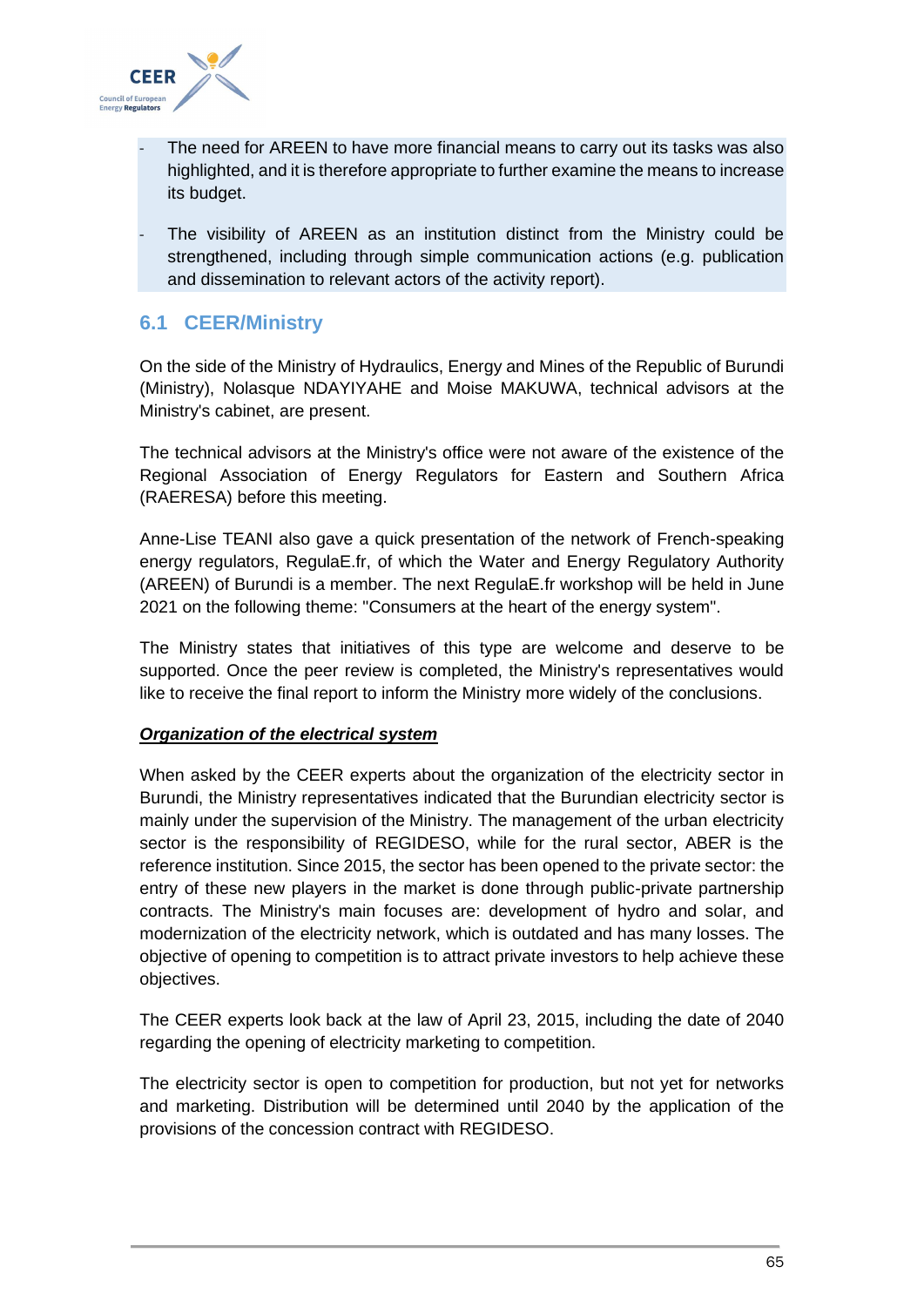

Another decree of 2019 defines how the public-private partnership is to operate. A concession contract is signed between the Ministry and the producer and then the producer signs a purchase contract with REGIDESO to sell its production and in case of surplus, the producer will be able to sell the surplus to REGIDESO.

Concerning the internal organisation of the Ministry, the CEER experts would like to know if the Ministry has a department dedicated to electricity and if so, what its responsibilities are.

Within the Ministry, there is a General Directorate of Energy (DGE) which deals with energy policy, planning and initiates new projects.

As for private investors, there is a mix of international and national investors. In particular, the Ministry cites an American investor who has built a 7.5MW solar power plant that will be connected to the REGIDESO grid in March 2021. The project is not yet commercialised but is already connected. Another American investor has built 9 MW in the south of Burundi and 1.65 MW in the center of the country (the contracts should be signed very soon). Another Burundian group will develop power plants for a total of 16 MW. These are advanced projects. Today, the national installed capacity is 80 MW. In parallel, there are government projects of 20 MW that are very advanced, for a total of 100 MW.

Anne-Lise TEANI said that in France, CRE also participates in the selection process of new renewable energy projects, a competence that it did not have when it was created in 2000. It is a technical competence to evaluate the development of the most cost-effective technologies. In the United Kingdom, a more market-oriented auction system is used to determine the winners.

Regarding international projects, the RUZIZI III and RUZIZI IV projects should be mentioned. RUZIZI III is a continuation of RUZIZI II in that it is a project designed and operated jointly by the three countries of Burundi, Rwanda and the Democratic Republic of Congo. The Council of Ministers negotiates the financing and management structure. The board of directors of SINELAC, the management company for RUZIZI II, includes nationals from all three countries, in addition to an advisor to the Minister who is the focal point for the ministry. RUZIZI III would be commissioned in 2026. The RUZIZI IV project for its part is not very advanced.

Since the law of April 23, 2015 providing for the following 3 regimes PPP, authorization regime and declaration regime, no application has been made concerning the 3rd regime (which is intended to apply to micro power plants).

Regarding isolated solar systems, they are in full expansion since 2006 through a government program to grant solar systems to public infrastructures (schools, health centers). ABER's projects include the installation of solar micro-grids in shopping centers, accompanied by meters.

#### *Ministry/AREEN relations*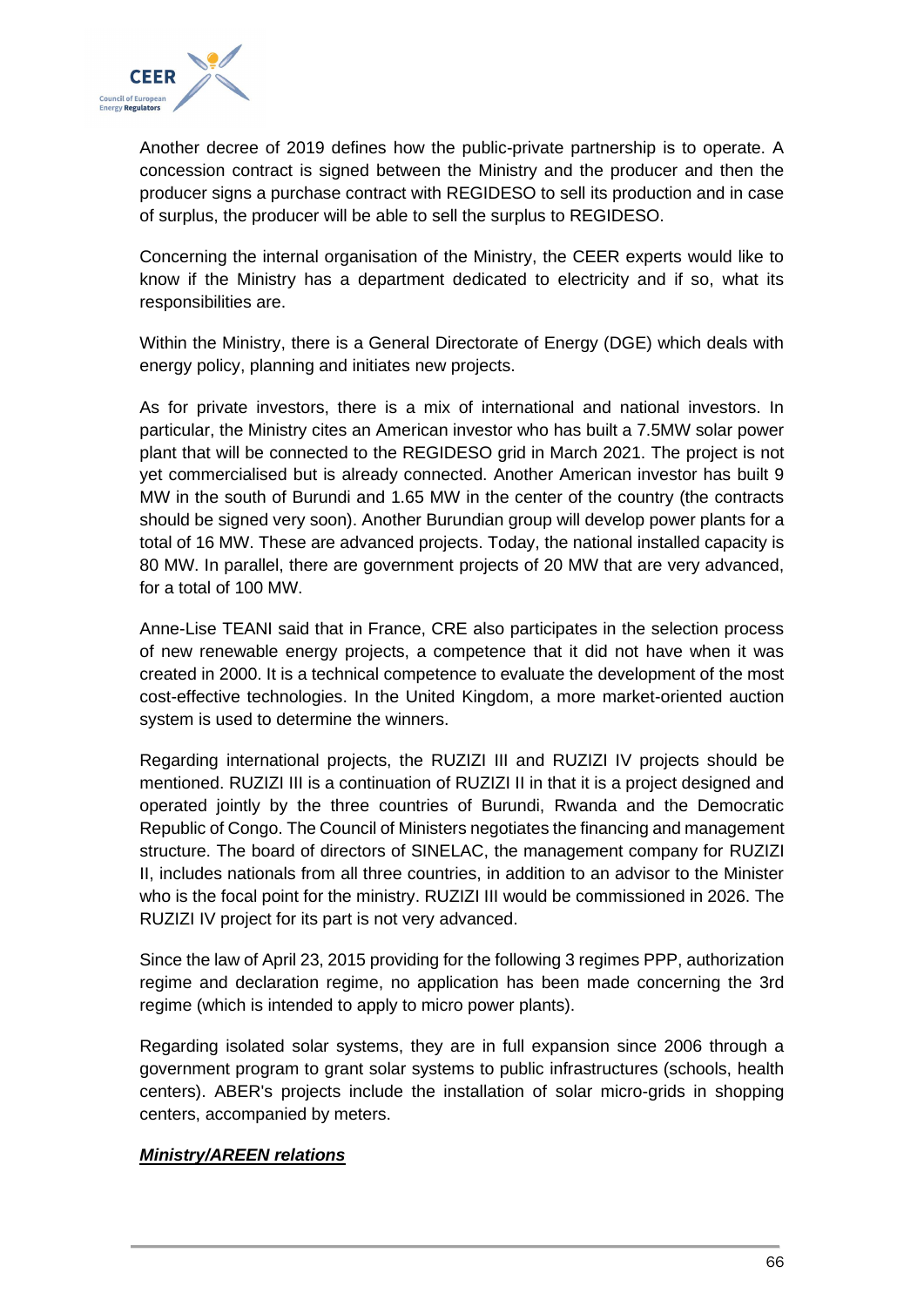

The CEER experts would like to know more about the place of the regulator in the institutional system.

Nolasque NDAYIYAHE indicates that AREEN is an institution placed under the control of the Ministry and which, although recently created, plays its role fully. The Ministry does not hesitate to consult AREEN on the various subjects which fall within its competence (ex: conflict between the private sector and the users). After referral of AREEN by the Ministry, if a disagreement or a divergence of interpretation remains between the two institutions, new exchanges take place to reach a consensus.

The experts of the CEER question the Ministry to understand if the AREEN has sufficient resources to carry out the numerous missions which are entrusted to it.

For the Ministry, since the arrival of private investors in Burundi, AREEN's resources are clearly no longer sufficient, whether in terms of equipment, logistics or human resources. AREEN must now be operationalised to enable it to carry out its mission of intermediary with the private sector.

Anne-Lise TEANI underlines the interest for young regulators to take part in networks of regulators such as Regulae.Fr which organizes two workshops per year. This type of event combines the exchange of best practices, specific training and allows regulators to build a very solid international network.

The CEER experts would like to know if there are sometimes differences of opinion between the Ministry and AREEN.

So far, there have been no cases of divergence, as the two institutions are seeking a consensus. Differences may arise on tariffs but solutions are found.

The public-private partnership files must be transmitted to AREEN before being submitted to the PPP Implementation Agency (Agence de réalisation des PPP), which is attached to the Ministry of Finance. The collaborative work allows the files to be processed well.

For new projects, the division of roles between the Ministry and AREEN is as follows:

- identification of the site by the Ministry (General Directorate of Energy),

- the private investor is then invited to carry out a pre-feasibility and feasibility study approved by the Ministry,

- at the signature of the contracts, AREEN intervenes to verify the conformity of the contract. It intervenes until the exploitation to verify the concordance of the exploitation with the provisions of the contract.

Concerning more widely the energy strategy, AREEN is a stakeholder, alongside the Ministry.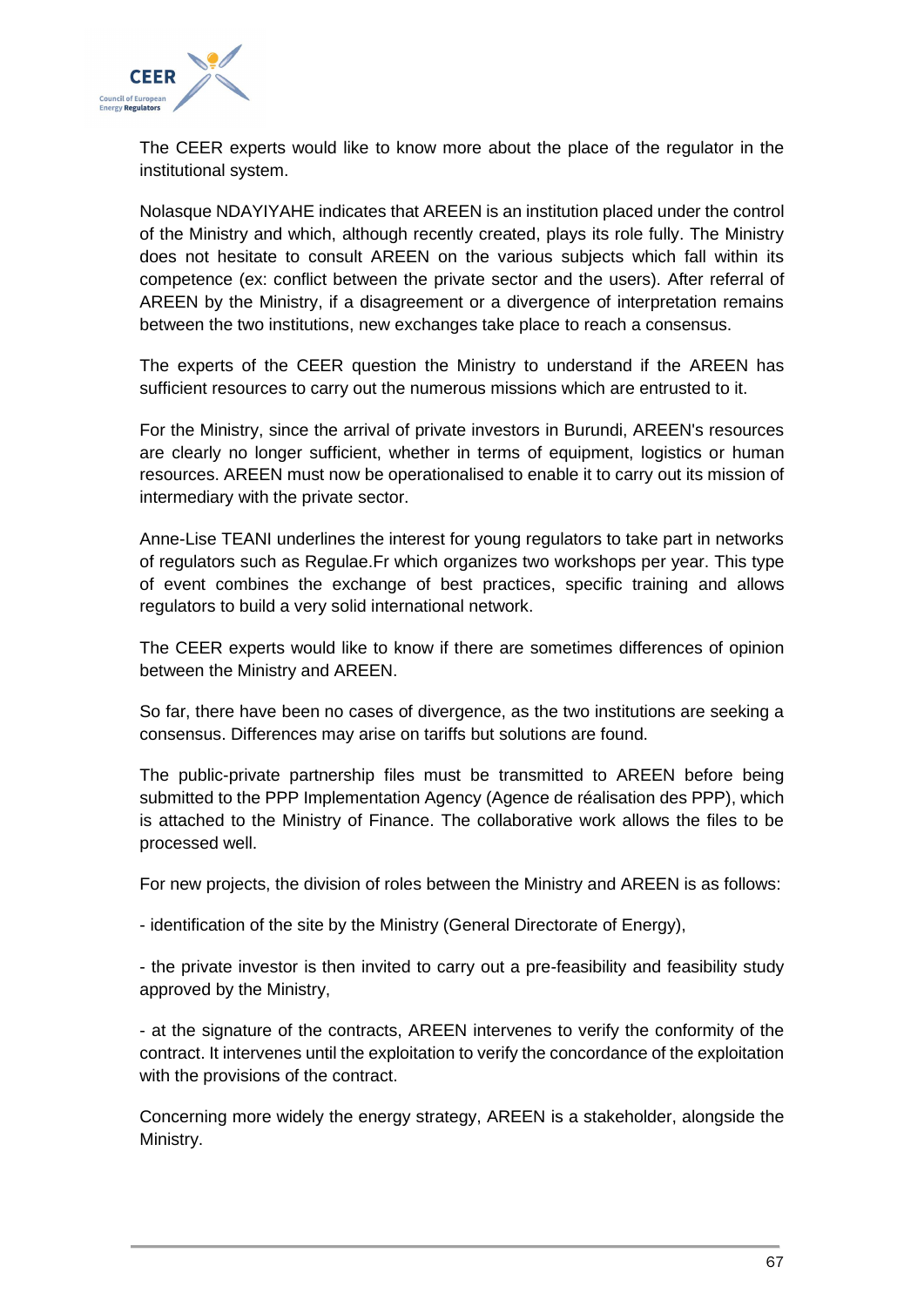

The experts of CEER questioned the Ministry to know if texts of application of the law of 2015 are still to be taken to entrust new competences in security of supply to the AREEN.

The regulatory work is complete with the 3 decrees of 2016 taken in application of the law of 2015 and the decree of 2019 revising these decrees. This decree of 2019 provides for the creation of the Agency for the realization of public-private partnerships under the Ministry of Finance. For Nolasque NDAYIYAHE, no text aiming at increasing the competences of AREEN is under consideration.

# *Pricing*

The tariffs for the electricity produced by REGIDESO are fixed in relation to the prices of neighbouring countries and are the result of negotiations with the private sector, depending on what REGIDESO sells. One kWh is sold at 0.20c. The tariffs are set by AREEN after approval by the Ministry. The price is currently the same in urban and rural areas, with ABER applying the tariff set by AREEN.

# **6.2 CEER/REGIDESO**

For this interview REGIDESO is represented by Nestor NITUNGA, executive engineer at REGIDESO, member of the West African Power Pool committee and head of the network extension works unit, as well as by Innoncent ITONDE, executive in the legal department, in charge of litigation.

# *Presentation of the electricity system and the role of REGIDESO*

The national mix is composed as follows: 78 MW including a private investor with an installed capacity of 30 MW (diesel). But several international projects must be mentioned. In terms of governance, the company Energie des Grands Lacs (EGL) includes representatives of the 3 countries involved in the RUZIZI II dam. REGIDESO intervenes at the time of commissioning, where a tariff is set and the production of the dam is divided among the 3 states.

Among all the sources of renewable energy, hydroelectricity has been privileged (especially compared to solar) in the master plan. Indeed, the territory of Burundi is not large enough for a massive development of solar energy and the rainfall remains overall, favourable. It should also be noted that there are no preferential tariffs to produce renewable energy, nor priority for injection into the grid.

As far as the private sector is concerned, a 7.5 MW solar power plant project was commissioned in early 2021. Another 20 MW project is considered "dormant". Other investors are focusing on isolated systems that are not connected to the national grid. In total, 41 MW of solar is expected by 2025 and 230 MW of hydro is expected by 2026 with RUZIZI III. There is another private project of 16 MW of hydro power.

As regards to transmission and distribution, there are no independent operators, only the production activity having been opened to competition. Moreover, REGIDESO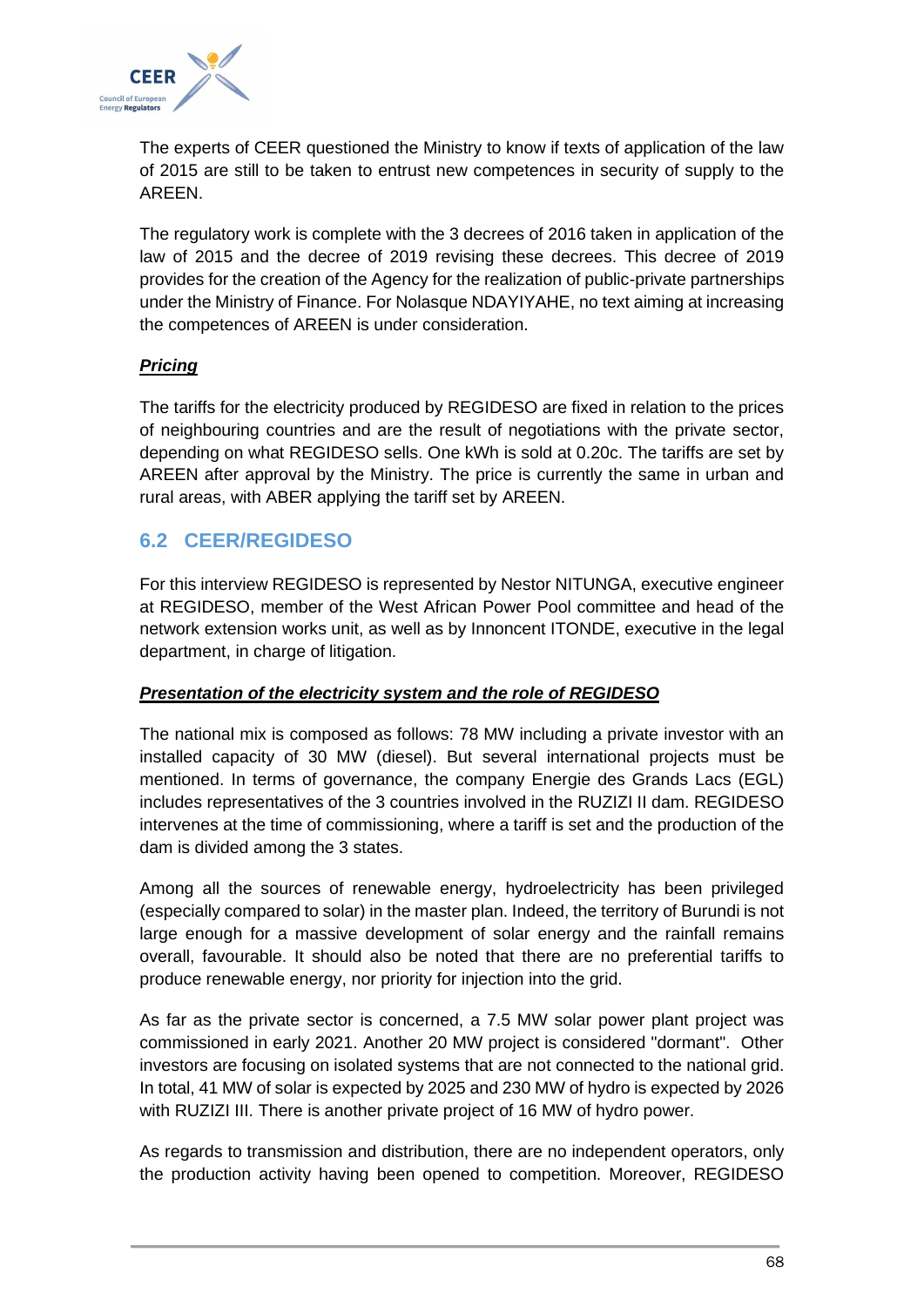

does not believe that a transmission network should be privatized. As for the new lines or those of ABER, they must by law be handed over to the main operator after a certain period.

Two REGIDESO projects are currently seeking funding for the rehabilitation and modernisation of the Bujumbura network. The objective is twofold: to reduce losses in areas where there are voltage drops (target: 15%) and to electrify outlying neighbourhoods not yet connected. The Investment Promotion Agency is in contact with industrialists and REGIDESO to determine the consumption points to be reinforced. The master plan for network planning aims to achieve at least 30% electrification by 2030, compared to 10% in 2021.

The problem of unpaid bills is today the subject of a relatively successful campaign of recovery through prepaid meters and by the recovery of unpaid bills not recovered by the State.

# *AREEN's missions*

AREEN's role is as follows: firstly, a role of control and regulation, and secondly, a role of monitoring operators. In Burundi, there are two operators, namely REGIDESO and ABER for the isolated networks.

AREEN's mission is also to promote the development of the private sector in the field of production.

Regarding the perception of AREEN's position and its relations with the Ministry, REGIDESO sees a relationship of dependency of the regulator on the Ministry and considers that a position with the Presidency would be preferable.

Regarding the perception of AREEN personnel, they are seen as still lacking experience, particularly when it comes to negotiating with private partners. As an example, we should mention the kilowatt-hour rate for hydroelectricity, 7 c/kWh, which is very high compared to neighbouring countries, as is the kilowatt-hour rate for solar energy, 13.5 c/kWh. Similarly, AREEN is not always able to interpret investors' business plans, and staff expertise in this area should be strengthened.

On the other hand, in the event of a dispute, AREEN's added value is real because the regulator supports an amicable settlement, particularly between REGIDESO and the users.

To strengthen the capacities of AREEN, the CEER experts have discussed the possibility of secondment. REGIDESO indicates that when AREEN was created, the Ministry proceeded with secondments, but they were judged insufficient (2 persons). The secondment of personnel from REGIDESO to AREEN was never implemented, mainly because of the salary differences (downwards).

As far as AREEN's budget is concerned, the texts provide for an annual fee for AREEN of 1% of REGIDESO's turnover, which is considered sufficient to enable AREEN to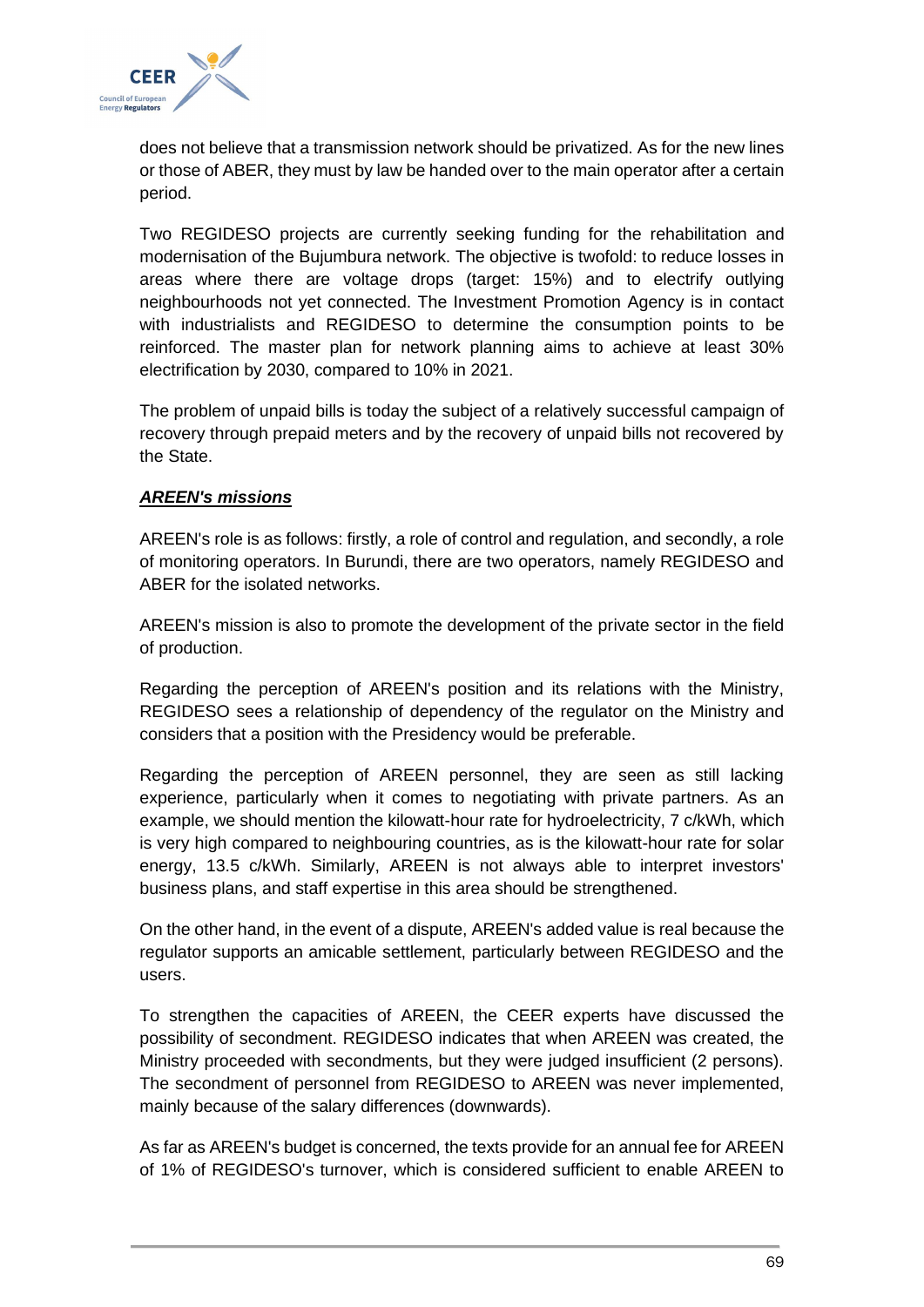

fulfil its missions. However, the need to strengthen the skills of AREEN's personnel is well identified by REGIDESO and indirectly refers to the question of AREEN's resources.

As far as the quality of the service is concerned, AREEN monitors it, but it is the operator who has the primary responsibility.

# *Pricing*

AREEN intervenes in the setting of prices at the level of the public-private partnership contracts and at the level of the consumers by fixing the retail tariffs. For two years, the tariff has been harmonised between urban and rural areas. However, the traditional REGIDESO tariff is not applied for isolated solar systems.

Electricity tariffs are set by a ministerial commission comprising representatives of the various entities, including REGIDESO. This commission ensures that the tariffs are always in line with costs. The tariffs developed by the commission are then presented by the Minister to Parliament.

AREEN is currently working on a code that will include, among other things, provisions relating to the conditions for connection to the network (document not yet promulgated).

# **6.3 CEER/ABER**

On the ABER side, Sandrine NIZIGIYIMANA, in charge of communication at ABER, and Méthode NIYUNGEKO, engineer at the ABER study and planning department, were present at the interview. Another former engineer joined the interview to help them during the exchanges. They would like to have access to the interim report.

#### *Presentation of ABER*

ABER oversees the development of solar and wind energy and is also considered as an operator for mini hydro power plants of less than 1 MW in rural areas. ABER works closely with the government in the exercise of its competencies and does not develop its strategic program alone. As part of its missions, ABER proposes to the government the centers to be electrified. Regarding the international partners with which ABER works (always through the Ministry), we should mention the European Union, the World Bank and other international organizations. ABER is developing international standards for electricity generation, transmission and distribution equipment, but AREEN has not yet validated these standards.

ABER is funded directly by the Ministry and other international donors and by individuals. However, it faces a lack of financial and material means to carry out its electrification task (e.g.: need for software for planning and pricing).

ABER publishes on a website all its reports, tenders, external control reports to be transparent. It also submits monthly and annual reports to the Ministry.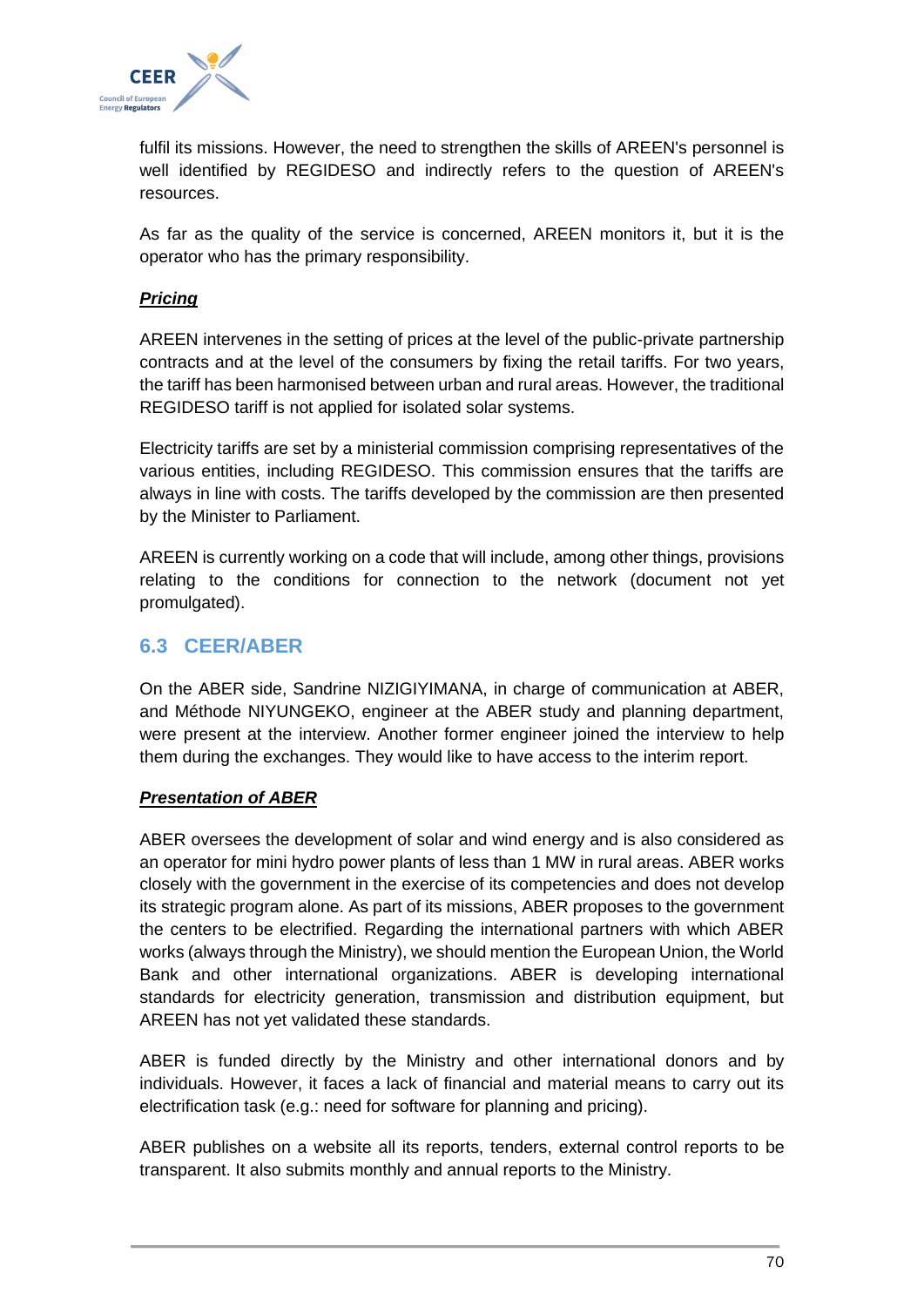

# *Presentation of the electrical system*

The installed capacity in rural areas not connected to the grid is 56 MW. The beneficiaries at the national level are 10% while the beneficiaries at the rural level are only 2%. Projects of 48 MW, 26 MW are underway. The government's objective for the electrification of the country is 30% by 2030. This is a feasible target according to ABER because there is a future capacity of 100 MW and regional interconnections throughout East and Southern Africa. The largest solar installation built is 7.5 MW. Most solar installations are between 80 and 200kW. ABER notes that the funders are international.

Regarding the division of responsibilities with the other operator in Burundi, namely REGIDESO, ABER is indeed in charge of drawing lines to electrify rural areas but they are then operated by REGIDESO. REGIDESO produces, distributes the meters and establishes the invoices.

ABER is not in charge of quality metrics which are carried out by the statistics institution.

# *Relations AREEN/ABER*

Regarding the relations between AREEN and ABER, both institutions work in formal meetings, for example for the compensation of the population. The frequency of the meetings is not pre-established, but in case of problems it is possible to organize a meeting.

In each electrified center, a representative represents the consumers to find solutions to problems. There is no consumer protection association specifically dedicated to energy. ABER solicits AREEN when it is unable to resolve a problem with a consumer. The dispute resolution mechanism works well.

ABER also mentions another facet of AREEN's dispute resolution mission, namely the management of public-private partnerships. In the context of a dispute over an EU grant for the operation of a solar microgrid with an installed capacity of 80kW, AREEN has indeed played a mediation role.

Regarding the adequacy between the missions and the allocated budget, ABER considers that AREEN should have a more important financial support, regarding its missions.

# *Pricing*

The rates applied to rural populations are identical to those applied in urban areas. The rates are established by bracket and by category (e.g. households, businesses).

It should be noted that the tariffs for solar microgrids will vary for the first time according to the power of the installations (decision taken in consultation by the Ministry and AREEN).